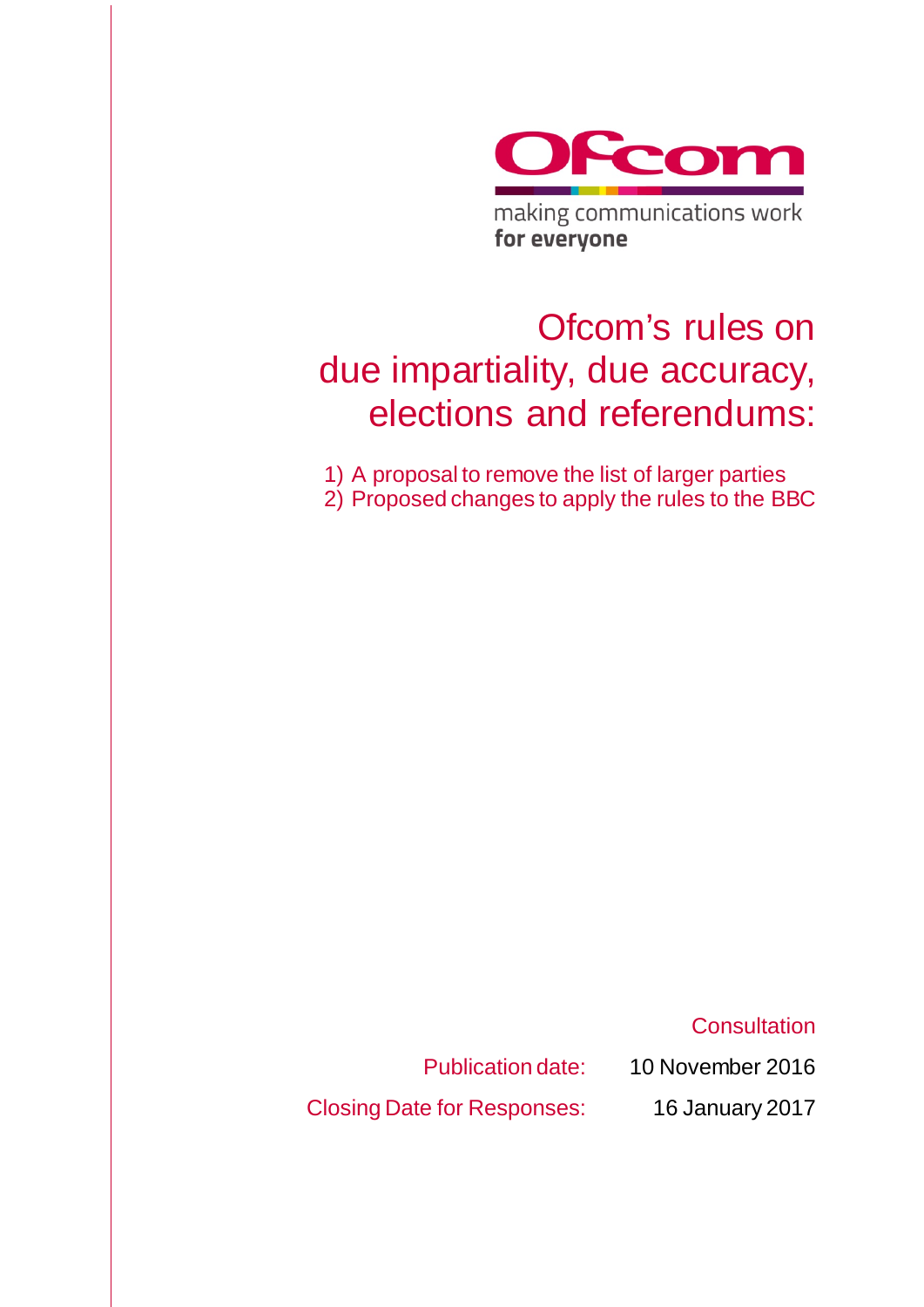# About this document

Ofcom is carrying out a review of the suitability of the list of larger parties for the purposes of Ofcom's Broadcasting Code and rules on party political and referendum broadcasts (PPRB Rules). We are proposing to amend Section Six (elections and referendums) of the Code and Ofcom's PPRB Rules to remove the concept of the list of larger parties. Broadcasters and political parties will need to plan ahead for the various elections taking place in May 2017.

Ofcom is also currently preparing for its new responsibilities of regulating the BBC. This follows the publication on 15 September 2016 by the UK Government of the new draft Royal Charter and Framework Agreement for the BBC. In this document we also set out our proposed approach for regulating BBC editorial content in the areas of due impartiality, due accuracy, elections and referendums. Specifically, this will require amendments to: Section Five (due impartiality) of the Code; Section Six (elections and referendums) of the Code; and Ofcom's rules on party political and referendum broadcasts.

This document is the first of a series of consultation documents that Ofcom is publishing as it prepares for its new BBC duties. However, we consider it is appropriate to carry out our review of the suitability of the list of larger parties at the same time. This is an issue that will affect all Ofcom licensees as well as the BBC.

We invite representations from interested stakeholders on the matters set out in this consultation by no later than **5pm on 16 January 2017**. We intend to publish a statement setting out our decision by late February/early March 2017 at the latest.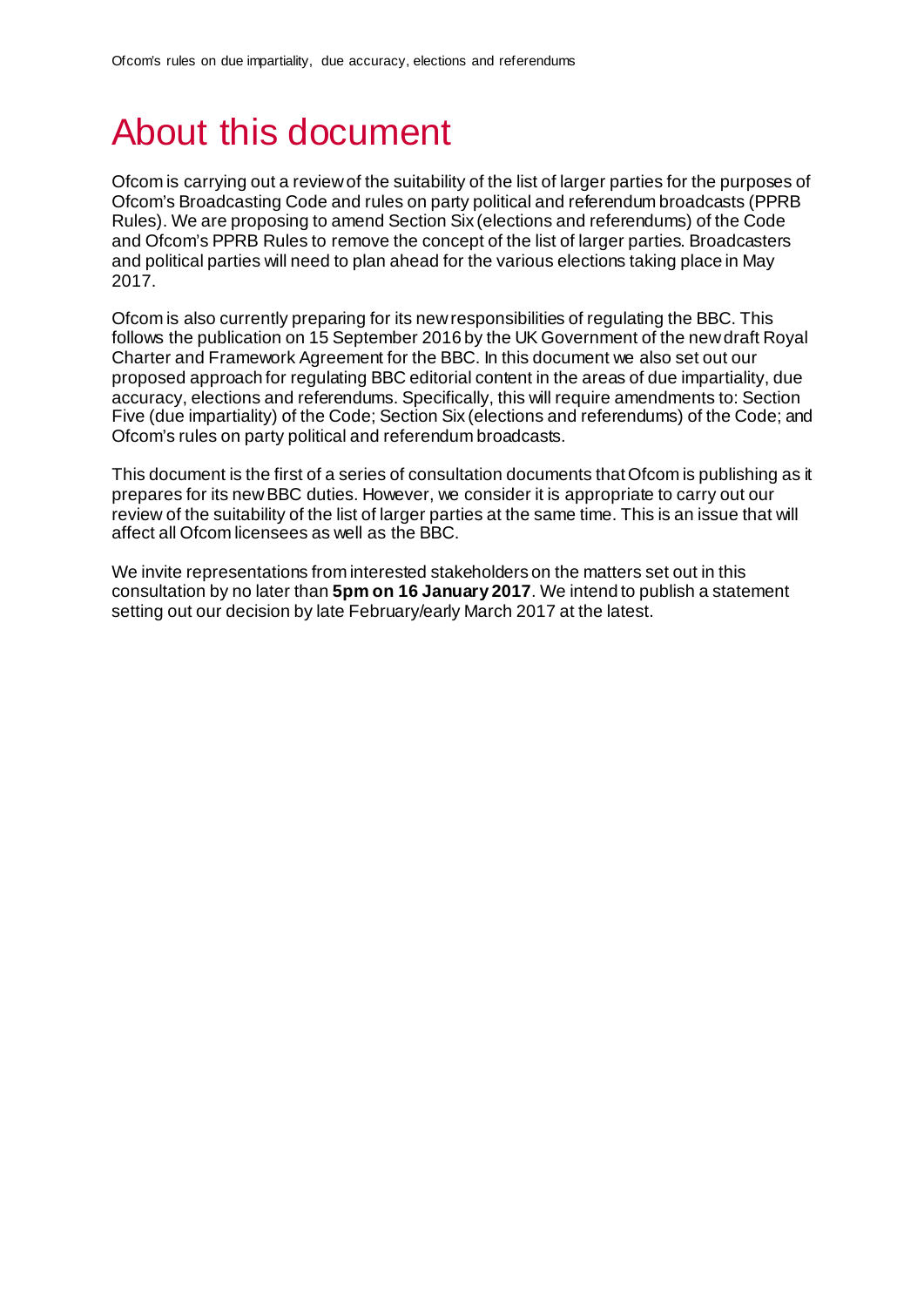# **Contents**

| <b>Section</b> |                                                                                                                | Page |
|----------------|----------------------------------------------------------------------------------------------------------------|------|
| 1              | <b>Executive Summary</b>                                                                                       |      |
| $\overline{2}$ | Introduction                                                                                                   | 3    |
| 3              | Proposed removal of the list of larger parties and amendments<br>to Section Six of the Code and the PPRB Rules | 7    |
| $\overline{4}$ | Proposed amendments to Section Five of the Code: due<br>impartiality and due accuracy                          | 17   |
| Annex          |                                                                                                                | Page |
| 1              | Responding to this consultation                                                                                | 20   |
| 2              | Ofcom's consultation principles                                                                                | 22   |
| 3              | Consultation questions                                                                                         | 24   |
| 4              | Proposed amendments to the PPRB Rules                                                                          | 25   |
| 5              | Proposed amendments to Section Five and Section Six of the<br>Code                                             | 30   |
| 6              | Statutory background                                                                                           | 37   |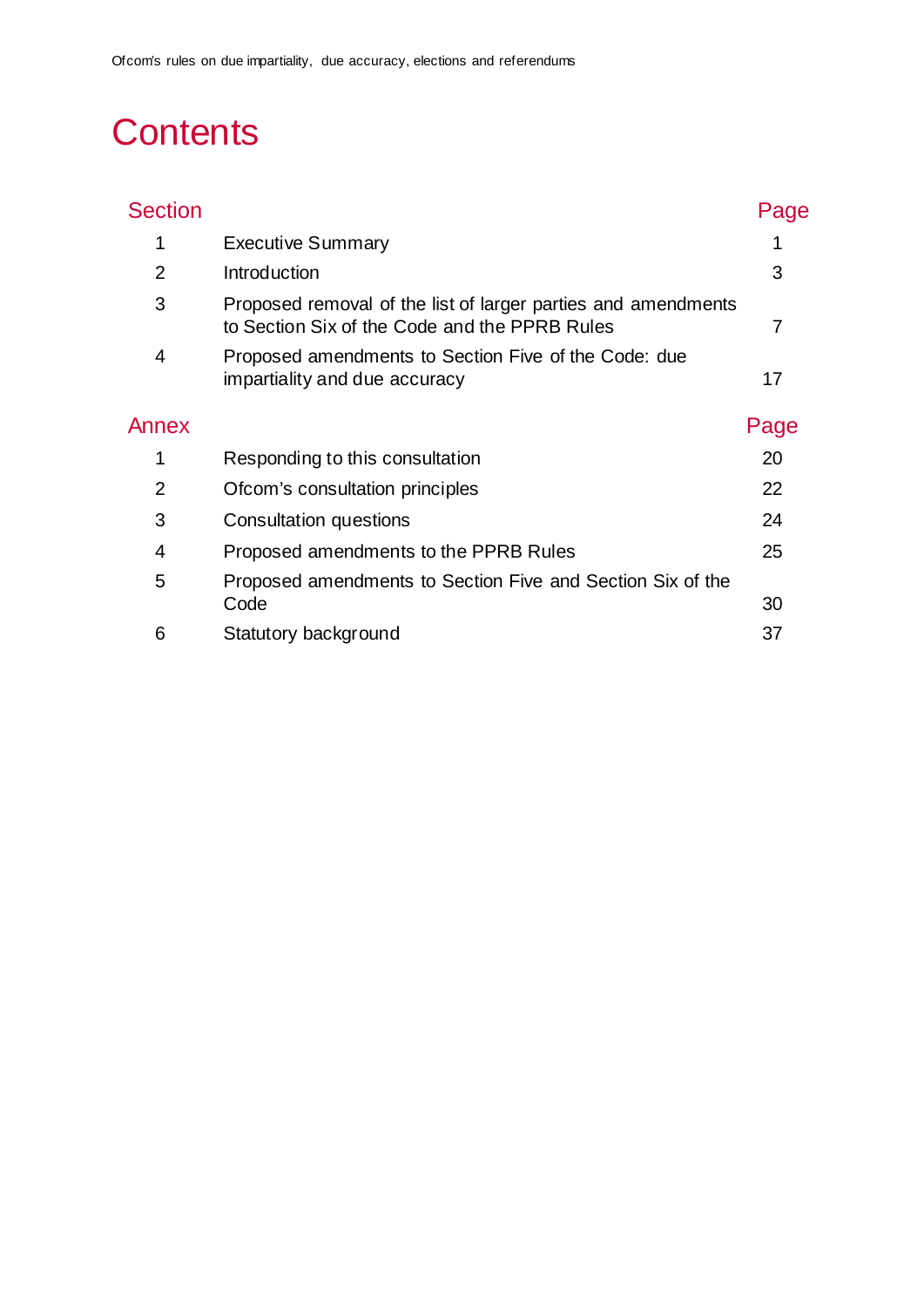# **Section 1**

# <span id="page-3-0"></span>**Executive Summary**

# **Background**

- [1](#page-3-1).1 In this document we review the suitability of the concept of larger parties<sup>1</sup> for the purposes of Ofcom's Broadcasting Code ("the Code") and rules on party political and referendum broadcasts ("PPRB Rules"). This is an issue that will affect all Ofcom licensees. We are proposing to amend Section Six (elections and referendums) of the Code and the PPRB Rules to remove the list of larger parties.
- 1.2 This document is also the first of a series of consultation documents that Ofcom is publishing as it prepares for its new responsibilities of regulating the BBC.
- 1.3 On 15 September 2016, the UK Government published a new draft Royal Charter and Framework Agreement for the BBC. Once finalised, this will form the constitutional basis for the BBC for the next 11 years, guaranteeing the BBC's independence and providing a framework for how the BBC is governed, regulated and funded. The current Royal Charter is due to expire at the end of 2016.
- 1.4 The new Charter will introduce full external regulation of the BBC by Ofcom. This means that Ofcom will be required to regulate all areas of content standards for the BBC to ensure it meets requirements. These requirements will be set out in the Code which, for the first time, will apply in full to the BBC.
- 1.5 Mindful of the fact that broadcasters and political parties will need to plan ahead for the various elections<sup>[2](#page-3-2)</sup> taking place in May 2017, in this document we are setting out our proposed approach for regulating BBC editorial content in the areas of due impartiality, due accuracy, elections and referendums. Specifically, this will require amendments to: Section Five (due impartiality) of the Code; Section Six (elections and referendums) of the Code; and Ofcom's rules on party political and referendum broadcasts.
- 1.6 We propose that the new Section Six and PPRB rules come into effect on the publication of the statement in late February/ early March 2017. As part of the transitional arrangements for Ofcom to take on its responsibilities in relation to the BBC, it is envisaged that Sections Five (due impartiality) and Six (elections and referendums) of the revised Broadcasting Code, and Ofcom's rules on party political and referendum broadcasts, will apply to the BBC from 22 March 2017, the date when the first election period for the May 2017 elections commences.

# **Summary of proposals**

1.7 In this document, we are proposing:

<span id="page-3-1"></span> $1$  As explained in Section 3 of this document, the list of larger parties is an important feature of Ofcom's rules in the area of elections.

<span id="page-3-2"></span> $2$  In May 2017, the following elections will be taking place:

<sup>•</sup> local (and mayoral) elections in England;

<sup>•</sup> local elections in Wales; and

<sup>•</sup> local elections in Scotland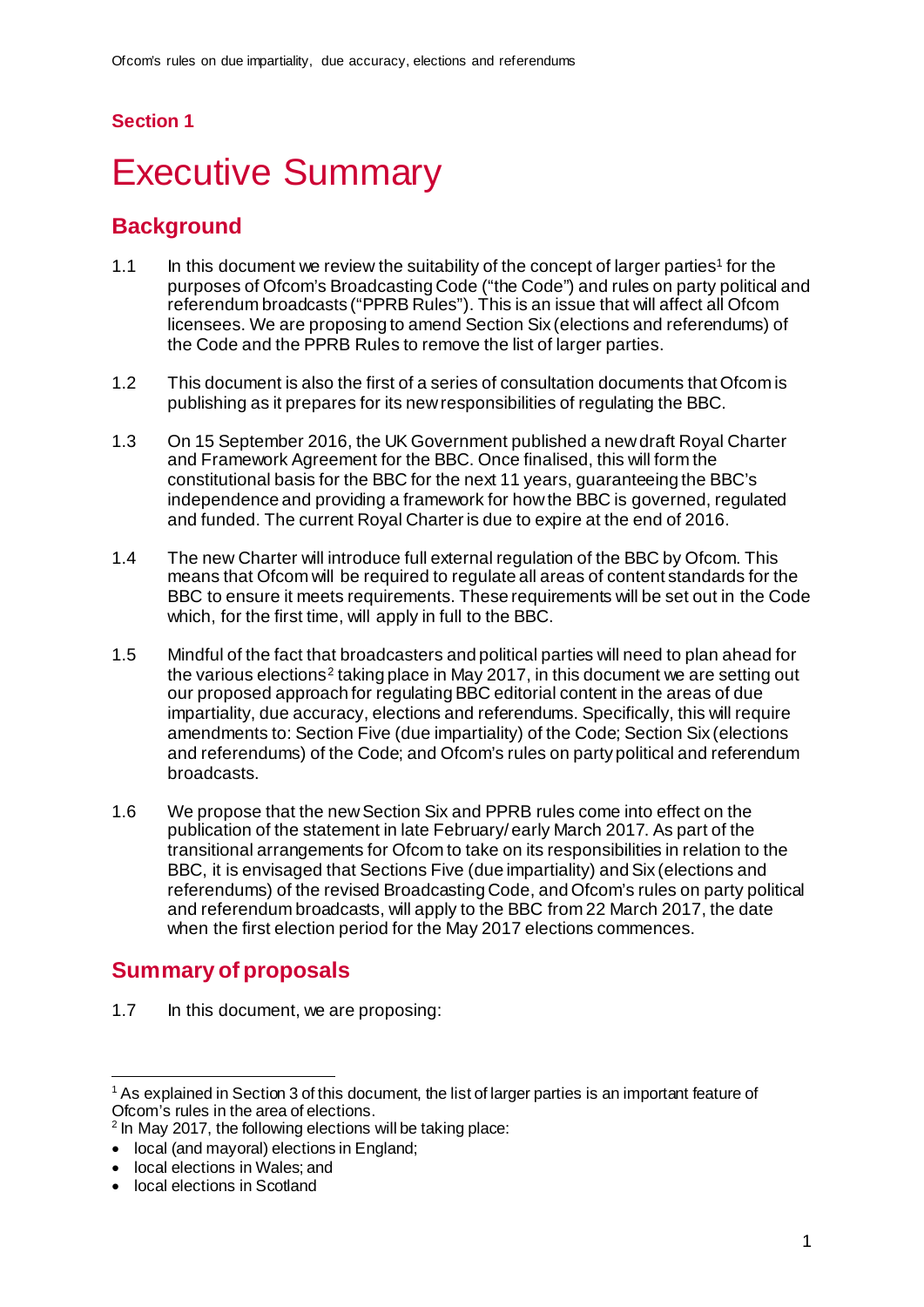- in Section 3 of this document, the removal of the concept of larger parties from both Section Six of the Code and the PPRB Rules. We propose giving greater editorial freedom to broadcasters to take decisions in the area of elections by reference to evidence of past electoral support and/or current support, whilst retaining the ability of candidates and parties to appeal to Ofcom about broadcasters' decisions. This change will impact on all Ofcom licensees as well as the BBC.
- also in Section 3 of this document, amendments to Section Six (elections and referendums) of the Code and the PPRB Rules so as to incorporate BBC UK Public Broadcasting Services ("BBC broadcasting services") and BBC UK Public On Demand Programme Services ("BBC ODPS"); and
- in Section 4 of this document, minor amendments to Section Five (due impartiality and due accuracy) of the Code so as to incorporate BBC broadcasting services and BBC ODPS.

# **Next steps**

1.8 We invite representations from interested stakeholders on the matters set out in this consultation by no later than **5pm on 16 January 2017**. We intend to publish a statement setting out our decision by late February/early March 2017 at the latest. This will permit the broadcasters and political parties to plan ahead for the May 2017 elections.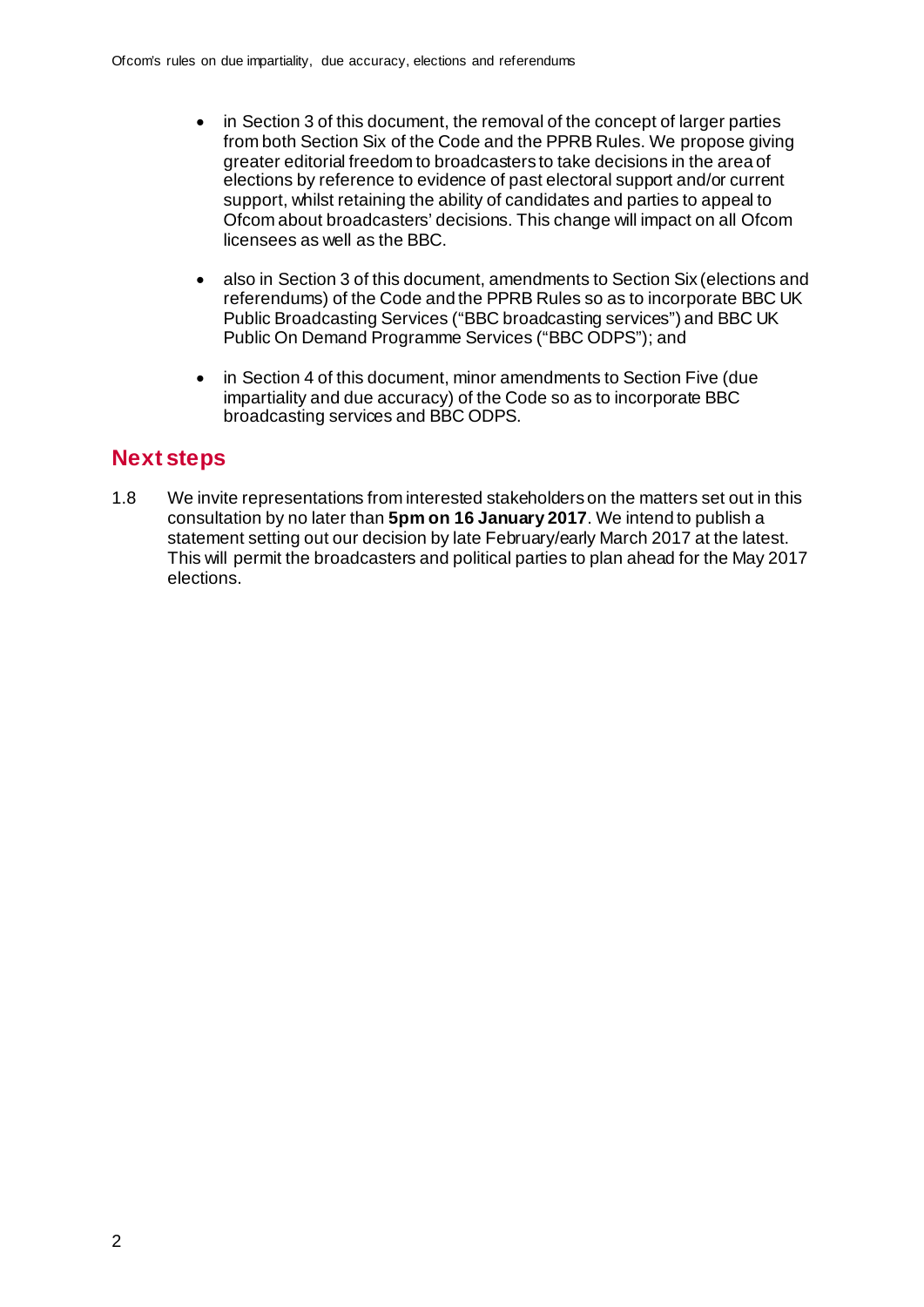## **Section 2**

# <span id="page-5-0"></span>**Introduction**

# **What is the purpose of this consultation?**

- 2.1 This document is the first of a series of consultation documents that Ofcom is publishing as it prepares for its new responsibilities of regulating the BBC. Specifically, in what follows, we lay out and ask for stakeholders' views upon:
	- our proposal to remove the concept of larger parties from our rules in the area of elections[3.](#page-5-1) We propose giving greater editorial freedom to broadcasters to take decisions in the area of elections by reference to evidence of past electoral support and/or current support, whilst retaining the ability of candidates and parties to appeal to Ofcom about broadcasters' decisions;
	- amendments to Section Six (elections and referendums) of the Code and the PPRB Rules so as to incorporate BBC UK Public Broadcasting Services ("BBC broadcasting services") and BBC UK Public On Demand Programme Services ("BBC ODPS"); and
	- minor amendments to Section Five (due impartiality and due accuracy) of the Code so as to incorporate BBC broadcasting services and BBC ODPS.
- 2.2 Ofcom is publishing its proposals in relation to the matters set out in paragraph 2.1, ahead of our proposals in other areas for the BBC, mindful of the fact that broadcasters and political parties will need to plan ahead for the various elections<sup>4</sup> taking place in May 2017. We intend to publish our Statement in relation to these matters by late February/early March 2017 at the latest.
- 2.3 In the coming weeks, we intend to publish further consultation documents in the area of content standards as we prepare for our new BBC responsibilities, including:
	- a review of the Broadcasting Code (other than in the areas of due impartiality, due accuracy, elections and referendums); and
	- a consultation on proposed procedures for investigating potential breaches by the BBC of the Broadcasting Code and for the consideration of sanctions.

## **Background and statutory objectives**

2.4 It is Ofcom's principal duty, in carrying out its functions, to further the interests of citizens in relation to communications matters and to further the interests of consumers in relevant markets, where appropriate by promoting competition (section 3(1) of the Communications Act 2003 ("the Act")). In particular, and among other things, in carrying out its functions Ofcom is required to secure the application, in the case of all television and radio services, of standards that provide adequate

<span id="page-5-1"></span><sup>&</sup>lt;sup>3</sup> As explained in Section 3, the list of larger parties is an important feature of Ofcom's rules in the area of elections.

<span id="page-5-2"></span><sup>&</sup>lt;sup>4</sup> In May 2017, the following elections will be taking place:

<sup>•</sup> local (and mayoral) elections in England;

<sup>•</sup> local elections in Wales; and

<sup>•</sup> local elections in Scotland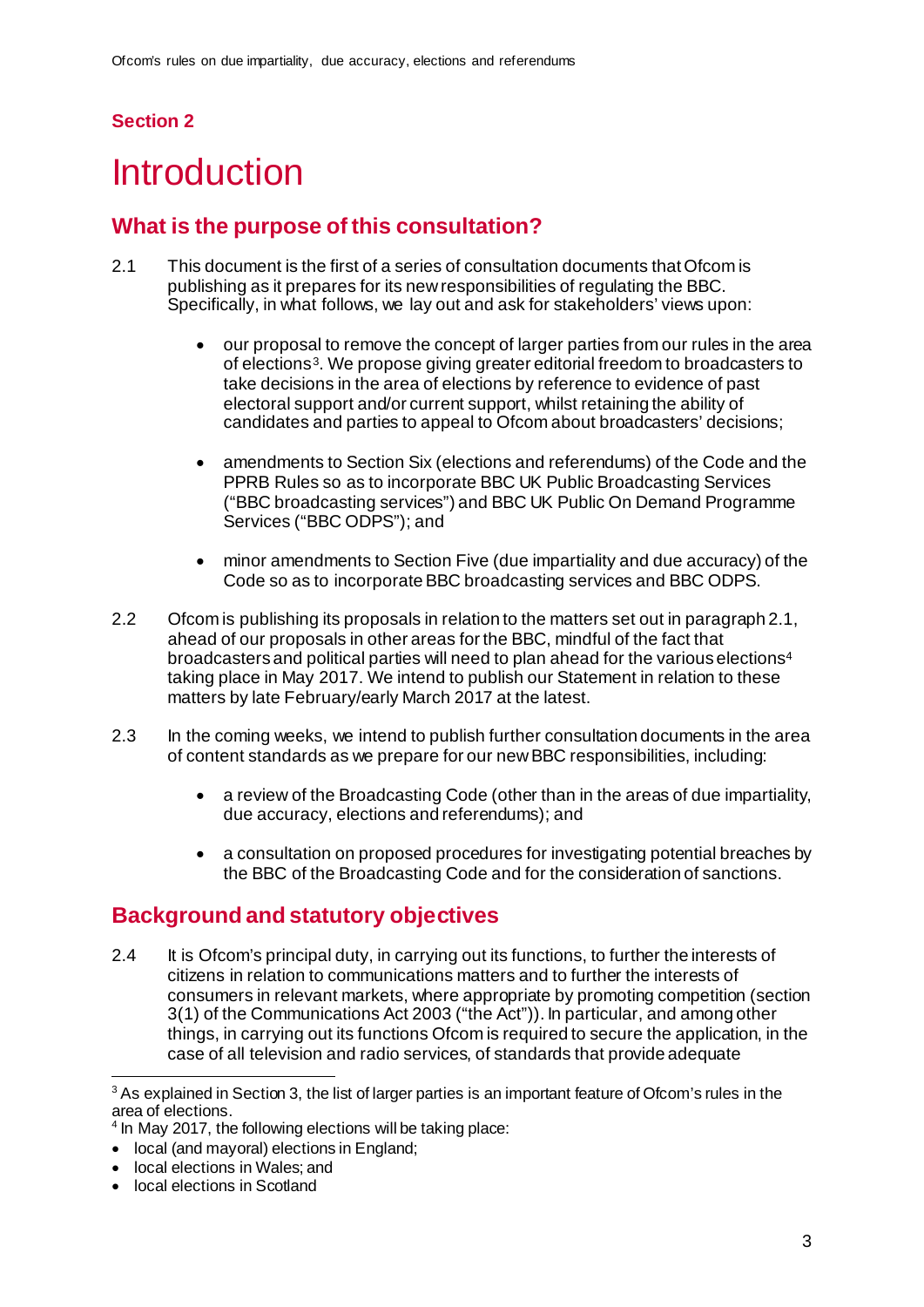protection to members of the public from the inclusion of offensive and harmful material in such services (section 3(2)(e) of the Act).

- 2.5 Further, under section 319 of the Act, Ofcom is required to draw up a code for television and radio services, setting standards as appear to it best calculated to secure a number of standards objectives for the content of programmes. The standards Ofcom has set are contained in the Ofcom Broadcasting Code ("the Code").
- 2.6 Specifically, Section Five<sup>[5](#page-6-0)</sup> of the Code sets out rules reflecting standards objectives in the area of due impartiality and due accuracy. Section  $\text{Six}^6$  $\text{Six}^6$  of the Code sets out rules for election and referendum-related editorial content.
- 2.7 In addition, section 333 of the Act gives Ofcom a specific duty with regard to regulating the inclusion of party political broadcasts (including party election broadcasts ("PEBs")) and referendum campaign broadcasts ("RCBs"). We have discharged this duty by including the necessary conditions in the relevant television and radio broadcast licences and by Ofcom's rules on Party Political and Referendum Broadcasts ("the PPRB Rules") [7](#page-6-2).
- 2.8 The full statutory background to Ofcom's specific duties in relation to this consultation is detailed in Annex 6.

### **BBC Charter Renewal**

- 2.9 The Royal Charter is the constitutional basis for the BBC. It sets out the public purposes of the BBC, guarantees its independence, and provides a framework for its funding, governance and regulation. The current Royal Charter<sup>[8](#page-6-3)</sup> was granted in 2006 and is due to expire at the end of 2016.
- 2.10 The Agreement between the Secretary of State and the BBC sits alongside the Charter. It provides detail on many of the topics outlined in the Charter. The current Agreement[9](#page-6-4) was also made in 2006.
- 2.11 Under the current Charter and Agreement, regulatory oversight of the BBC's output is shared by the BBC Trust and Ofcom. There is an overlap of responsibilities in most areas of content standards, such as: protecting the under-eighteens; harm and offence; and crime. However, the enforcement of content standards in the areas of due impartiality and due accuracy; and elections and referendums are the responsibility solely of the BBC Trust.
- 2.12 A new draft Charter and Framework Agreement were published by the UK Government on 15 September 2016<sup>10</sup>. The Charter and Agreement will be finalised in Autumn 2016, and it is expected that they will come into effect on 3 April 2017. For the period to 3 April 2017, transitional arrangements will apply. It is envisaged that Sections Five (due impartiality) and Six (elections and referendums) of the

<span id="page-6-5"></span><span id="page-6-4"></span><span id="page-6-3"></span><span id="page-6-2"></span><sup>9</sup> See [http://downloads.bbc.co.uk/bbctrust/assets/files/pdf/about/how\\_we\\_govern/agreement.pdf](http://downloads.bbc.co.uk/bbctrust/assets/files/pdf/about/how_we_govern/agreement.pdf)

<span id="page-6-0"></span><sup>5</sup> See https://www.ofcom.org.uk/ data/assets/pdf\_file/0024/86307/bc2015-07section 5 due impartialitiy.pdf

<span id="page-6-1"></span> $6$  See https://www.ofcom.org.uk/ data/assets/pdf\_file/0026/86309/bc2015-08section 6 elections and referendums.pdf

<sup>&</sup>lt;sup>7</sup> See https://www.ofcom.org.uk/ data/assets/pdf\_file/0015/36114/pprb\_rules\_march\_2016.pdf

<sup>&</sup>lt;sup>8</sup> See [https://downloads.bbc.co.uk/bbctrust/assets/files/pdf/about/how\\_we\\_govern/charter.pdf](https://downloads.bbc.co.uk/bbctrust/assets/files/pdf/about/how_we_govern/charter.pdf)

<sup>&</sup>lt;sup>10</sup> See<https://www.gov.uk/government/publications/draft-bbc-charter-and-draft-framework-agreement>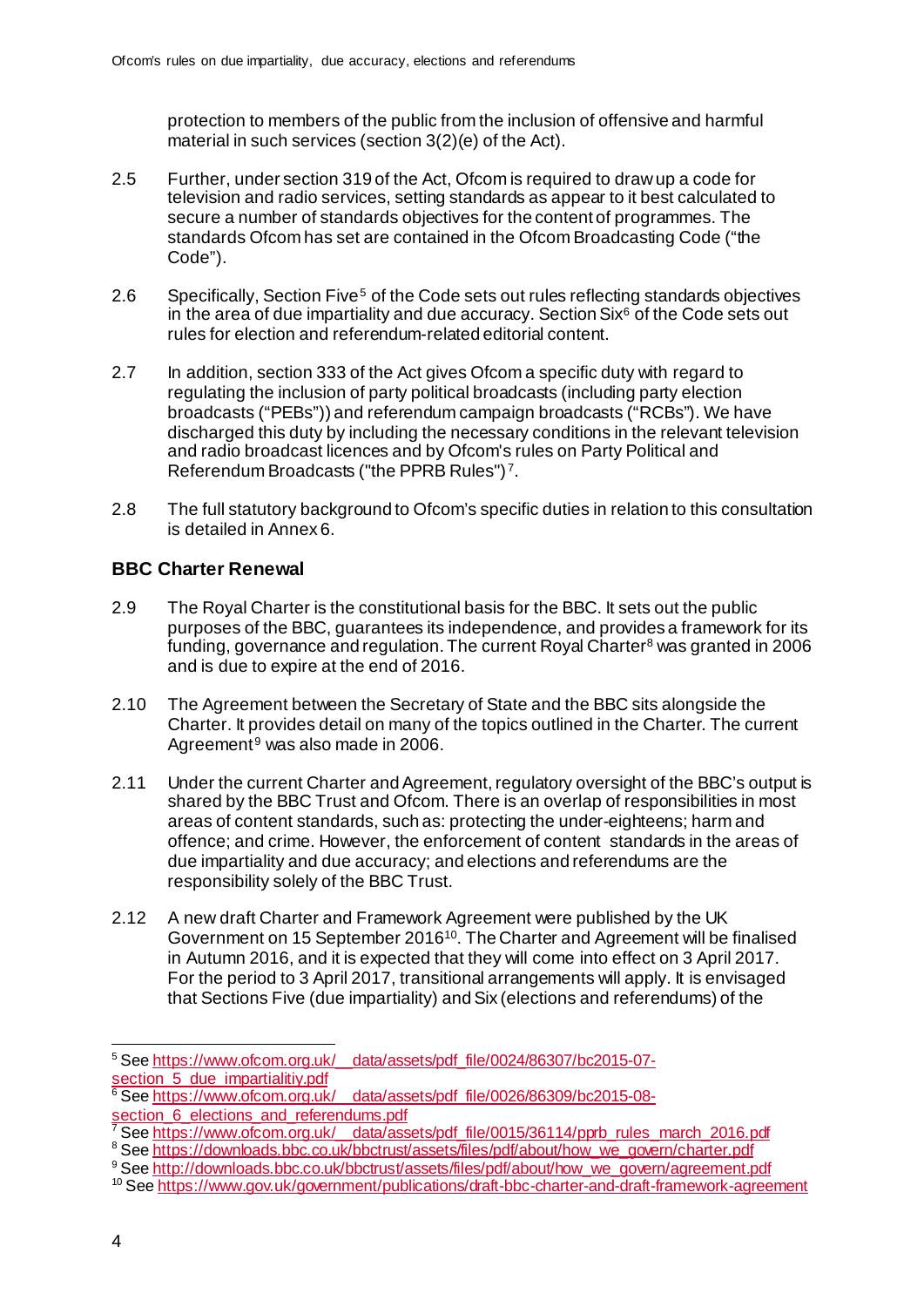revised Broadcasting Code, and Ofcom's rules on party political and referendum broadcasts, will apply to the BBC from 22 March 2017.

- 2.13 The new Charter and Agreement will introduce full external regulation of the BBC by Ofcom. This means that Ofcom will be required to regulate all areas of content standards for the BBC to ensure it meets requirements.
- 2.14 Schedule 3, paragraph 3 of the draft Agreement requires that: BBC UK broadcasting services<sup>[11](#page-7-0)</sup> comply with the requirements of the Code; and BBC ODPS also comply with the requirements of the Code so far as Ofcom determines them relevant.
- 2.15 Under the draft Agreement Ofcom must also impose on the BBC the requirements that Ofcom considers appropriate for requiring the inclusion, in such of the UK Public Services as Ofcom consider appropriate, of party political broadcasts (including PEBs) and of RCBs.
- 2.16 Ofcom has a duty to review and revise the Code from time to time when we consider it necessary. In light of Ofcom's new responsibilities for full external regulation of content standards for the BBC, it is necessary for our Code and PPRB rules to be updated. This document sets out the proposed changes to these rules.

## **Impact assessmentand Equality Impact Assessment**

- 2.17 This document does not contain a separate impact assessment. Instead the document as a whole assesses the impact of our proposals.
- 2.18 Ofcom is required by statute to have due regard to any potential impacts our proposals may have on particular "equality groups" i.e. persons sharing a protected characteristic, such as: sex, disability or race<sup>12</sup>. In relation to equality (whether in Northern Ireland or the rest of the UK), we consider that the proposals in this document are likely to affect all citizens and consumers in the same way, and would not have any particular implications for the different equality groups. Our equality duties in Northern Ireland, under section 75 of the Northern Ireland Act 1998, require us to have regard to the desirability of promoting good relations between persons of different religious belief, political opinion or racial group. We consider that our proposals are consistent with these duties.

# **Next steps**

- 2.19 We invite representations from interested stakeholders on the matters set out in this consultation by no later than **5pm on 16 January 2017**. We intend to publish a statement setting out our decision by late February/early March 2017 at the latest. This will allow broadcasters and political parties to plan ahead for the May 2017 elections.
- 2.20 We propose that the new Section Six and PPRB rules come into effect on the publication of the statement in late February/early March 2017.As part of the transitional arrangements for Ofcom to take on its responsibilities in relation to the BBC, it is envisaged that Sections Five (due impartiality) and Six (elections and referendums) of the revised Broadcasting Code, and Ofcom's rules on party political

<span id="page-7-1"></span><span id="page-7-0"></span><sup>&</sup>lt;sup>11</sup> UK Public Services are the BBC services funded by the licence fee (excluding the World Service). <sup>12</sup> See the Equality Act 2010.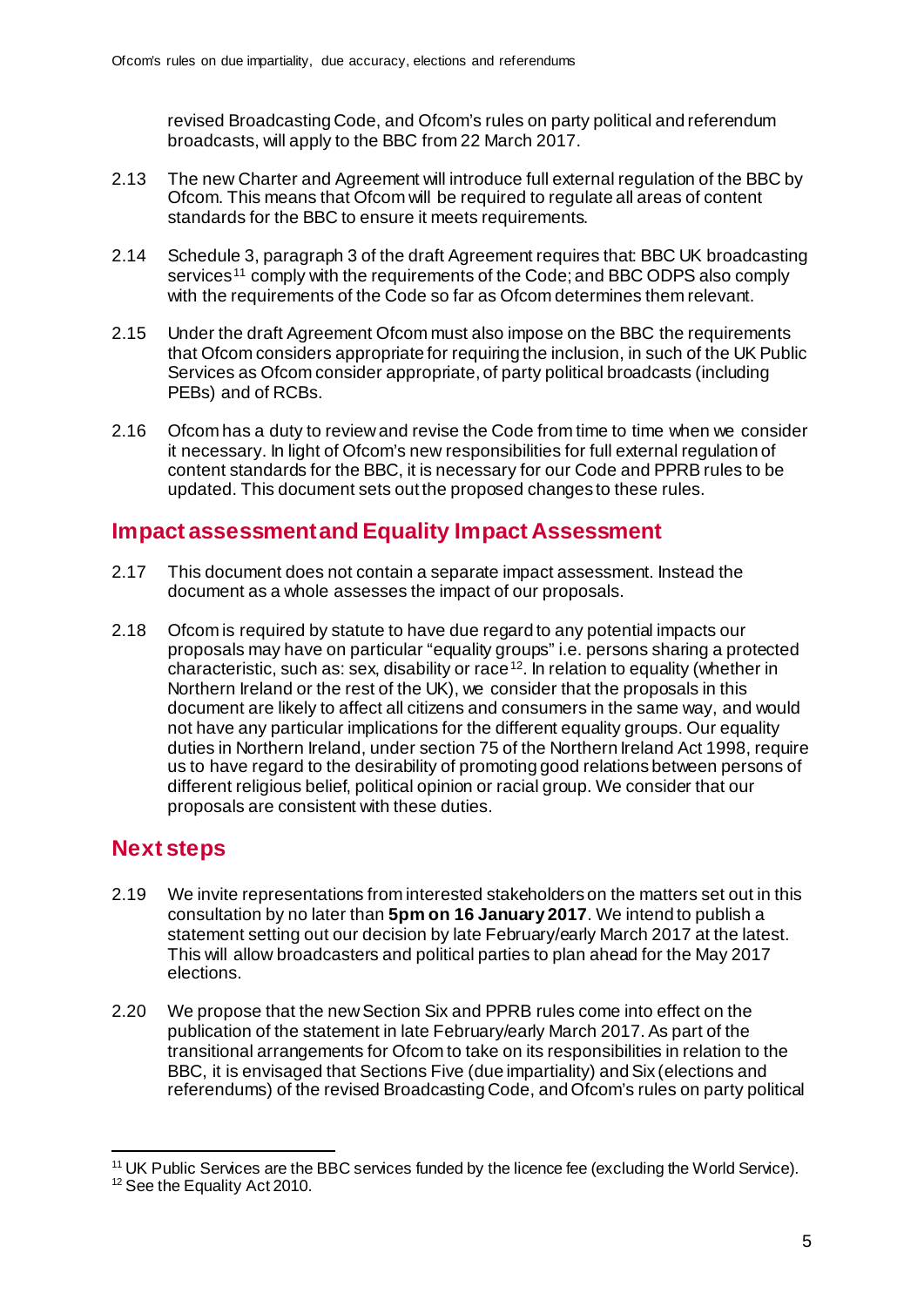and referendum broadcasts will apply to the BBC from 22 March 2017, the date when the first election period for the May 2017 elections commences.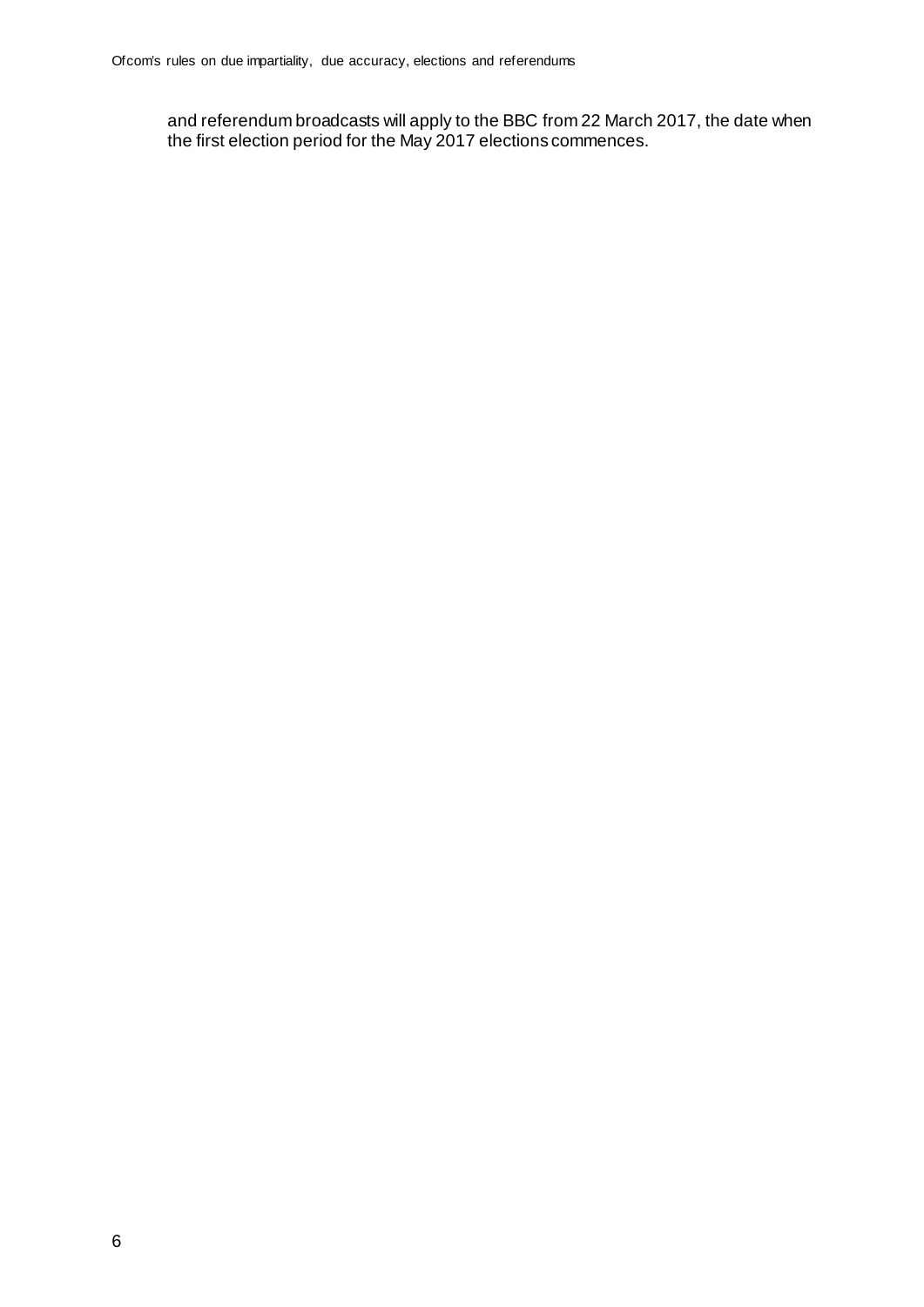# **Section 3**

# <span id="page-9-0"></span>3 Proposed removal of the list of larger parties and amendments to Section Six of the Code and the PPRB Rules

- 3.1 Ofcom is asking stakeholders for their views on whether it should retain the concept of larger political parties for the purposes of carrying out its duties in the area of elections.
- 3.2 Ofcom's Broadcasting Code ("the Code") does not currently apply to BBC UK public services funded by the licence fee in the areas of elections and referendums and its PPRB Rules do not currently apply to the BBC. In this Section, we also lay out our proposed approach to regulating BBC UK Public Broadcasting Services ("BBC broadcasting services") and BBC UK Public On Demand Programme Services ("BBC ODPS") in these two areas under the new Charter and Agreement.

# **Statutory background**

3.3 Ofcom has a number of statutory duties set by Parliament in the area of elections and referendums.

## **Broadcasters' editorial coverage of elections and referendums**

- 3.4 Reflecting our duties to set broadcast standards in the area of due accuracy and due impartiality, we require licensed broadcasters' editorial coverage relevant to elections and referendums – e.g. news and current affairs programming – to comply with Section Five (due impartiality) and Section Six (elections and referendums) of the Code.
- 3.5 In addition, under section 93 of the Representation of the People Act 1983 ("the RPA"), Ofcom is required to adopt and secure that Ofcom-licensed broadcasters observe a code of practice with respect to the participation of candidates at a parliamentary or local government election in broadcast items about the constituency or electoral area in question.
- 3.6 In other words, we are required to put in place rules with which the broadcasters must comply when they broadcast items which feature candidates, for example, discussing or raising issues about the constituencies or electoral areas they are contesting. This obligation is reflected in a number of statutory instruments with respect to broadcast items covering elections to the Scottish Parliament, the Welsh Assembly, the Northern Ireland Assembly, the European Parliament and the post of Police and Crime Commissioner<sup>[13](#page-9-1)</sup>. In each case, before drawing up such a code of practice, we must have regard to any views expressed by the Electoral Commission. We have discharged this duty by means of rules in Sections Five and Six of the

<span id="page-9-1"></span> <sup>13</sup> See SI 2007/236 National Assembly for Wales (Representation of the People) Order 2007 regulation 67; SI 2010/2999 Scottish Parliament (Elections etc) Order 2010 regulation 64; SI 2004/1267 European Parliamentary Elections (Northern Ireland) Regulations 2004 regulation 60; SI 2004/293 European Parliamentary Elections Regulations 2004 regulation 65; Northern Ireland Assembly (Elections) (Amendment) Order 2009 regulation 3.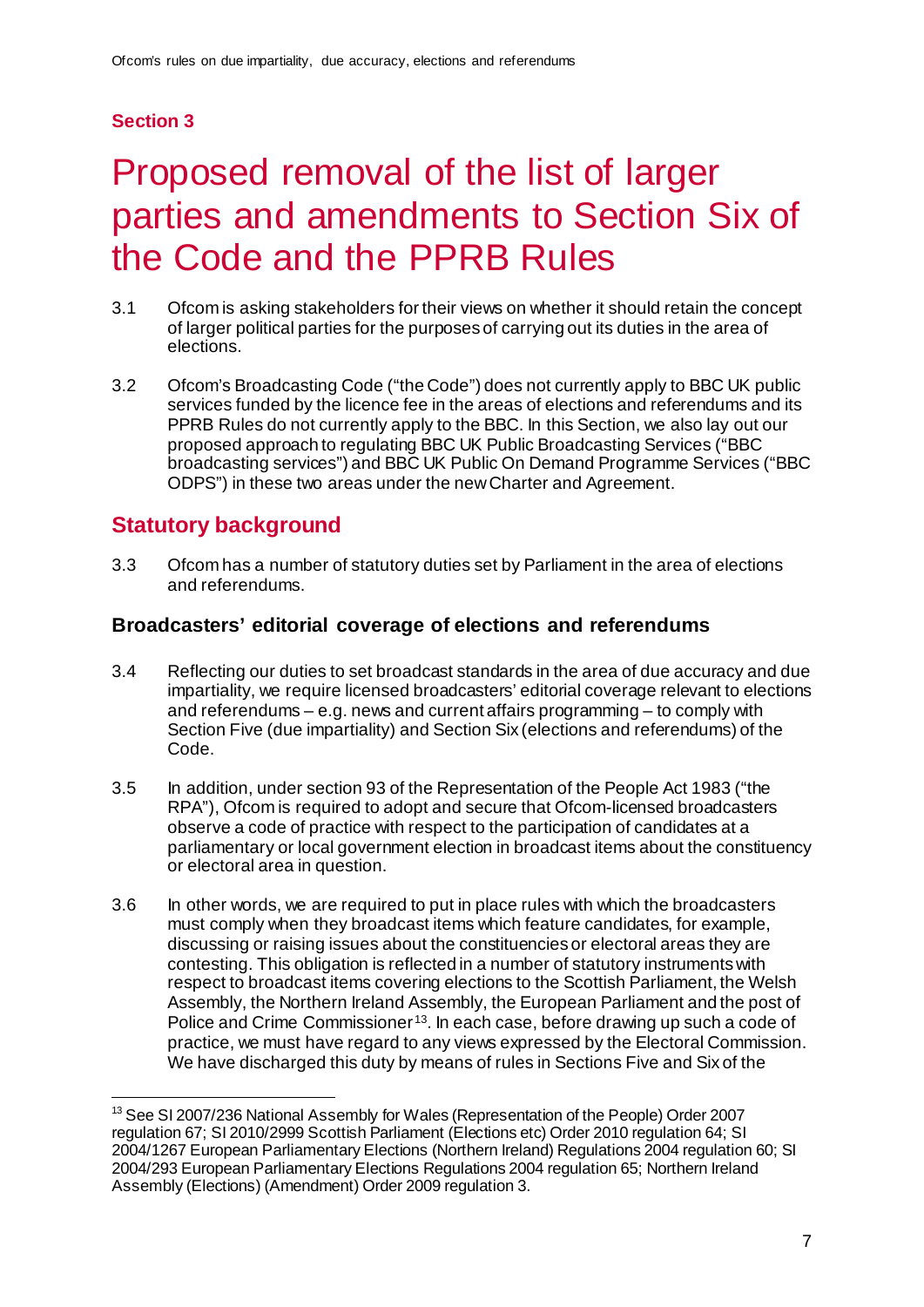Code, and in particular by imposing Rules 6.8 to 6.13 on constituency coverage and electoral area coverage in elections, and associated Guidance.

3.7 By virtue of section 93 of the RPA, the BBC has to adopt and must observe a code of practice with respect to the participation of candidates at a parliamentary or local government election in items broadcast by the BBC about the constituency or electoral area in question. The code of practice adopted by the BBC can either be: (a) a code of practice drawn up by the BBC, whether on its own or jointly with S4C and/or Ofcom; or (b) a code of practice drawn up by S4C and/or Ofcom. To date the BBC has published its code of practice on an annual basis ahead of the various elections that take place on an annual basis in May, across the UK. As with Ofcom, before drawing up a code of practice, the BBC must have regard to any views expressed by the Electoral Commission.

## **Party election broadcasts ("PEBs"), Party Political Broadcasts ("PPBs") and Referendum Campaign Broadcasts ("RCBs")**

- 3.8 There is a long-standing ban on advertisements of a political nature on television or radio in the UK. It has been argued that allowing political advertising in the broadcast media would give an advantage to the best financed candidates, parties or organisations during elections and referendums. PEBs, PPBs and RCBs are, therefore, designed to offset the differential ability of parties to attract campaign funds. This free airtime is provided in the period prior to elections, in the case of PEBs (and also on a seasonal basis outside election campaigns, in the case of PPBs), and prior to referendums in the case of RCBs. These various types of broadcast allow qualifying parties (or designated organisations<sup>[14](#page-10-0)</sup> in the case of referendums) an opportunity to deliver their messages directly to the electorate through the broadcast media.
- 3.9 To help maintain the effectiveness of this system, Parliament has charged Ofcom with the duty of making rules regarding the allocation, length and frequency of PEBs. PPBs and RCBs and identifying the broadcasters that are required to transmit them. Specifically, section 333 of the Act provides that the regulatory regime for every licensed public service television channel, national radio service and local television service is to include conditions requiring the inclusion on that channel or service of party political broadcasts (including PEBs) and RCBs, and conditions requiring the adherence to rules made by Ofcom with respect to those broadcasts. We have discharged this duty by including the necessary conditions in the relevant television and radio broadcast licences and by Ofcom's rules on Party Political and Referendum Broadcasts ("the PPRB Rules") [15](#page-10-1). In putting in place its rules in this area, Ofcom must have regard to the views of the Electoral Commission<sup>[16](#page-10-2)</sup>.
- 3.10 Ofcom's PPRB Rules and Section Six of the Code impose certain obligations on broadcasters in relation to 'larger parties' which are defined in an Ofcom-produced list<sup>[17](#page-10-3)</sup>. Stakeholders have questioned whether imposing requirements by reference to

<span id="page-10-0"></span><sup>&</sup>lt;sup>14</sup> Designated organisations are the lead campaigning groups designated by the Electoral Commission for each outcome of a referendum.<br><sup>15</sup> See https://www.ofcom.org.uk/ data/assets/pdf file/0015/36114/pprb rules march 2016.pdf

<span id="page-10-2"></span><span id="page-10-1"></span> $16$  By virtue of the Political Parties. Elections and Referendums Act 2000 (see section 11(3) and paragraph 4(6) of Schedule 12), in determining its policy with respect to party political broadcasts (including PEBs) and RCBs, the BBC must have regard to any views expressed by the Electoral Commission

<span id="page-10-3"></span><sup>&</sup>lt;sup>17</sup> See https://www.ofcom.org.uk/ data/assets/pdf file/0018/24048/larger-parties.pdf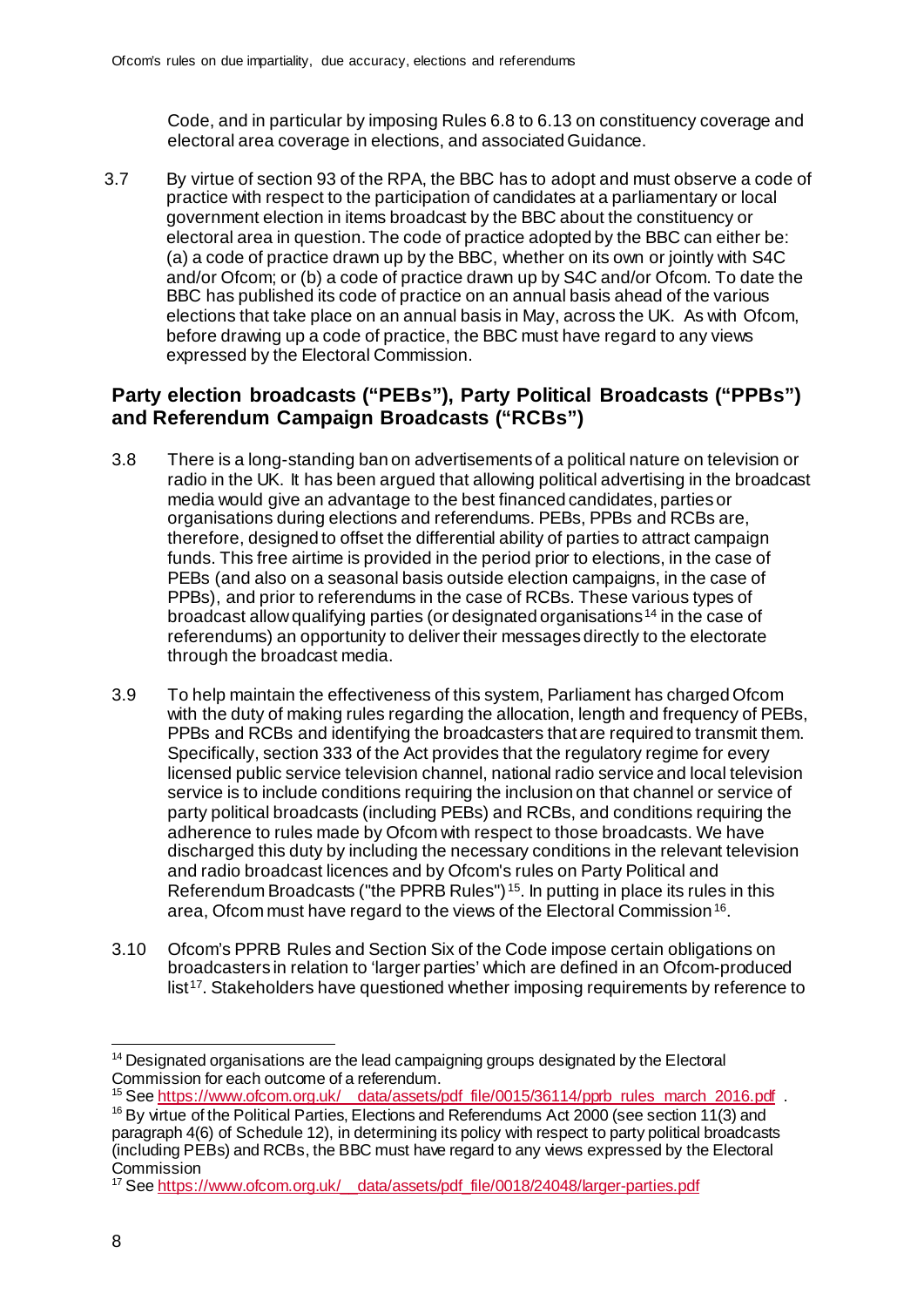such a list remains appropriate. In our May 2016 review of the list we said that, in the second half of 2016, we would review its suitability going forwards<sup>[18](#page-11-0)</sup>.

## **The draft BBC Charter and Agreement**

- 3.11 In relation to elections and referendums, the draft Agreement requires the following:
	- a) under Schedule 3, paragraph 3[19](#page-11-1) of the draft Agreement, editorial coverage of elections and referendums included in BBC UK broadcasting services must observe the standards set by Ofcom under section 319 of the Act, and coverage in BBC ODPS must observe those standards so far as Ofcom determine them relevant; and
	- b) under Schedule 3, paragraph 5, Ofcom must impose on the BBC the requirements they consider appropriate in relation to the inclusion of party political broadcasts (including party election broadcasts) and referendum campaign broadcasts in the BBC's UK Public Services.

# **Our proposals in relation to Section Six and the PPRB Rules**

- 3.12 Ofcom has reviewed its rules in Section Six of the Code and the PPRB Rules to assess whether any amendments are necessary to ensure that they apply appropriately to the BBC in relation to elections and referendums, as set out in the draft Framework Agreement. We have also considered further the suitability of the concept of larger parties. This issue relates to all Ofcom licensees and not just the BBC.
- 3.13 Our proposals fall into three broad areas:
	- larger parties: Ofcom's list of larger parties is currently a feature of both Section Six of the Code and the PPRB Rules. We are inviting stakeholders' views on our proposal to change the rules so that they no longer apply by reference to an Ofcom produced list of larger parties. Instead, we propose giving greater editorial freedom to broadcasters to take decisions in the area of elections by reference to evidence of past electoral support and/or current support, whilst retaining the ability of candidates and parties to appeal to Ofcom about broadcasters' decisions;
	- Section Six of the Code: We are proposing various amendments to Section Six of the Code to reflect our proposals in relation to the list of larger parties and BBC ODPS. We propose providing that Ofcom's rules on constituency and electoral area reporting (currently Rules 6.8 to 6.13) should apply to the BBC if the BBC adopts them as its Code of Practice under section 93 of the RPA; and
	- PPRB Rules: We are also proposing various amendments to the PPRB Rules to remove references to the list of larger parties and impose requirements on BBC Public Services.

<span id="page-11-0"></span><sup>&</sup>lt;sup>18</sup> See https://www.ofcom.org.uk/\_\_data/assets/pdf\_file/0017/83105/larger\_party\_list\_consultation.pdf paragraph 1.22.

<span id="page-11-1"></span> $9$  See Annex 6.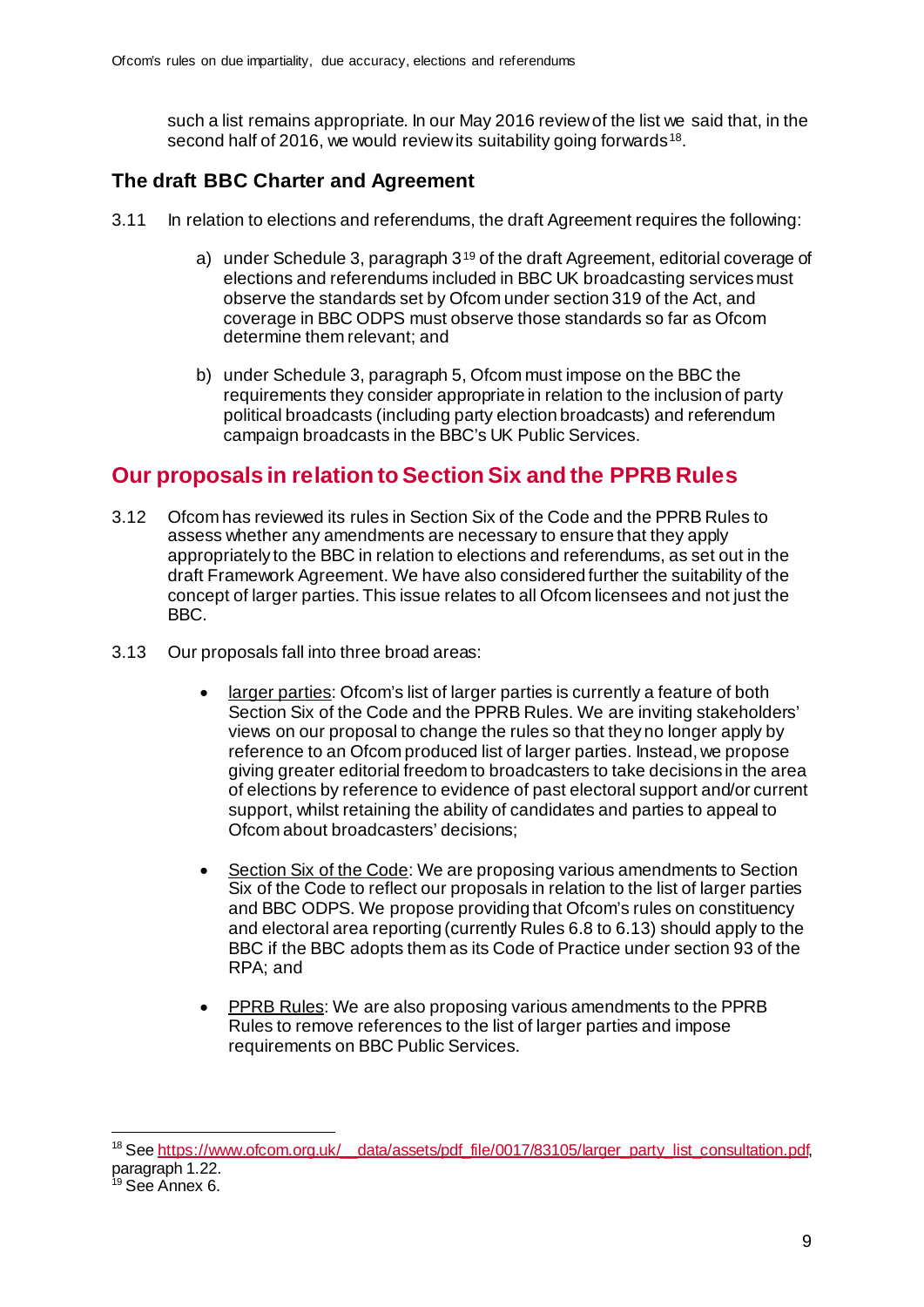3.14 In setting out these proposed amendments, we in particular welcome the views of the Electoral Commission.

# **Larger parties**

- 3.15 An important feature to date of Ofcom's various election rules is the list of larger parties<sup>[20](#page-12-0)</sup>. The PPRB Rules and Section Six of the Code impose obligations on broadcasters by reference to the list, which is contained in a self-standing annex to both the PPRB Rules and Section Six of the Code.
- 3.16 The PPRB Rules require certain licensed broadcasters to offer a minimum of two PEBs to each of the defined 'larger parties' (if a party is not on the list it can still qualify for PEBs). Further, in relation to broadcasters' own election programming, Section Six of the Code requires broadcasters in their editorial coverage to give "due weight"<sup>[21](#page-12-1)</sup> to the 'larger parties' and, when broadcasting items which feature candidates discussing or raising issues about the constituencies or electoral areas they are contesting, Rule  $6.9^{22}$  $6.9^{22}$  $6.9^{22}$  requires that candidates representing the larger parties must be offered the opportunity to take part.
- 3.17 In March 2013, when we last conducted a review of the PPRB Rules and the Guidance to Sections Five and Six of the Code, we concluded<sup>[23](#page-12-3)</sup> that, on balance, the advantages of retaining the concept of larger parties in both the PPRB Rules and Section Six of the Code outweighed the disadvantages. However, in recognition of stakeholder concerns that there had not been sufficient flexibility surrounding the concept of larger parties, we explained that, in future, we would carry out periodic reviews of the list with a view to updating it as appropriate. To date, we have carried out three reviews<sup>[24](#page-12-4)</sup> of the list of larger parties ahead of the elections that have taken place in 2014, 2015 and 2016.
- 3.18 We are mindful that, during our various reviews of the list of larger parties, a number of stakeholders have questioned whether a list of political parties remains an appropriate mechanism for Ofcom to fulfil its duties in the area of elections. For example, the Electoral Commission has questioned whether the existence of the list itself creates an unnecessarily inflexible approach to regulating broadcasting at elections. In the May 2016 Review we therefore said that in the second half of 2016, we would review the suitability of the list going forwards and consider what alternative approaches there may be to discharge our regulatory functions. We considered that this would enable us to draw on the experience of having conducted three separate reviews of the list.

<span id="page-12-3"></span>

<span id="page-12-4"></span><http://stakeholders.ofcom.org.uk/consultations/major-political-parties-2014/>); a second review ahead of the May 2015 elections (se[e http://stakeholders.ofcom.org.uk/consultations/major-parties-15/](http://stakeholders.ofcom.org.uk/consultations/major-parties-15/)); and a third review ahead of the May 2016 elections ("the May 2016 Review" – see <http://stakeholders.ofcom.org.uk/consultations/review-larger-parties-elections-5-May-2016/>).

<span id="page-12-0"></span><sup>&</sup>lt;sup>20</sup> See [http://stakeholders.ofcom.org.uk/binaries/broadcast/guidance/larger-parties.pdf.](http://stakeholders.ofcom.org.uk/binaries/broadcast/guidance/larger-parties.pdf) We previously termed this the list of 'major' parties.

<span id="page-12-1"></span><sup>&</sup>lt;sup>21</sup> See Rule 6.2 of the Code which states: "Due weight must be given to the coverage of larger parties during the election period. Broadcasters must also consider giving appropriate coverage to other parties and independent candidates with significant views and perspectives".

<span id="page-12-2"></span> $22$  Rule 6.9 states: "If a candidate takes part in an item about his/her particular constituency, or electoral area, then candidates of each of the larger parties must be offered the opportunity to take part. (However, if they refuse or are unable to participate, the item may nevertheless go ahead.)"  $23$  See<http://stakeholders.ofcom.org.uk/binaries/consultations/ppbs/statement/statement.pdf> $24$  We undertook: a first review ahead of the May 2014 elections (see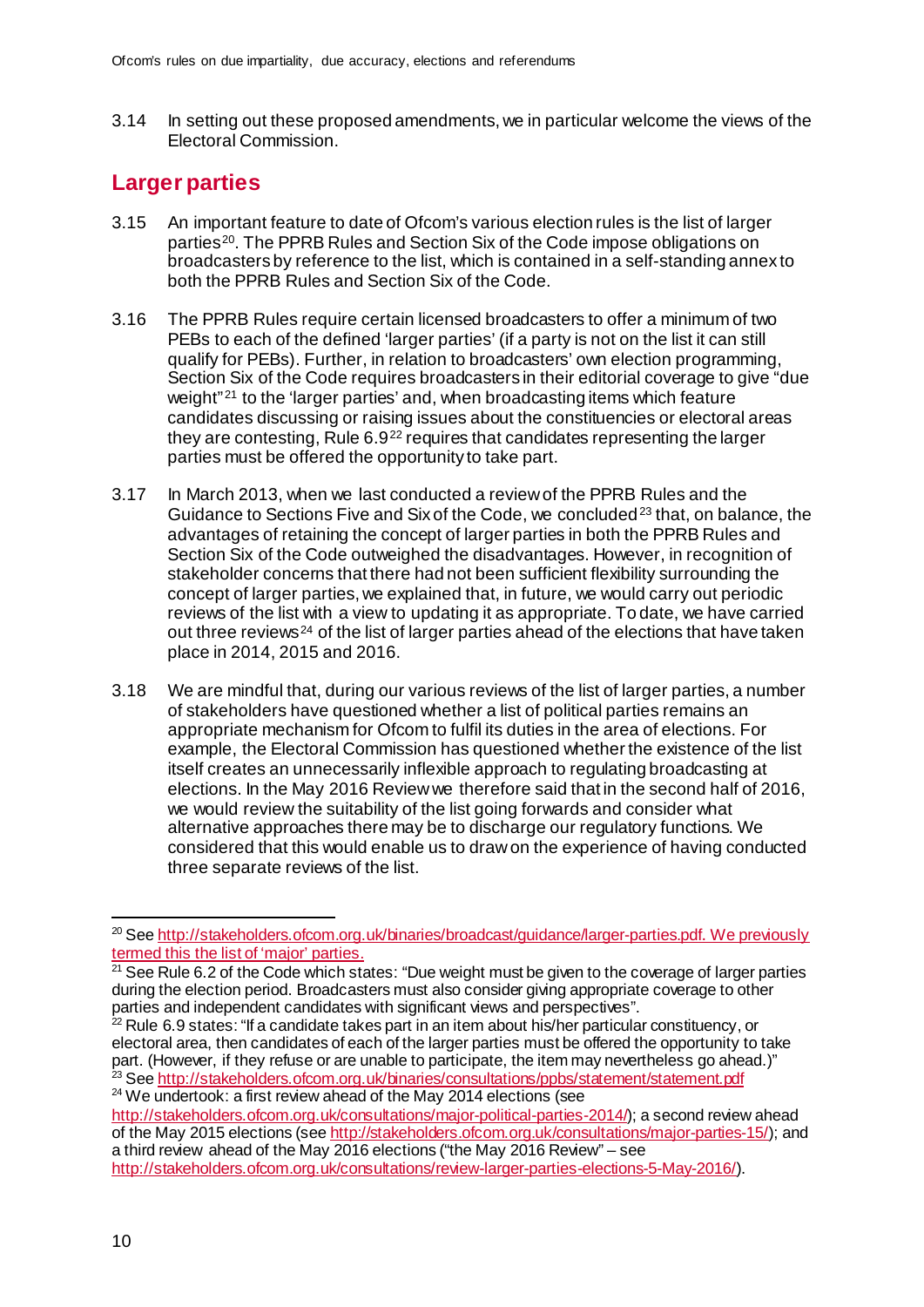- 3.19 Given that Ofcom is reviewing its election rules to encompass the BBC, we consider it is appropriate to carry out our review of the suitability of the list of larger parties at the same time. In this context, we are conscious that the BBC, in addition to its own Editorial Guidelines, publishes Election Guidelines on an annual basis, following approval by the BBC Trust. Typically, these have set out which parties the BBC considers are "larger" and "smaller" parties across Great Britain and in different devolved nations of the UK. These election guidelines also provide guidance to the various BBC services in relation to how they should approach the coverage of elections.
- 3.20 We have reviewed the various arguments both for and against removing the list of larger parties from Ofcom's rules. In our view, the most logical criteria for determining editorial decisions in relation to election coverage under Section Six of the Code; and allocations of PEBs, under the PPRB Rules, are evidence of past electoral support (i.e. election results) and/or evidence of current support (e.g. opinion polls).
- 3.21 The criteria of past electoral support and/or current support are already established features of both Section Six of the Code and the PPRB Rules. Specifically, they are used by Ofcom in drawing up its list of larger parties and by broadcasters to make editorial decisions in relation to: including non-larger party candidates in broadcast items about constituencies and electoral areas<sup>25</sup>; and allocations of PEBs to parties other than the larger parties<sup>[26](#page-13-1)</sup>. As we explain further below, we are proposing that broadcasters continue to make decisions under Section Six and the PPRB Rules by reference to evidence of past electoral support and/or current support, but do so in relation to all parties and candidates and not just non-larger party candidates and parties as at present.
- 3.22 Our proposal is, therefore, to provide that broadcasters use their own judgement, based on the criteria of past electoral support and/or current support, rather than being required to make some decisions by reference to Ofcom's list of larger parties. Parties and candidates would retain their right to complain to Ofcom if they were dissatisfied by a broadcaster's decision in relation to editorial coverage, or the allocation of a PEB.
- 3.23 We consider there are strong arguments for removing the list of larger parties and replacing it with a general requirement to base editorial decisions in relation to election coverage and PEB allocation on evidence of past electoral support and/or current support.
- 3.24 Firstly, the list could be argued to be an unnecessary restriction on broadcasters' editorial freedom and to force broadcasters to take an overly inflexible approach in terms of PEB/PPB allocations and editorial decisions under the Code. Many broadcasters have the knowledge and expertise to cover elections in a duly impartial manner. The BBC has traditionally reached its own determination as to which are "larger" and "smaller" parties for the purposes of its election guidelines. We consider that it would be appropriate for broadcasters to base editorial decisions on the more

<span id="page-13-1"></span><span id="page-13-0"></span> $25$  Rule 6.10 of the Code states: "In addition to Rule 6.9, broadcasters must offer the opportunity to take part in constituency or electoral area reports and discussions, to all candidates within the constituency or electoral area representing parties with previous significant electoral support or where there is evidence of significant current support. This also applies to independent candidates…". 26Rule 15 of the PPRB Rules states: "Licensees should consider making additional allocations of PEBs to other registered parties (which satisfy the criteria at Rule 14) if evidence of their past electoral support and/or current support at a particular election or in a relevant nation/electoral area means it would be appropriate to do so…".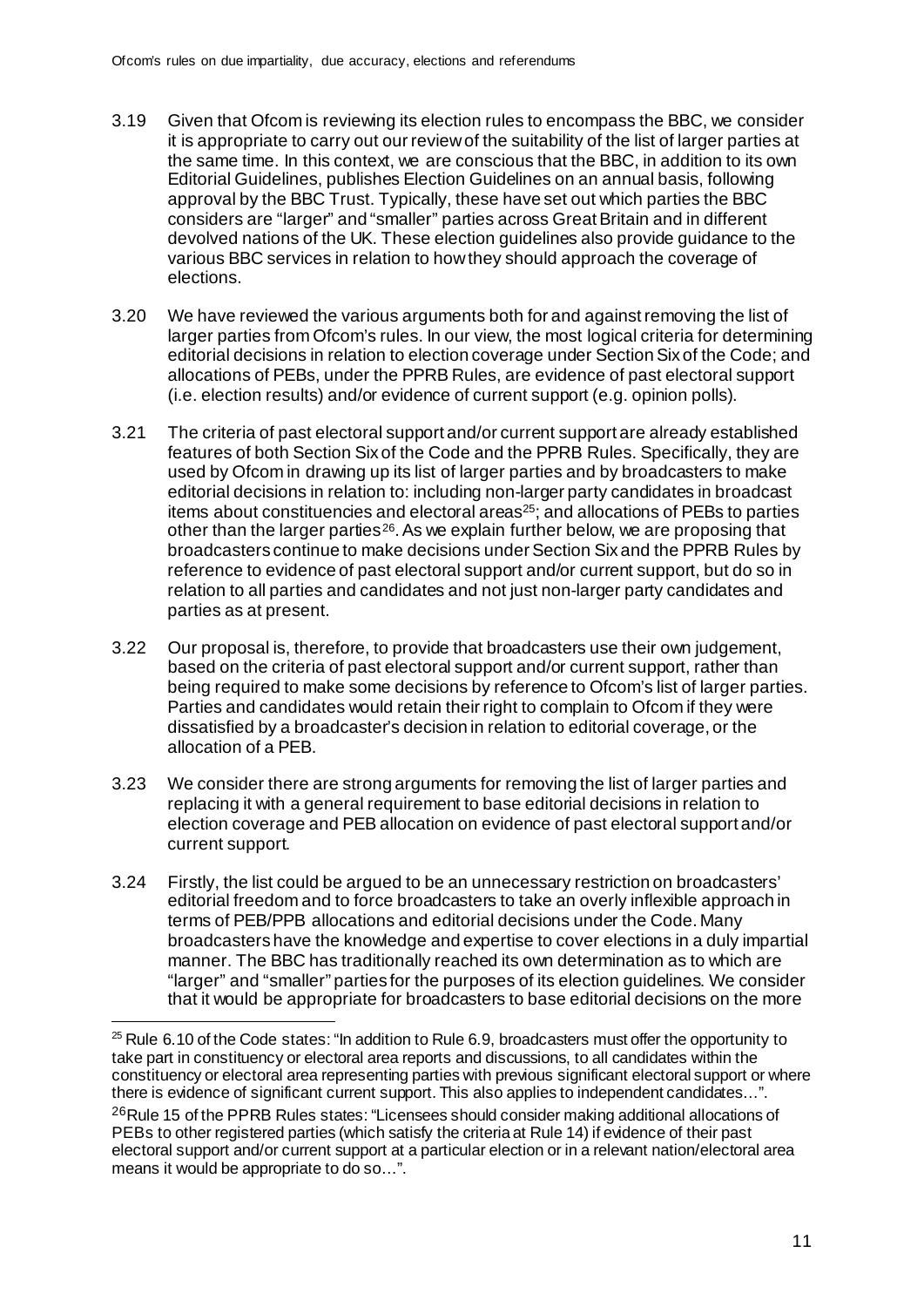flexible criteria of past electoral support and/or current support as opposed to an Ofcom list of larger parties.

- 3.25 It could be argued that the list does not adequately reflect the current fragmented state of the political landscape and it may militate against smaller political parties who have materially increased their popularity over relatively short time-frames. Without the list, and by using evidence of past electoral support and/or current support, broadcasters could reflect in a timelier way changes occurring in the UK political landscape (e.g. parties gaining or dropping support). Broadcasters would have greater flexibility not to feature candidates of current 'larger' parties with little or no support in some areas of the UK. On a related point, the fact that Ofcom has designated UKIP a larger party in two countries, and the Green Party only in certain elections in London, suggests the list may be becoming too complex and unable to cope with the diversity of the current political landscape.
- 3.26 Several broadcasters have argued that the requirement in Rule 6.9 of the Code to offer all candidates of the larger parties the opportunity to take part in constituency/electoral area broadcast items is unwieldy and unworkable, especially in short news items. For example, in 2016, there were five larger parties standing in the elections for: The London Assembly; Mayor of London; and the Welsh Assembly. By using evidence of past electoral support and/or current support, broadcasters could take account of evidence in different constituencies and electoral areas.
- 3.27 We consider that a 'one size fits all' list does not necessarily fit all situations. Some broadcasters broadcast to small broadcast footprints, and a national list of larger parties may not reflect the political complexion within those local broadcast areas. With greater flexibility, broadcasters could more easily reflect their local political landscape and comply with the principles of the rules without the need for a prescriptive one size fits all approach.
- 3.28 We recognise there are arguments for retaining the concept of larger parties within Ofcom's election rules. It provides a degree of certainty for broadcasters in making PEB/PPB allocations and editorial decisions and its removal may lead to less consistency in the treatment of parties. It might be argued that the limits set by the constituency reporting rules are proportionate to ensure that, in the sensitive area of election broadcasting, candidates receive appropriate coverage. However, the growing complexity of the political landscape across the UK nations is making it increasingly difficult to produce a list that is suitable for all broadcasters. We therefore consider that it is appropriate to give broadcasters the editorial freedom to come to decisions based on their own knowledge and expertise without enforcing a one size fits all approach. Parties and candidates would retain the assurance provided by their ability to appeal broadcasters' decisions to Ofcom.
- 3.29 It could also be argued that certain parties have a 'national' status (for example, across Great Britain, or in any of the devolved nations) across a range of elections, and therefore merit an automatic but limited right to articulate their views in all broadcast areas – however small – at all elections. However, in our view, this has to be balanced against the rate of change in UK politics, and recent growing political fragmentation, which poses risks that the list may not accurately reflect the varying levels of support for different political parties across the nations of the UK. The current political fragmentation also creates a logistical challenge for broadcasters, who are required to include candidates and/or viewpoints from a greater number of larger parties (and candidates) in their election coverage. Removing the list may assist as broadcasters would only be obliged to include parties and candidates with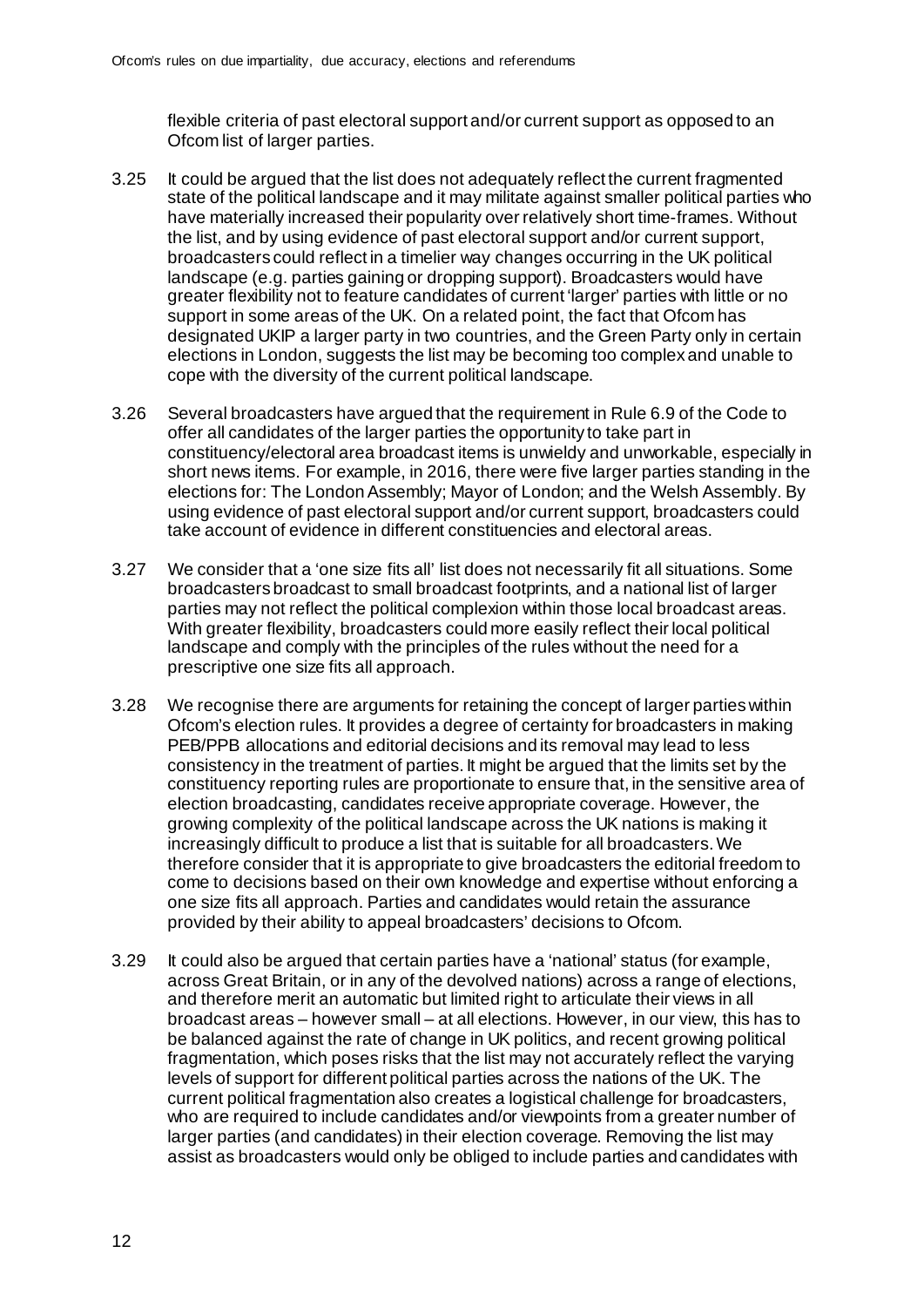past electoral support and/or evidence of current support in particular constituencies or electoral areas.

- 3.30 We recognise that there are a large number of elections across the UK on an annual basis and that, without a list, broadcasters would have to regularly reassess party support, which might be costly in terms of resources. Smaller broadcasters may not have the resources to do this, and so might be less inclined to provide election programming. Therefore, to mitigate the possible resource burden on smaller broadcasters, we are proposing that Ofcom would produce an annual digest of evidence of past electoral support and/or current support ahead of each set of elections that take place in May. Ofcom has published guidance for broadcasters<sup>[27](#page-15-0)</sup> on factors to take into account when considering evidence of past electoral support and/or current support for the purposes of Section Six of the Code.
- 3.31 Taking into account all the arguments set out above and the mitigating step proposed, we consider that the advantages of removing the list now outweigh the disadvantages.We are seeking stakeholders' views.

# **Section Six of the Code and the PPRB Rules**

- 3.32 If the list of larger parties is removed from Ofcom's election rules, this will require amendments to both Section Six of the Code and the PPRB Rules. As noted in paragraph 3.21 above, we are proposing to replace the specific requirements in relation to larger parties with a general requirement on all broadcasters to base: editorial decisions in relation to election coverage under Section Six of the Code; and allocations of PEBs and PPBs under the PPRB Rules, on evidence of past electoral support and/or evidence of current support. We would envisage this working as follows:
	- editorial decisions under Section Six of the Code: Under Section Six of the Code, at present, broadcasters must: give due weight to the larger parties during the election perio[d28](#page-15-1); and offer the opportunity to larger party candidates to take part in broadcast items about their constituencies or electoral areas featuring candidates<sup>29</sup>. We are proposing instead that in taking such editorial decisions, broadcasters will take into account evidence of past electoral support and/or evidence of current support; and
	- allocations of PEBs: Under the present PPRB Rules, larger parties must be offered at least two PEBs during relevant election campaigns. We are proposing removing this rule and stating that all parties that fulfil basic criteria (such as  $30$  contesting one sixth or more of the seats up for election in the case of first-past-the-post, multi-constituency elections) should qualify for one PEB. Above these minima, broadcasters would consider whether it was

<span id="page-15-0"></span><sup>&</sup>lt;sup>27</sup> https://www.ofcom.org.uk/ data/assets/pdf\_file/0020/25643/section6.pdf

<span id="page-15-1"></span><sup>&</sup>lt;sup>28</sup> See Rule 6.2, which states: "Due weight must be given to the coverage of larger parties during the election period. Broadcasters must also consider giving appropriate coverage to other parties and independent candidates with significant views and perspectives".

<span id="page-15-2"></span> $29$  See Rule 6.9, which states: "If a candidate takes part in an item about his/her particular constituency, or electoral area, then candidates of each of the larger parties must be offered the opportunity to take part. (However, if they refuse or are unable to participate, the item may nevertheless go ahead.)".

<span id="page-15-3"></span> $30$  See Rule 15 of the PPRB Rules set out in Annex 4 for further details.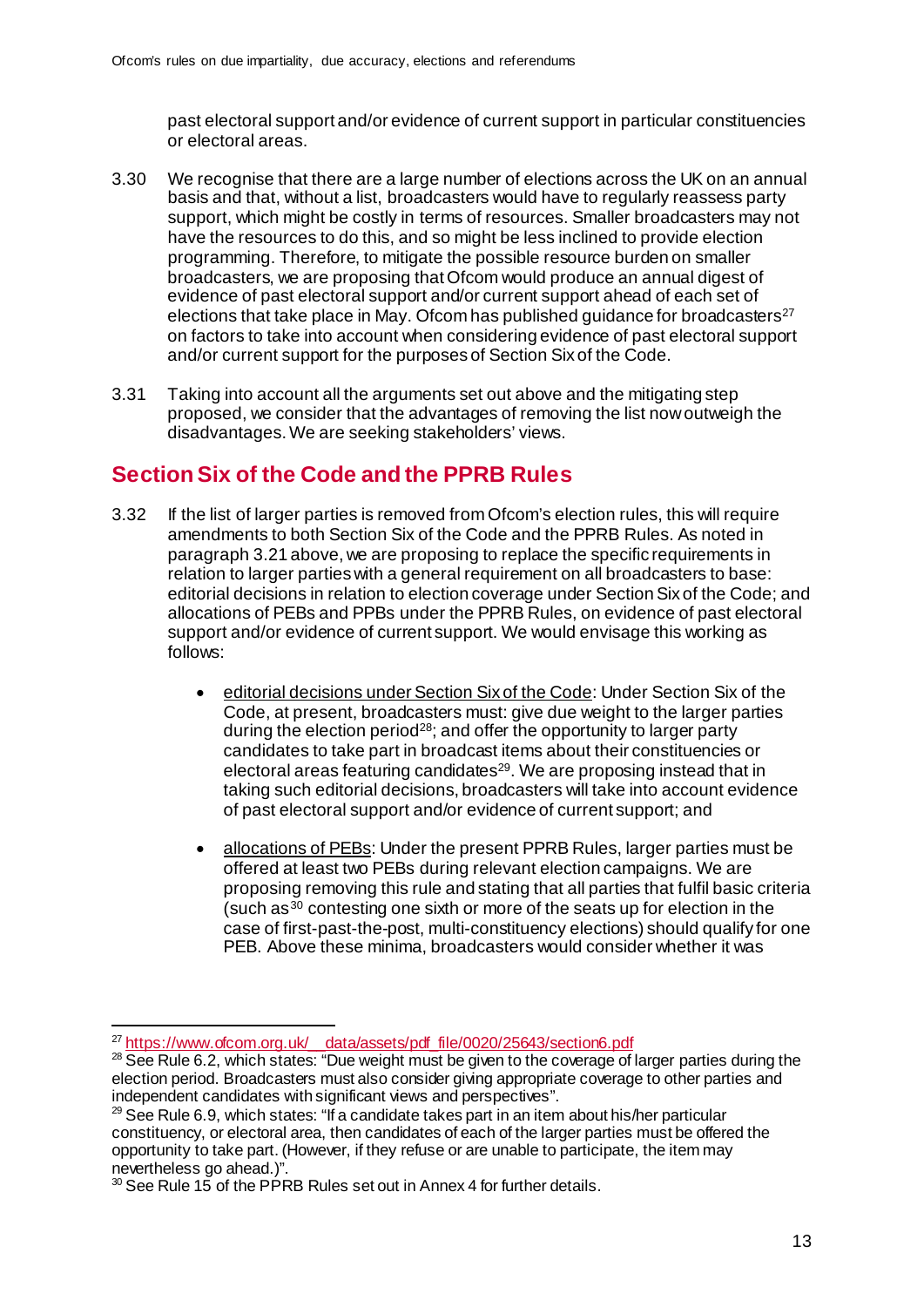appropriate to offer parties additional PEBs based on evidence of their past electoral support and/or current support at a particular election.

- 3.33 We welcome views from stakeholders on the suitability of the list of larger parties going forwards, including our proposal set out in paragraph 3.30. Ofcom particularly encourages responses from smaller broadcasters who could be most affected by the proposed change.
- 3.34 We have set out our proposed amendments to the PPRB Rules in Annex 4 and to Section Six in Annex 5 to take account of the proposed removal of the list of larger parties from our rules.

*Question 1: Do you agree with Ofcom's proposal to remove the list of larger parties from Section Six of the Code and the PPRB Rules? Give reasons for your answer.*

*Question 2: Do you agree with the proposal laid out in paragraph 3.30 that Ofcom produce an annual digest of electoral support? Give reasons for your answer.*

### **Proposed Section Six amendments**

- 3.35 Having reviewed our new regulatory obligations in relation to BBC services in the area of elections and referendums, we consider that the rules in Section Six should also apply to the BBC's broadcasting services. We are proposing, in addition to removing the references to larger parties, that Section Six should be amended<sup>[31](#page-16-0)</sup> as follows:
- 3.36 Scope of services: Consistent with the requirement in the draft Framework Agreement, referred to in paragraph 3.11 above, concerning the application of the Code to BBC ODPS, we consider that Section Six of the Code should also apply to such services. On a related point, we are proposing that: Rule 6.4[32](#page-16-1) (Discussion of election and referendum issues on polling day); Rule 6.6<sup>[33](#page-16-2)</sup> (Prohibition on candidates appearing as news interviewers, interviewers or presenters during election and referendum periods); and Rule 6.7[34](#page-16-3) (Appearances by candidates in non-political programmes) should make clear that the BBC would not be required to remove archive content on BBC ODPS during the relevant periods.
- 3.37 Code of practice on electoral area and constituency reporting: As explained in paragraph 3.7, under section 93 of the RPA the BBC has to adopt a code of practice with respect to the participation of candidates at a parliamentary or local government election in broadcast items about the constituency or electoral area in question. We

<span id="page-16-0"></span><sup>&</sup>lt;sup>31</sup> These amendments are reflected in Annex 6 below

<span id="page-16-1"></span> $32$  Rule 6.4 states: "Discussion and analysis of election and referendum issues must finish when the poll opens. (This refers to the opening of actual polling stations. This rule does not apply to any poll conducted entirely by post.)"

<span id="page-16-2"></span><sup>&</sup>lt;sup>33</sup> Rule 6.6 states: "Candidates in UK elections, and representatives of permitted participants in UK referendums, must not act as news presenters, interviewers or presenters of any type of programme during the election period".

<span id="page-16-3"></span><sup>&</sup>lt;sup>34</sup> Rule 6.7 states: "Appearances by candidates (in UK elections) or representatives (of permitted participants in UK referendums) in non-political programmes that were planned or scheduled before the election or referendum period may continue, but no new appearances should be arranged and broadcast during the period".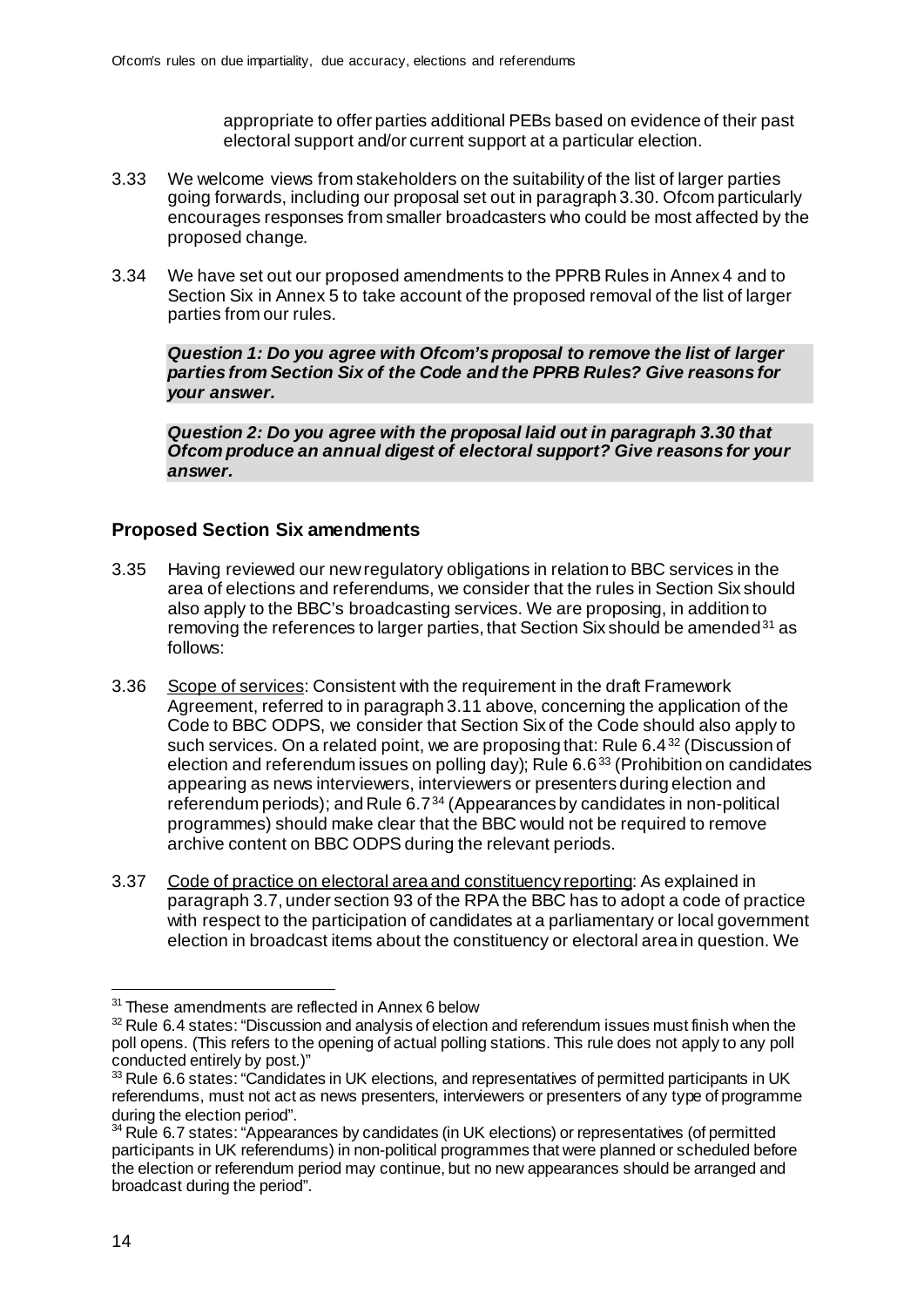propose amending Section Six of the Code to provide that Rules 6.8 to 6.12[35](#page-17-0) will apply to the BBC if the BBC has adopted them under the RPA as its code of practice. This is in line with the provision for S4C, which has the same obligations as the BBC under section 93.

### **Guidance**

3.38 When this review is complete we will publish on Ofcom's website updated Guidance to Section Six of the Code. In the present Guidance, we provide background information to Rule 6.10[36](#page-17-1) and in particular factors broadcasters should take into account when considering evidence of past electoral support and/or current support. We propose retaining this information in our Guidance to new Rule 6.9[37.](#page-17-2) The updated Guidance to Section Six of the Code will also include more recent published decisions in the area of elections and referendums. In particular, we intend to amend the Guidance to Rule 6.3[38](#page-17-3) to reflect paragraphs 38 to 41 of our decision in the single case[39](#page-17-4) considered by Ofcom's Election Committee during the recent referendum on the UK's membership of the European Union.

*Question 3: Do you agree with the proposed amendments to Section Six set out in Annex 5 a) in relation to larger parties and b) to include BBC broadcasting services and BBC ODPS? Give reasons for your answer.* 

### **Proposed PPRB Rules amendments**

- 3.39 As already mentioned in paragraph 3.11, under Schedule 3, paragraph 5 of the draft Agreement Ofcom must also impose on the BBC the requirements that Ofcom considers appropriate for requiring the inclusion, in such of the UK Public Services as Ofcom consider appropriate, of party political broadcasts (including PEBs) and of RCBs. The provisions laid out in Schedule 3, paragraph 5 replicate the duties already placed upon Ofcom in relation to certain licensed broadcasters under section 333 of the Act, as discussed in paragraph 3.9 above.
- 3.40 Having reviewed our new regulatory obligations in relation to BBC services in the area of PEBs, PPBs and RCBs, we consider that the current PPRB Rules should also apply to the BBC's broadcast output.
- 3.41 However, we are proposing, in addition to removing the references to larger parties, that the PPRB Rules should be amended<sup>[40](#page-17-5)</sup> as follows:

<span id="page-17-0"></span> $35$  Taking into account our proposed amendments (currently Rules 6.8 to 6.13).<br> $36$  See footnote 25.

<span id="page-17-2"></span><span id="page-17-1"></span> $37$  Our proposed new rule 6.9 states: "If a candidate takes part in an item about his/her particular constituency, or electoral area, then broadcasters must offer the opportunity to take part in such items to all candidates within the constituency or electoral area representing parties with previous significant electoral support or where there is evidence of significant current support. This also applies to independent candidates. (However, if a candidate refuses or is unable to participate, the item may nevertheless go ahead.)"

<span id="page-17-3"></span><sup>&</sup>lt;sup>38</sup> Rule 6.3 states: "Due weight must be given to designated organisations in coverage during the referendum period. Broadcasters must also consider giving appropriate coverage to other permitted participants with significant views and perspectives".

<span id="page-17-4"></span><sup>39</sup> *Decision of the Election Committee on a due impartiality and due weight complaint brought by Vote Leave Limited in relation to ITV's coverage of the EU Referendum*, published 10 June 2016 (See https://www.ofcom.org.uk/ data/assets/pdf file/0022/64840/decision-election-eu-referendum.pdf). 40 These amendments are reflected in Annex 5 below

<span id="page-17-5"></span>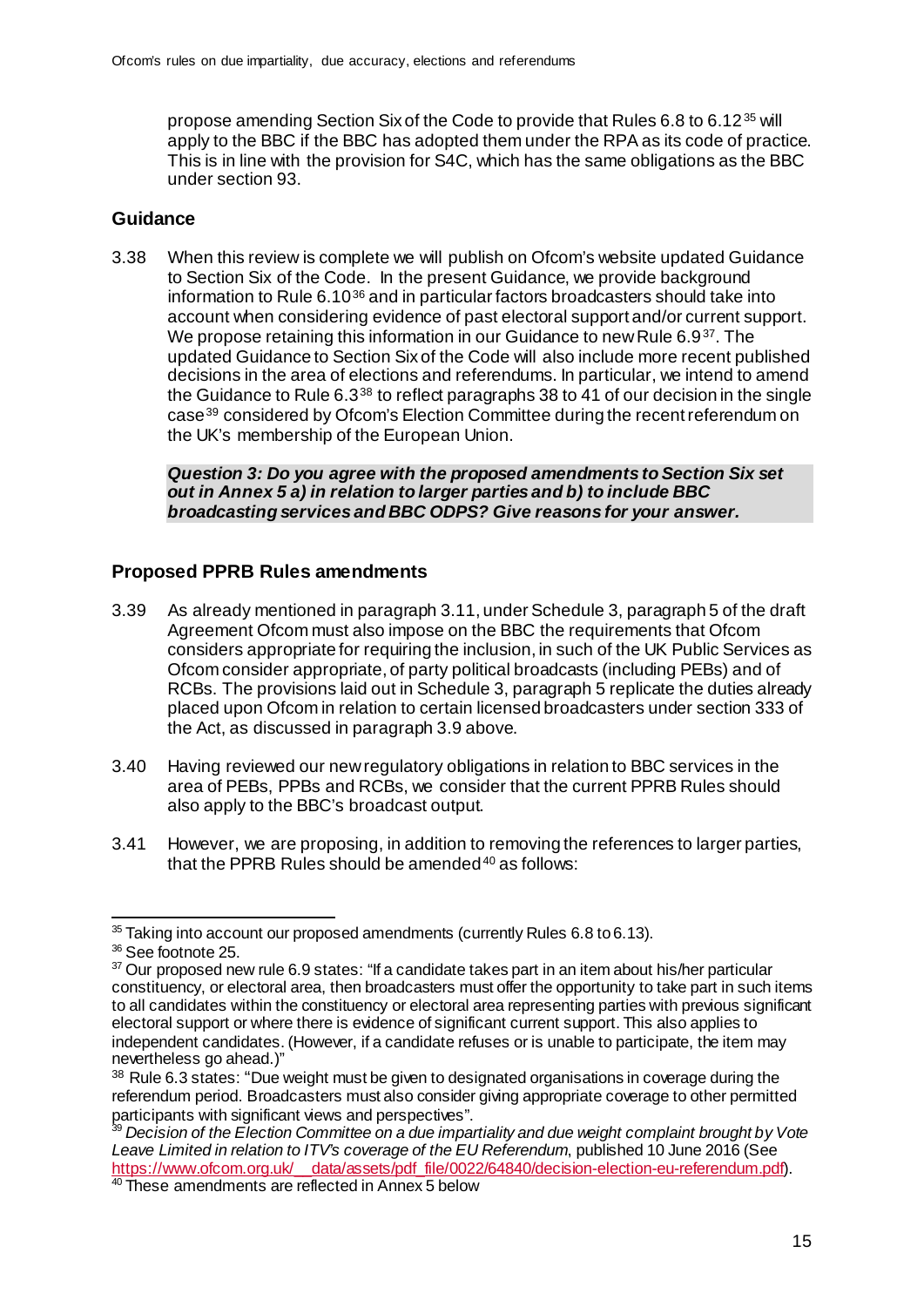- 3.42 Scope of services: We have considered the current range of BBC services that carry PPBs, PEBs and RCBs under the BBC's own rules. We are not proposing any changes to which services should be required to carry PPBs, PEBs and RCBs when the BBC becomes subject to regulation by Ofcom in this area as we consider the current range and reach of services to be appropriate. We are therefore proposing that the PPRB Rules are amended to include those BBC broadcasting services which currently transmit PEB, PPBs and RCBs.
- 3.43 Qualification for PEBs: As mentioned in paragraph 3.16 above, under the present PPRB Rules, larger parties must be offered at least two PEBs during relevant election campaigns. We are proposing removing this rule and stating that all parties that fulfil basic criteria (such as contesting one sixth or more of the seats up for election in the case of first-past-the-post, multi-constituency elections or, for proportional representation systems of election, criteria set by the broadcasters which have regard to the particular system of voting, the number of seats available for election, the number of constituencies/regions, and the number of candidates nominated by the party) should qualify for one PEB. Above these minima, parties would continue to be considered for additional PEBs based on evidence of their past electoral support and/or current support at a particular election.
- 3.44 Qualification for PPBs: Under the current PPRB Rules, only those parties that are designated as larger parties in particular countries of the UK can qualify for seasonal PPBs outside election periods. Given our proposal to remove the concept of larger parties from the PPRB Rules, we have considered what would be an appropriate mechanism for the allocation of PPBs. In this context, we note that the BBC has recently[41](#page-18-0) established a mechanism for allocating PPBs whereby, in each nation, a party will qualify for such broadcasts if: the party holds one seat or more in that nation in any relevant parliament or assembly; and evidence of its past electoral support and/or current support at a particular election or in that nation means it would be appropriate for it to do so. We have considered the BBC's approach to the allocation of PPBs and, in our view, it is a reasonable and practical method for the allocation of PPBs on all relevant services (such as regional Channel 3 services). We are therefore proposing to provide for this approach in the PPRB Rules.
- 3.45 Scheduling: At present under the PPRB Rules, different scheduling rules apply for different types of broadcast and entity. For example, PEBs for the larger parties must be carried in peak time on television and radio. Given that we are proposing the removal of the concept of larger parties from the PPRB Rules, and the PPRB Rules will be applying to a large number of services (including BBC broadcasting services) across television and radio, we are proposing to simplify the scheduling rules so that all types of broadcast (i.e. PEBs, PPBs and RCBs) must be scheduled between 5.30pm and 11.30pm on television, and 6.00am and 10.00pm on radio services.

#### *Question 4: Do you agree with the proposed amendments to the PPRB Rules set out in Annex 4 a) in relation to larger parties and b) to include BBC broadcasting services? Give reasons for your answer.*

<span id="page-18-0"></span><sup>&</sup>lt;sup>41</sup> See [http://www.bbc.co.uk/bbctrust/our\\_work/editorial\\_standards/ppb\\_2015.](http://www.bbc.co.uk/bbctrust/our_work/editorial_standards/ppb_2015)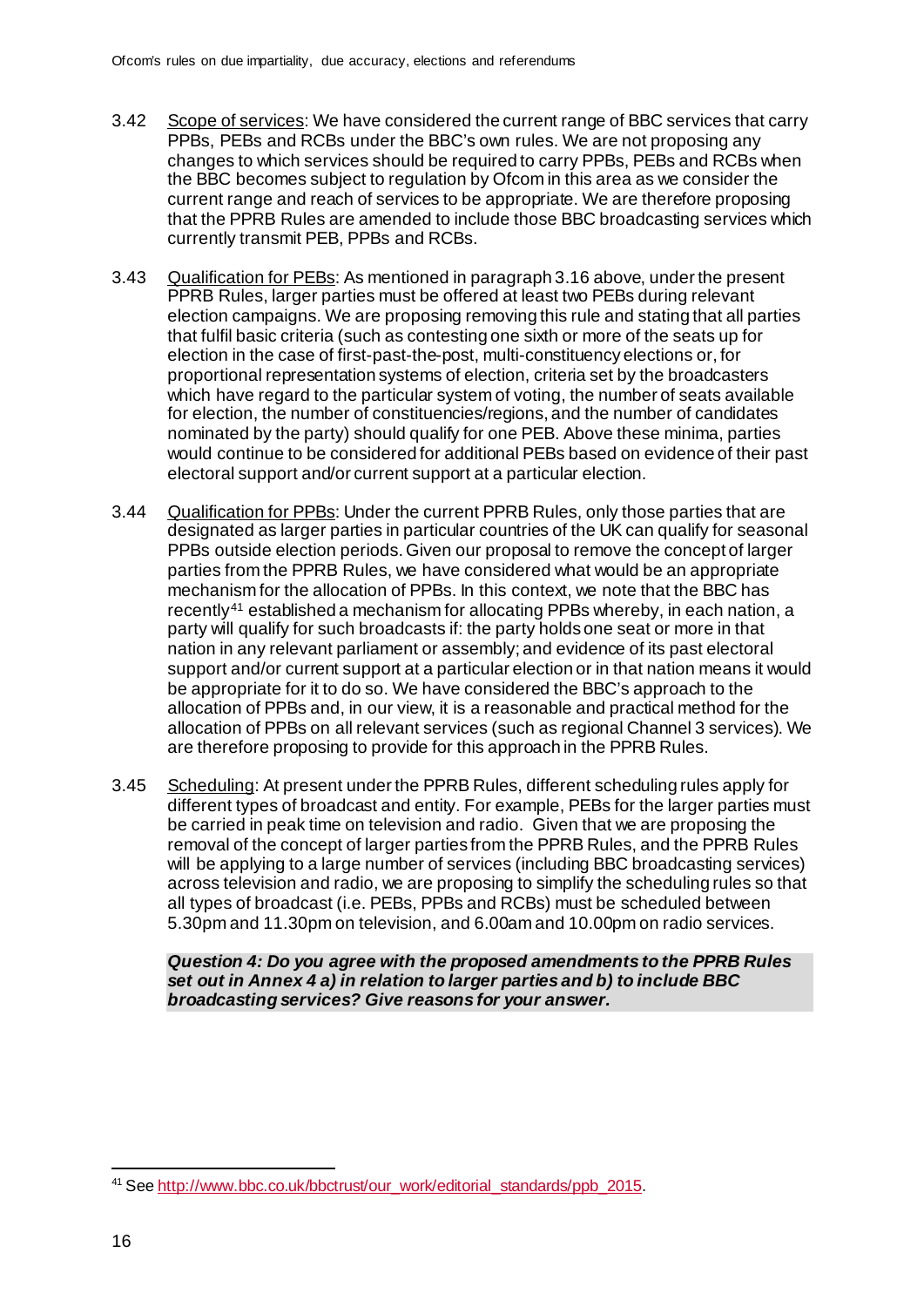## **Section 4**

# <span id="page-19-0"></span>4 Proposed amendments to Section Five of the Code: due impartiality and due accuracy

# **Introduction**

- 4.1 In this Section, we lay out Ofcom's proposed approach to regulating BBC services in the area of due impartiality and due accuracy.
- 4.2 To date, not all of Ofcom's Broadcasting Code ("the Code") has applied to BBC services funded by the licence fee. Two areas in particular where to date the BBC Trust has retained sole regulatory competence are: first, in the area of due impartiality and due accuracy; and second, in the related area of elections and referendums.

# **Statutory Framework**

- 4.3 The full statutory background to Ofcom's specific duties in relation to this consultation is detailed in Annex 6.
- 4.4 In summary, the new draft Charter and Agreement requires that BBC broadcasting services comply with the Code and BBC ODPS comply so far as Ofcom determines the Code relevant to those services.
- 4.5 Section Five of the Code contains standards required to secure objectives set out in section 319 of the Communications Act ("the Act") which relate to due accuracy and due impartiality, which are that:
	- a) "news included in television and radio services is presented with due impartiality and that the impartiality requirements of section 320 are complied with" (section 319(2)(c)); and
	- b) "news included in television and radio services is reported with due accuracy" (section 319(2)(d)).
- 4.6 The "impartiality requirements" set out in section 320 of the Act, and referred to in paragraph 3.4(a), in summary require:
	- a) the exclusion of "all expressions of the views or opinions of the person providing the service" on matters of political or industrial controversy and matters relating to current public policy (section 320(1)(a));
	- b) the preservation of due impartiality on matters of political or industrial controversy and matters relating to current public policy (section 320(1)(b)); and
	- c) the prevention, in the case of non-national radio services of the "giving of undue prominence in the programmes included in the service to the views and opinions of particular persons or bodies" on matters of political or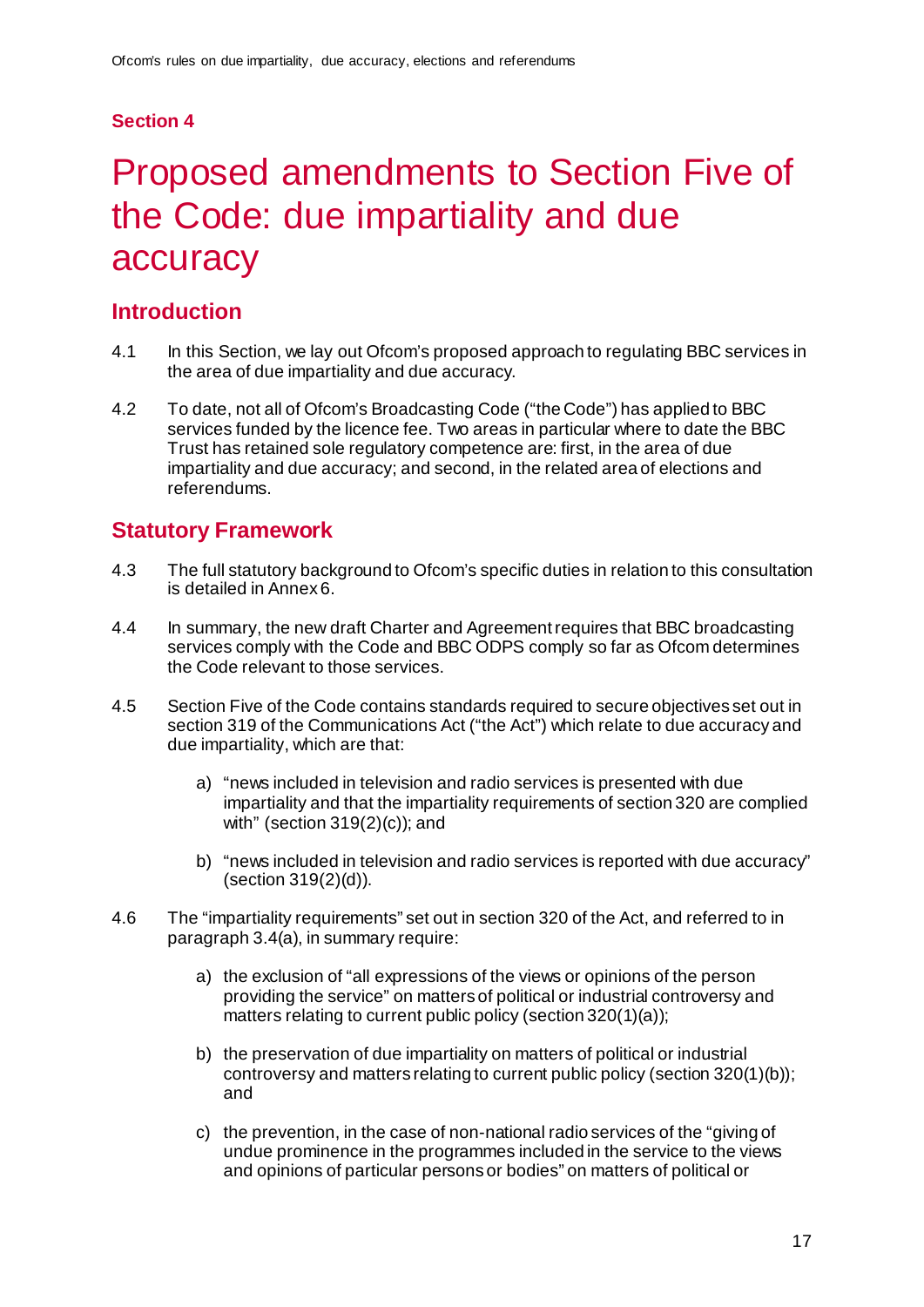industrial controversy and matters relating to current public policy (section  $320(1)(c)$ ).

# **Our proposals in relation to Section Five**

- 4.7 Ofcom has reviewed its rules in Section Five of the Code to assess whether any amendments are necessary to ensure that Section Five applies appropriately to BBC UK Public Broadcasting Services ("BBC broadcasting services") and BBC UK Public On Demand Programme Services ("BBC ODPS").
- 4.8 Taking into account that the draft Agreement requires the BBC to observe the standards set under section 319 of the Act, we consider that, subject to two amendments outlined in paragraphs 4.13 and 4.14 below, the current rules in Section Five should also apply to the BBC.
- 4.9 Therefore, we propose that the rules applied to Ofcom-licensed services requiring that: television and radio news should be duly accurate and duly impartial; and nonnews content dealing with matters of political or industrial controversy and matters relating to current public policy should be presented with due impartiality, should also apply to the BBC.
- 4.10 Central to the application of the rules is the concept of "due impartiality". Section Five explains that "Due" is an important qualification to the concept of impartiality. Impartiality itself means not favouring one side over another. "Due" means adequate or appropriate to the subject and nature of the programme. The approach to due impartiality may vary according to contextual factors such as the type of programme and channel, and the likely expectations of the audience. In applying the rules, the BBC and Ofcom will be required to take such factors into account and exercise their expertise and judgement.
- 4.11 Ofcom has published guidance on the interpretation and application of the rules in Section Five. The guidance is available at[: https://www.ofcom.org.uk/tv-radio-and-on](https://www.ofcom.org.uk/tv-radio-and-on-demand/information-for-industry/guidance/programme-guidance)[demand/information-for-industry/guidance/programme-guidance](https://www.ofcom.org.uk/tv-radio-and-on-demand/information-for-industry/guidance/programme-guidance).
- 4.12 The two amendments, which we consider necessary for compliance with paragraph 3 of Schedule 3 to the draft Agreement, are as follows:
- 4.13 Scope of services: Consistent with the requirement referred to in paragraph 3.11 above, we consider that Section Five of the Code should apply to BBC ODPS as well as to BBC broadcasting services. In particular, we are proposing to amend Rule 5.2 to make clear how it applies to BBC ODPS.[42](#page-20-0)
- 4.14 Application of Section Five to non-national<sup>43</sup> BBC radio services: Section 320(1)(c) of the Act requires that non-national radio services licensed by Ofcom do not give undue prominence, in the programmes included in the service, to the views and opinions of particular persons or bodies on matters of political or industrial controversy and matters relating to current public policy. This provision is reflected in Rule 5.13[44](#page-20-2) of the Code, which considers "all the programmes included in [a service]

<span id="page-20-0"></span> $42$  We are proposing amending Rule 5.2 as follows (with amendments shown in bold and underlined: "Significant mistakes in news should normally be acknowledged and corrected on air quickly **(or, in the case of BBC ODPS, corrected quickly)**. Corrections should be appropriately scheduled **(or, in** 

<span id="page-20-1"></span>**the case of BBC ODPS, appropriately signalled to viewers)**". <sup>43</sup> i.e. services broadcast for reception in a particular area or locality of the UK.

<span id="page-20-2"></span><sup>44</sup> Rule 5.13 states: "Broadcasters should not give undue prominence to the views and opinions of particular persons or bodies on matters of political or industrial controversy and matters relating to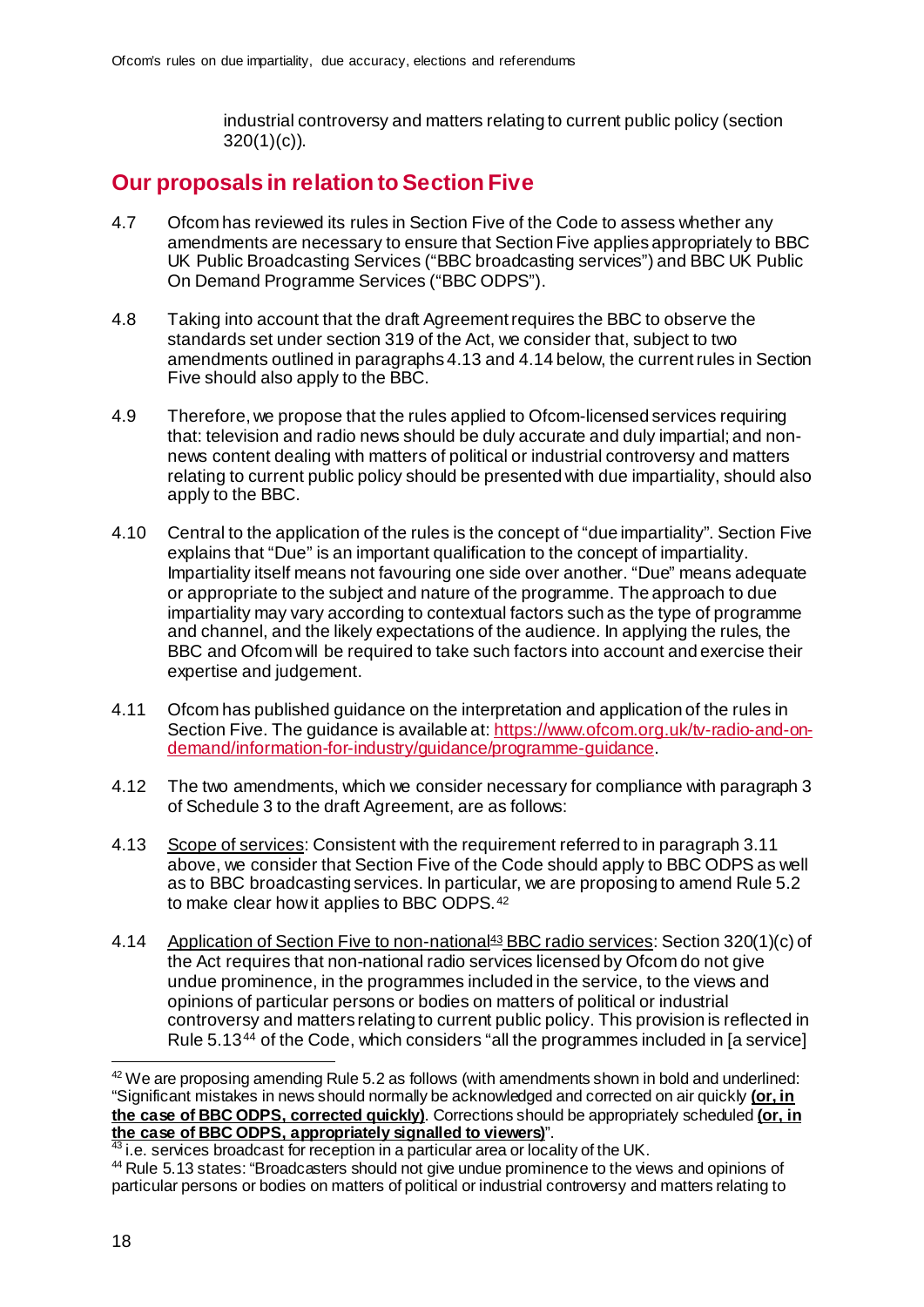taken as a whole". However, the draft Agreement has made clear [45](#page-21-0) that all BBC radio services will be treated as national radio services for the purposes of section 320 of the Act. This means that section  $320(1)(c)$  of the Act will not apply to any BBC services. We are therefore proposing to make clear that Rules 5.5 to 5.12 will apply to all BBC radio services as well as BBC television services and BBC ODPS, and Rule 5.13 of the Code will not apply to any BBC broadcasting service or BBC ODPS.

4.15 When this review is complete, we will publish on Ofcom's website updated Guidance to Section Five of the Code, reflecting our decisions in relation to the amendments proposed above. This updated Guidance will also include more recent published decisions in the area of due impartiality and due accuracy.

*Question 5: Do you have any comments on Ofcom's proposed amendments set out in Annex 5 for the purpose of regulating BBC broadcasting services and BBC ODPS in the area of due impartiality and due accuracy?*

current public policy in all the programmes included in any service (listed above) taken as a whole". The Code makes clear that this rule applies to "local radio services (including community radio services), local digital sound programme services (including community digital sound programme services) and radio licensable content services".

<span id="page-21-0"></span><sup>45</sup> Schedule 3, paragraph 3 of the draft Agreement states: "In providing the UK Public Broadcasting Services, the BBC must observe the standards set under section 319 of the Communications Act 2003 ("Ofcom's Standards Code"). For the purposes of the requirements in the Standards Code which give effect to section 320 of that Act (special impartiality requirements), the UK Public Services which are radio services will be treated as national radio services."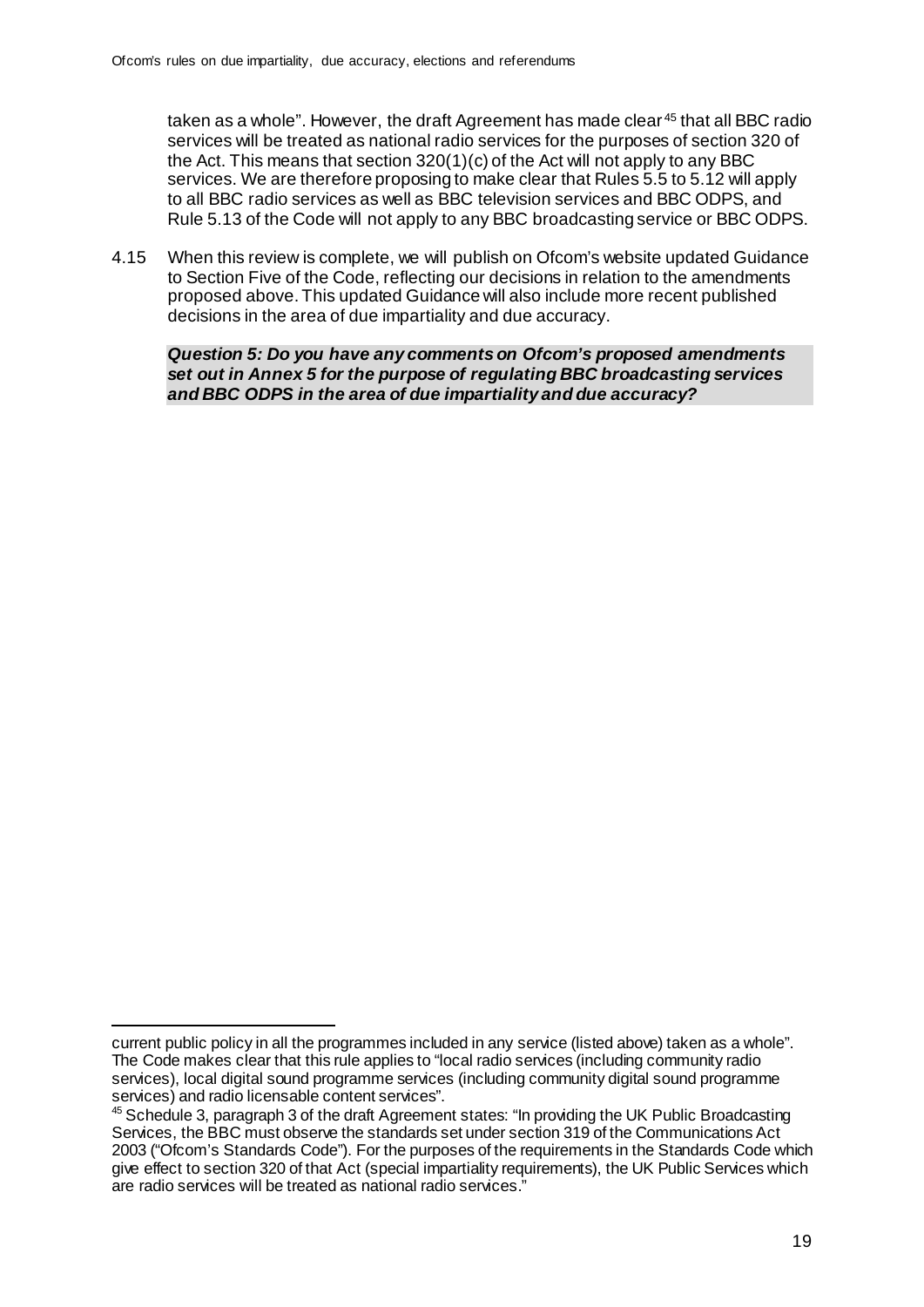## **Annex 1**

# <span id="page-22-0"></span>**Responding to this consultation**

## **How to respond**

- A1.1 Ofcom would like to receive views and comments on the issues raised in this document, **by 5pm on 16 January 2017**.
- A1.2 We strongly prefer to receive responses via the online form at [https://www.ofcom.org.uk/consultations-and-statements/category-2/broadcast](https://www.ofcom.org.uk/consultations-and-statements/category-2/broadcast-impartiality-accuracy-and-elections-rules-review/)[impartiality-accuracy-and-elections-rules-review/.](https://www.ofcom.org.uk/consultations-and-statements/category-2/broadcast-impartiality-accuracy-and-elections-rules-review/) We also provide a cover sheet [\(https://www.ofcom.org.uk/consultations-and-statements/consultation-response](https://www.ofcom.org.uk/consultations-and-statements/consultation-response-coversheet)[coversheet\)](https://www.ofcom.org.uk/consultations-and-statements/consultation-response-coversheet) for responses sent by email or post; please fill this in, as it helps us to maintain your confidentiality, and speeds up our work You do not need to do this if you respond using the online form.
- A1.3 If your response is a large file, or has supporting charts, tables or other data, please email it to [electionrulesreview@ofcom.org.uk](mailto:electionrulesreview@ofcom.org.uk), as an attachment in Microsoft Word format, together with the cover sheet [\(https://www.ofcom.org.uk/consultations-and](https://www.ofcom.org.uk/consultations-and-statements/consultation-response-coversheet)[statements/consultation-response-coversheet\)](https://www.ofcom.org.uk/consultations-and-statements/consultation-response-coversheet).
- A1.4 Responses may alternatively be posted to the address below, marked with the title of the consultation.

Adam Baxter Fifth Floor **Ofcom** Riverside House 2A Southwark Bridge Road London SE1 9HA

- A1.5 We do not need a paper copy of your response as well as an electronic version. We will acknowledge receipt if your response is submitted via the online web form, but not otherwise.
- A1.6 You do not have to answer all the questions in the consultation if you do not have a view; a short response on just one point is fine. We also welcome joint responses.
- A1.7 It would be helpful if your response could include direct answers to the questions asked in the consultation document. The questions are listed at Annex 3. It would also help if you could explain why you hold your views, and what you think the effect of Ofcom's proposals would be.
- A1.8 If you want to discuss the issues and questions raised in this consultation, please contact Adam Baxter on 020 7981 3236, or by email t[o adam.baxter@ofcom.org.uk](mailto:adam.baxter@ofcom.org.uk)

# **Confidentiality**

A1.9 Consultations are more effective if we publish the responses before the consultation period closes. In particular, this can help people and organisations with limited resources or familiarity with the issues to respond in a more informed way. So, in the interests of transparency and good regulatory practice, and because we believe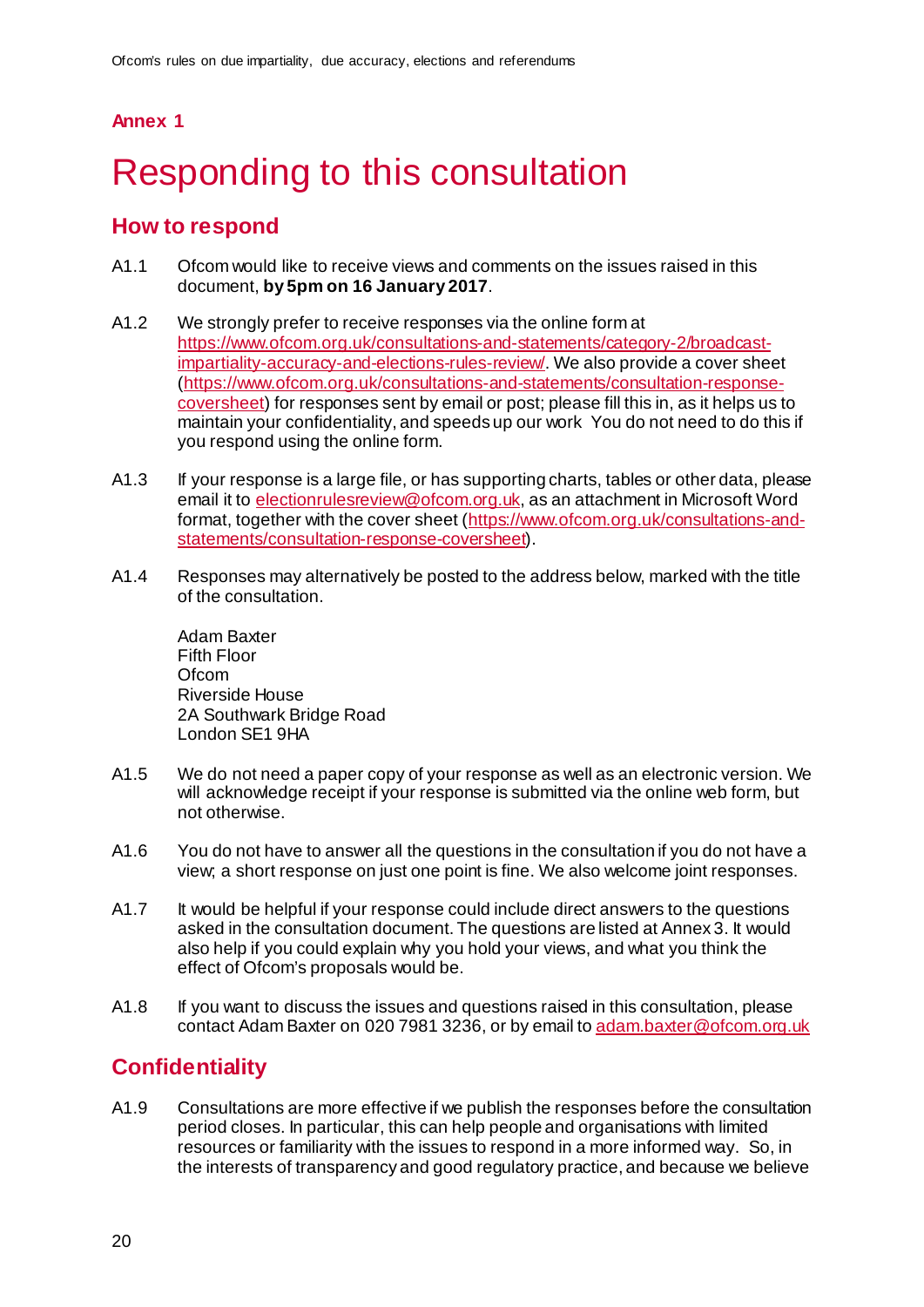it is important that everyone who is interested in an issue can see other respondents' views, we usually publish all responses on our website, [www.ofcom.org.uk,](http://www.ofcom.org.uk/) as soon as we receive them.

- A1.10 If you think your response should be kept confidential, please specify which part(s) this applies to, and explain why. Please send any confidential sections as a separate annex. If you want your name, address, other contact details or job title to remain confidential, please provide them only in the cover sheet, so that we don't have to edit your response.
- A1.11 If someone asks us to keep part or all of a response confidential, we will treat this request seriously and try to respect it. But sometimes we will need to publish all responses, including those that are marked as confidential, in order to meet legal obligations.
- A1.12 Please also note that copyright and all other intellectual property in responses will be assumed to be licensed to Ofcom to use. Ofcom's intellectual property rights are explained further a[t https://www.ofcom.org.uk/about-ofcom/website/terms-of-use](https://www.ofcom.org.uk/about-ofcom/website/terms-of-use)

## **Next steps**

- A1.13 Following this consultation period, Ofcom plans to publish a statement in late February/early March 2017.
- A1.14 If you wish, you can register to receive mail updates alerting you to new Ofcom publications; for more details please se[e https://www.ofcom.org.uk/about](https://www.ofcom.org.uk/about-ofcom/latest/email-updates)[ofcom/latest/email-updates](https://www.ofcom.org.uk/about-ofcom/latest/email-updates)

## **Ofcom's consultation processes**

- A1.15 Ofcom aims to make responding to a consultation as easy as possible. For more information, please see our consultation principles in Annex 2.
- A1.16 If you have any comments or suggestions on how we manage our consultations, please call our consultation helpdesk on 020 7981 3003 or email us at [consult@ofcom.org.uk](mailto:consult@ofcom.org.uk). We particularly welcome ideas on how Ofcom could more effectively seek the views of groups or individuals, such as small businesses and residential consumers, who are less likely to give their opinions through a formal consultation.

If you would like to discuss these issues, or Ofcom's consultation processes more generally, please contact Steve Gettings, Ofcom's consultation champion:

Steve Gettings **Ofcom** Riverside House 2a Southwark Bridge Road London SE1 9HA

Tel: 020 7981 3601 Email [steve.gettings@ofcom.org.uk](mailto:steve.gettings@ofcom.org.uk)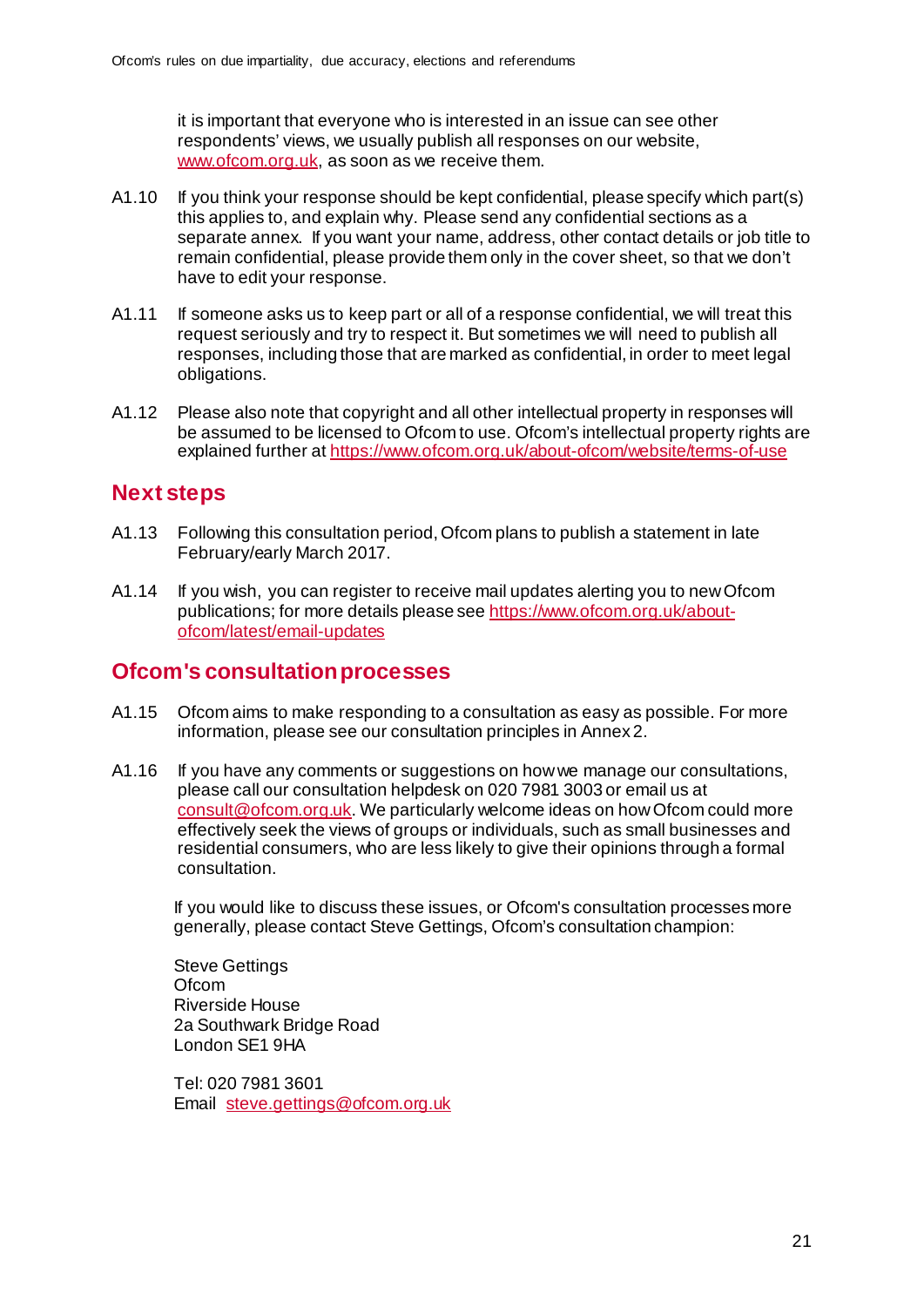## **Annex 2**

# <span id="page-24-0"></span>**Ofcom's consultation principles**

# **Ofcom has seven principles that it follows for every public written consultation:**

#### **Before the consultation**

A2.1 Wherever possible, we will hold informal talks with people and organisations before announcing a big consultation, to find out whether we are thinking along the right lines. If we do not have enough time to do this, we will hold an open meeting to explain our proposals, shortly after announcing the consultation.

## **During the consultation**

- A2.2 We will be clear about whom we are consulting, why, on what questions and for how long.
- A2.3 We will make the consultation document as short and simple as possible, with a summary of no more than two pages. We will try to make it as easy as possible for people to give us a written response. If the consultation is complicated, we may provide a short Plain English / Cymraeg Clir guide, to help smaller organisations or individuals who would not otherwise be able to spare the time to share their views.
- A2.4 We will consult for up to ten weeks, depending on the potential impact of our proposals.
- A2.5 A person within Ofcom will be in charge of making sure we follow our own guidelines and aim to reach the largest possible number of people and organisations who may be interested in the outcome of our decisions. Ofcom's Consultation Champion is the main person to contact if you have views on the way we run our consultations.
- A2.6 If we are not able to follow any of these seven principles, we will explain why.

#### **After the consultation**

A2.7 We think it is important that everyone who is interested in an issue can see other people's views, so we usually publish all the responses on our website as soon as we receive them. After the consultation we will make our decisions and publish a statement explaining what we are going to do, and why, showing how respondents' views helped to shape these decisions.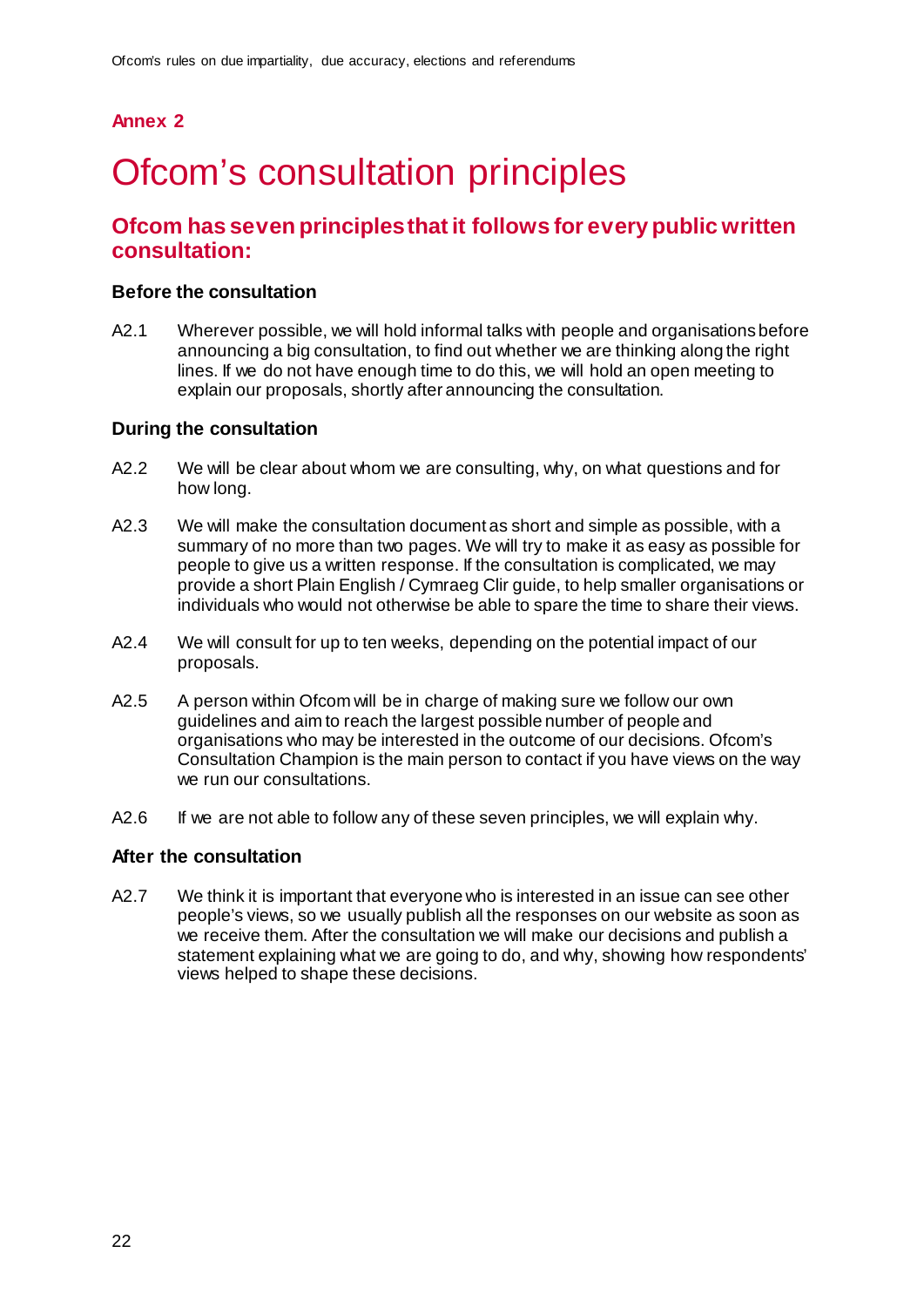# **Cover sheet for response to an Ofcom consultation**

| <b>BASIC DETAILS</b>                                                                                                                                                                                                                                                                                                                                                                                                                                                |  |  |  |
|---------------------------------------------------------------------------------------------------------------------------------------------------------------------------------------------------------------------------------------------------------------------------------------------------------------------------------------------------------------------------------------------------------------------------------------------------------------------|--|--|--|
| Consultation title:                                                                                                                                                                                                                                                                                                                                                                                                                                                 |  |  |  |
| To (Ofcom contact):                                                                                                                                                                                                                                                                                                                                                                                                                                                 |  |  |  |
| Name of respondent:                                                                                                                                                                                                                                                                                                                                                                                                                                                 |  |  |  |
| Representing (self or organisation/s):                                                                                                                                                                                                                                                                                                                                                                                                                              |  |  |  |
| Address (if not received by email):                                                                                                                                                                                                                                                                                                                                                                                                                                 |  |  |  |
| <b>CONFIDENTIALITY</b>                                                                                                                                                                                                                                                                                                                                                                                                                                              |  |  |  |
| Please tick below what part of your response you consider is confidential, giving your reasons<br>why                                                                                                                                                                                                                                                                                                                                                               |  |  |  |
| Nothing<br>Name/contact details/job title                                                                                                                                                                                                                                                                                                                                                                                                                           |  |  |  |
| Whole response<br>Organisation                                                                                                                                                                                                                                                                                                                                                                                                                                      |  |  |  |
| Part of the response<br>If there is no separate annex, which parts?                                                                                                                                                                                                                                                                                                                                                                                                 |  |  |  |
| If you want part of your response, your name or your organisation not to be published, can<br>Ofcom still publish a reference to the contents of your response (including, for any confidential<br>parts, a general summary that does not disclose the specific information or enable you to be<br>identified)?                                                                                                                                                     |  |  |  |
| <b>DECLARATION</b>                                                                                                                                                                                                                                                                                                                                                                                                                                                  |  |  |  |
| I confirm that the correspondence supplied with this cover sheet is a formal consultation<br>response that Ofcom can publish. However, in supplying this response, I understand that<br>Ofcom may need to publish all responses, including those which are marked as confidential,<br>in order to meet legal obligations. If I have sent my response by email, Ofcom can disregard<br>any standard e-mail text about not disclosing email contents and attachments. |  |  |  |
| Ofcom seeks to publish responses on receipt. If your response is<br>non-confidential (in whole or in part), and you would prefer us to<br>publish your response only once the consultation has ended, please tick here.                                                                                                                                                                                                                                             |  |  |  |
| Name<br>Signed (if hard copy)                                                                                                                                                                                                                                                                                                                                                                                                                                       |  |  |  |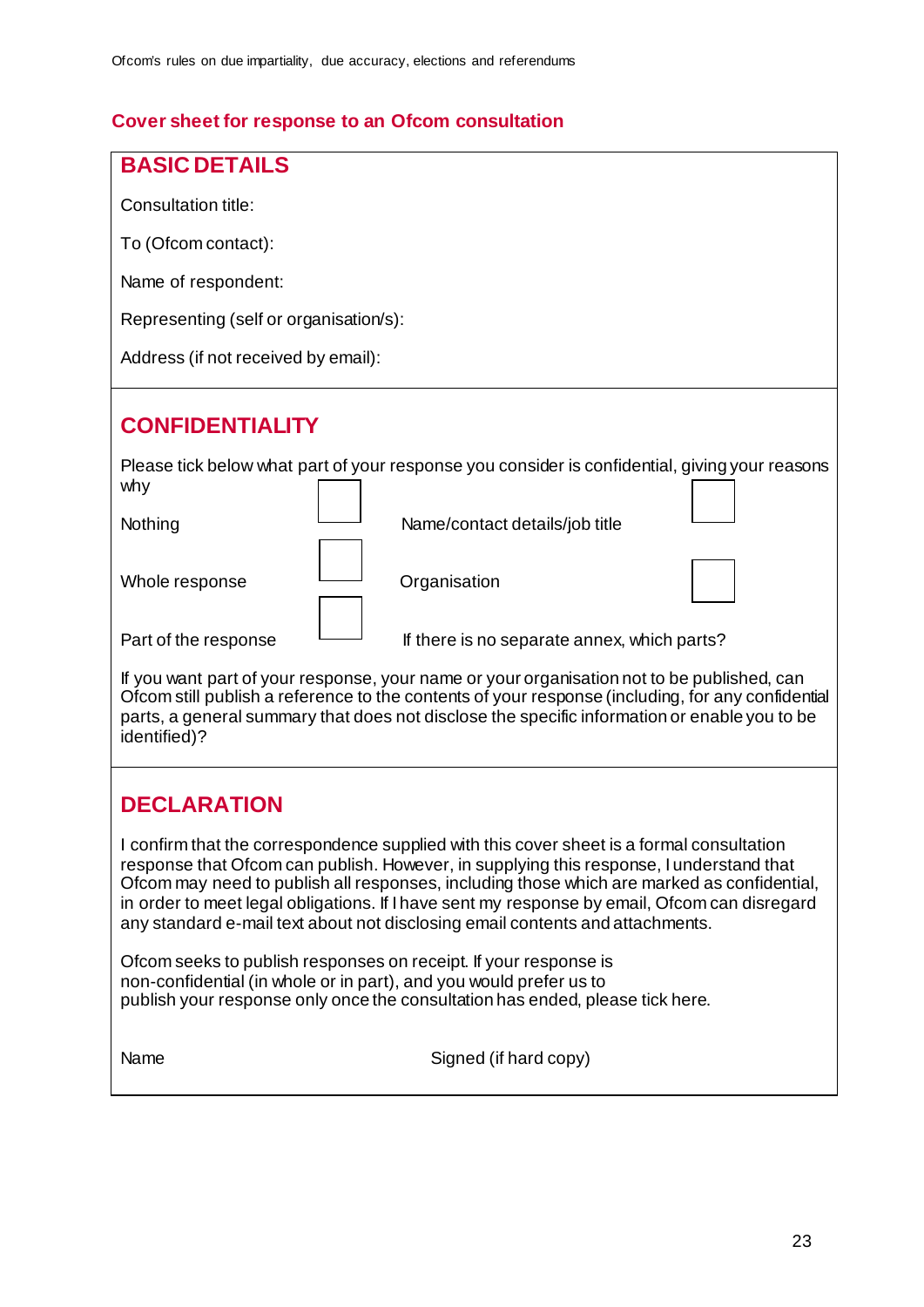## **Annex 3**

# <span id="page-26-0"></span>**Consultation questions**

*Question 1: Do you agree with Ofcom's proposal to remove the list of larger parties from Section Six of the Code and the PPRB Rules? Give reasons for your answer.*

*Question 2: Do you agree with the proposal laid out in paragraph 3.30 that Ofcom produce an annual digest of electoral support? Give reasons for your answer.* 

*Question 3: Do you agree with the proposed amendments to Section Six set out in Annex 5 a) in relation to larger parties and b) to include BBC broadcasting services and BBC ODPS? Give reasons for your answer.*

*Question 4: Do you agree with the proposed amendments to the PPRB Rules set out in Annex 4 a) in relation to larger parties and b) to include BBC broadcasting services? Give reasons for your answer.*

*Question 5: Do you have any comments on Ofcom's proposed amendments set out in Annex 5 for the purpose of regulating BBC broadcasting services and BBC ODPS in the area of due impartiality and due accuracy?*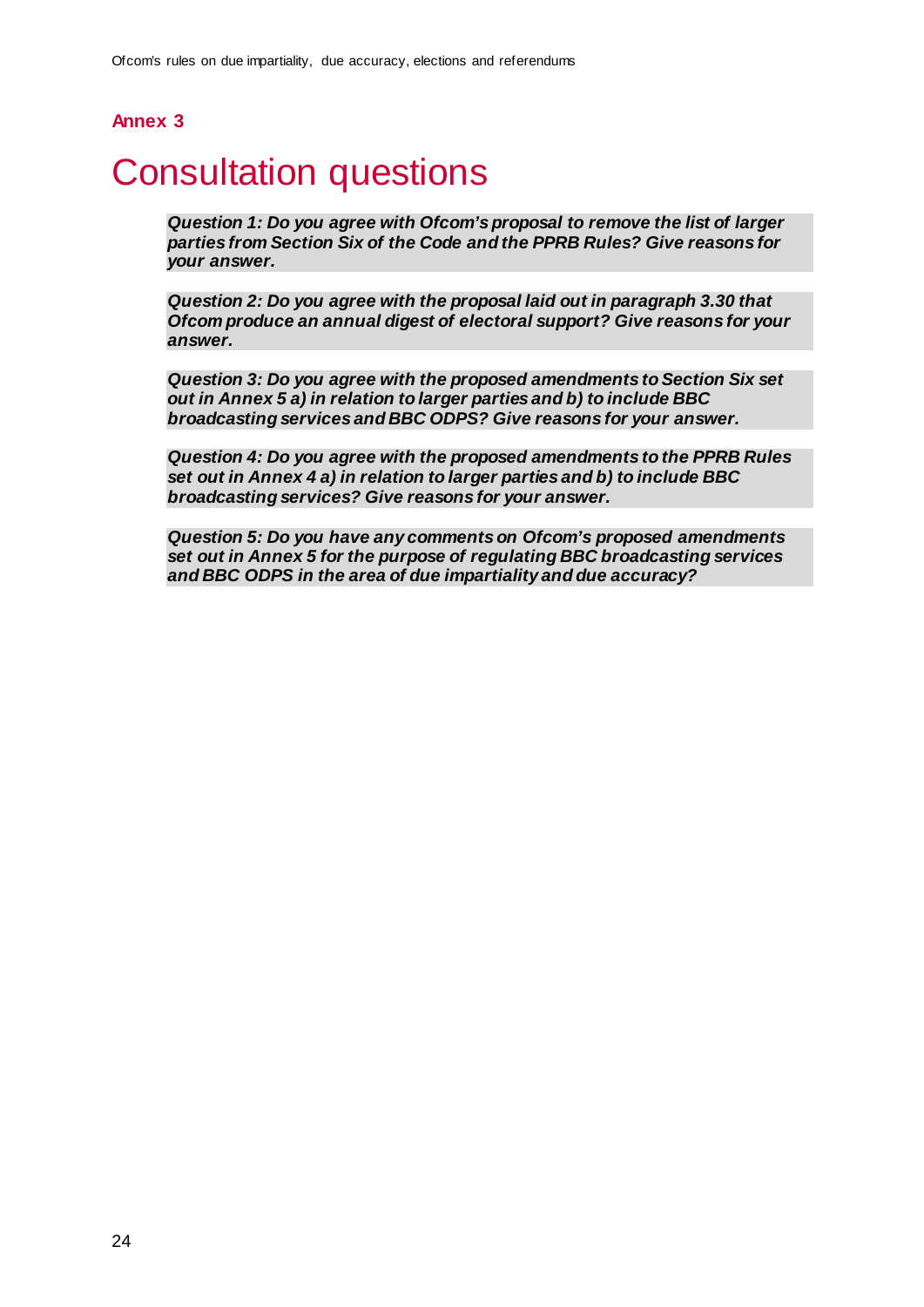# **Annex 4**

# <span id="page-27-0"></span>4 Proposed amendments to the PPRB Rules

### **(Proposed amendments are shown in bold and underlined)**

## **Introduction**

- 1. Section 333 of the Communications Act 2003 ("the Act") requires Ofcom to ensure that Party Political Broadcasts ("PPBs") (including Party Election Broadcasts ("PEBs")) and Referendum Campaign Broadcasts ("RCBs") on behalf of registered political parties and designated referendum organisations<sup>46</sup> are included in every licensed public service television channel (regional Channel 3<sup>[47](#page-27-2)</sup>, Channel 4, Channel 5), every local digital television programme service, and every national (i.e. UK-wide, commercial) analogue radio service, and their digital simulcast services (Classic FM, Talksport and Absolute Radio AM)("the Licensees").
- 2. **The BBC Agreement requires Ofcom to ensure that PPBs and RCBs are included in such of the BBC's UK Public Services as Ofcom consider appropriate. These rules also apply to the following BBC services in accordance with the BBC Agreement: BBC One; BBC Two; BBC Radio Two; BBC Radio Four; BBC London Radio; BBC Radio Scotland; BBC Radio Nan Gaidheal[48](#page-27-3); BBC ALBA; BBC Radio Wales; BBC Radio Cymru[49;](#page-27-4) BBC Radio Foyle; and BBC Radio Ulster ("the BBC Services").**
- 3. This document contains the Rules which Ofcom has made in accordance with section 333 of the Act **and the BBC Agreement**. The Rules reflect minimum requirements which Licensees **and BBC Services ("the Relevant Services")** are required to follow in determining the length, frequency, allocation and/or scheduling of party political or referendum campaign broadcasts. They are not intended to fetter the discretion of **licensees Relevant Services** to exceed these minimum requirements.
- 4. Within the terms of these Rules, decisions as to the precise length, frequency, allocation and/or scheduling of broadcasts offered to political parties/designated organisations are the responsibility of **licensees Relevant Services** in the first place. When **licensees Relevant Services** make such decisions, they should notify the relevant political party/designated organisation promptly in writing, setting out the basis of the relevant decision, and enabling that party/organisation to make further representations to the **licensee Relevant Service** if they choose to dispute any part of the decision.

<span id="page-27-3"></span><sup>48</sup> **Broadcast in Gaelic.**

<span id="page-27-1"></span> <sup>46</sup> See section 333(3) of the Act, and sections 37 and 127 of the Political Parties, Elections and Referendums Act

<sup>2000</sup>

<span id="page-27-2"></span> $47$  Excluding Channel TV; this section of the Act does not apply in the Channel Islands

<span id="page-27-4"></span><sup>49</sup> **Broadcast in Welsh.**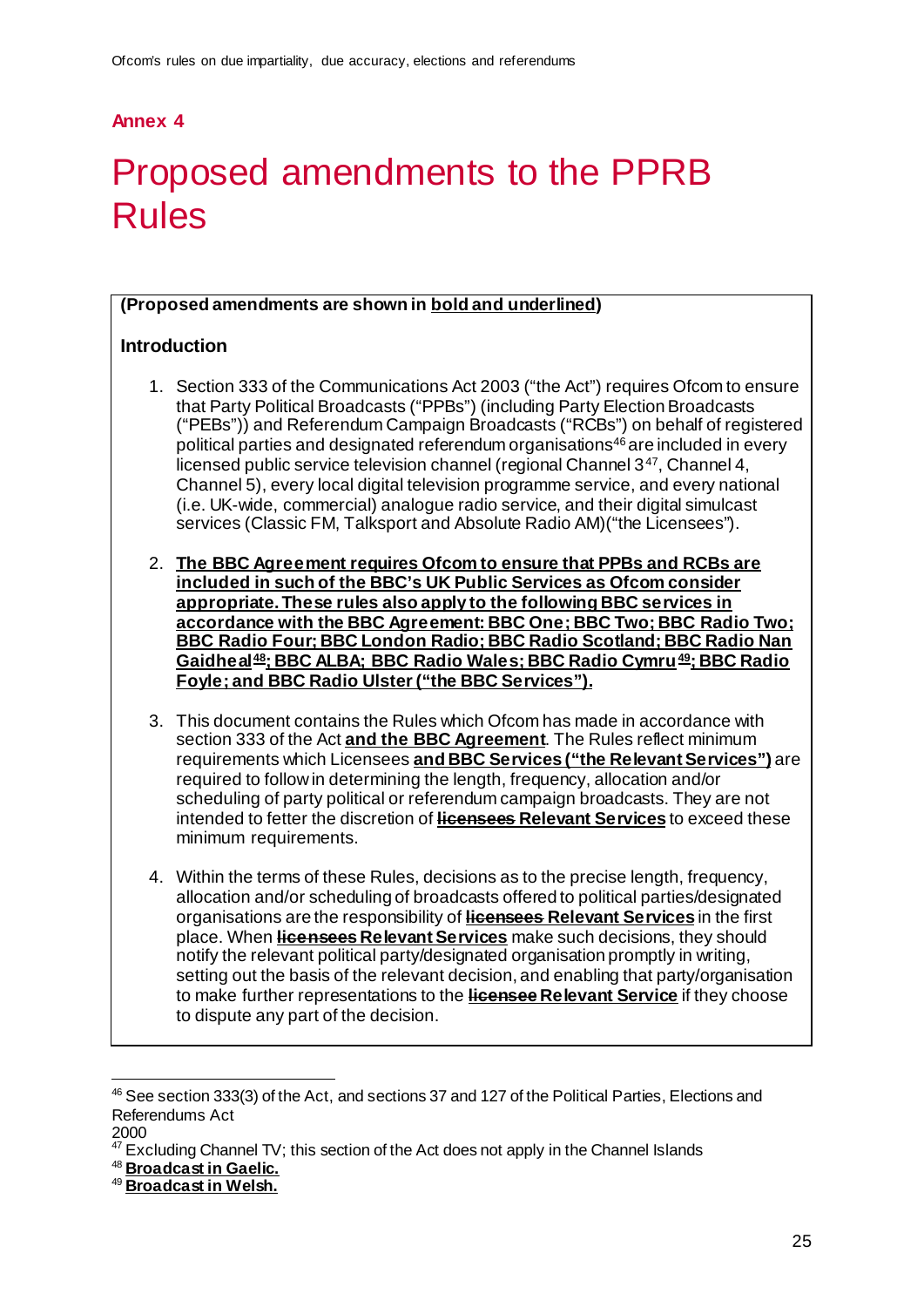- 5. If any dispute remains unresolved between any **licensee Relevant Service** and any political party/designated organisation, as to the length, frequency, allocation and/or scheduling of broadcasts it may be referred by the party/designated organisation or the **licensees Relevant Service** to Ofcom for determination under these Rules. For this purpose, **licensees Relevant Services** and political parties/designated organisations should follow Ofcom's Procedures on the referral and determination of disputes under these Rules.
- 6. Section **6 Six** of Ofcom's Broadcasting Code[50](#page-28-0) ("the Code") provides that broadcasts under these Rules are required to comply with the relevant provisions of the Code (for example, the provisions regarding harm and offence) notwithstanding that the content of broadcasts is normally the responsibility of the relevant political parties (or designated referendum organisations). Licensees should apply these Rules in accordance with relevant provisions of the Code.
- 7. **Licensees Relevant Services** are advised to issue guidance on the acceptability of content and technical matters. Broadcasters are advised to seek legal indemnities from parties against defamation, copyright and similar legal risks. Any use of Parliamentary footage should abide by Parliament's rules on such use.

## **Services carrying broadcasts**

- **8.** General election broadcasts will be carried by all of the **licensees Relevant Services** named above (except local digital television programme service licensees, **BBC Two, BBC Radio Two, BBC Radio Four, BBC Radio London and BBC ALBA**). Broadcasts for European Parliamentary elections will be carried by regional Channel 3 services**, and** Channel 5**, and BBC One.**
- 9. RCBs will be carried by all of the Licensees named above (except local digital television programme service licensees) **and BBC One, BBC Two, BBC Radio Two, BBC Radio Four**in the case of a UK referendum. **RCBs will be carried or** by the relevant regional Channel 3 licensee, **BBC One, and by BBC Radio Scotland, BBC Radio Nan Gaidheal, BBC ALBA, BBC Radio Wales, BBC Radio Cymru, BBC Radio Foyle and BBC Radio Ulster as relevant** in the case of nations/regions referendums<sup>[51](#page-28-1)</sup>.
- 10.The regional Channel 3 licensee[52](#page-28-2) **and BBC One** will additionally carry: local election broadcasts in those UK nations/regions[53](#page-28-3) where such elections are taking place; broadcasts in the relevant nations/regions for Scottish Parliament, Welsh Assembly, Northern Ireland Assembly elections; **and** broadcasts for the elections for the London Assembly and Mayor of London<sup>[54](#page-28-4)</sup>. The regional Channel 3

<span id="page-28-1"></span><sup>51</sup> **For the purposes of RCBs to be broadcast in relation to the Scottish independence referendum, the relevant regional Channel 3 licensees are those for the following regions:** 

<span id="page-28-0"></span><sup>50</sup> The Broadcasting Code can be found at **[https://www.ofcom.org.uk/tv-radio-and-on](https://www.ofcom.org.uk/tv-radio-and-on-demand/broadcast-codes/broadcast-code)[demand/broadcast-codes/broadcast-code](https://www.ofcom.org.uk/tv-radio-and-on-demand/broadcast-codes/broadcast-code)**

<span id="page-28-2"></span><sup>&</sup>lt;sup>52</sup> For the purposes of PEBs to be broadcast in relation to Scottish elections, the relevant regional Channel 3 licensees are those for the following regions: Central Scotland; the North of Scotland; and Borders.

<span id="page-28-3"></span><sup>53</sup> **BBC Two will not be obliged to carry PEBs for English local elections.**

<span id="page-28-4"></span><sup>54</sup> The relevant Channel 3 licensee**, BBC One and BBC Two** will not be obliged to carry PEBs in respect of: Mayoral elections (other than London); Police and Crime Commissioner elections; byelections of any kind; English Parish Council elections; Scottish Community Council elections; and Welsh Community Council elections.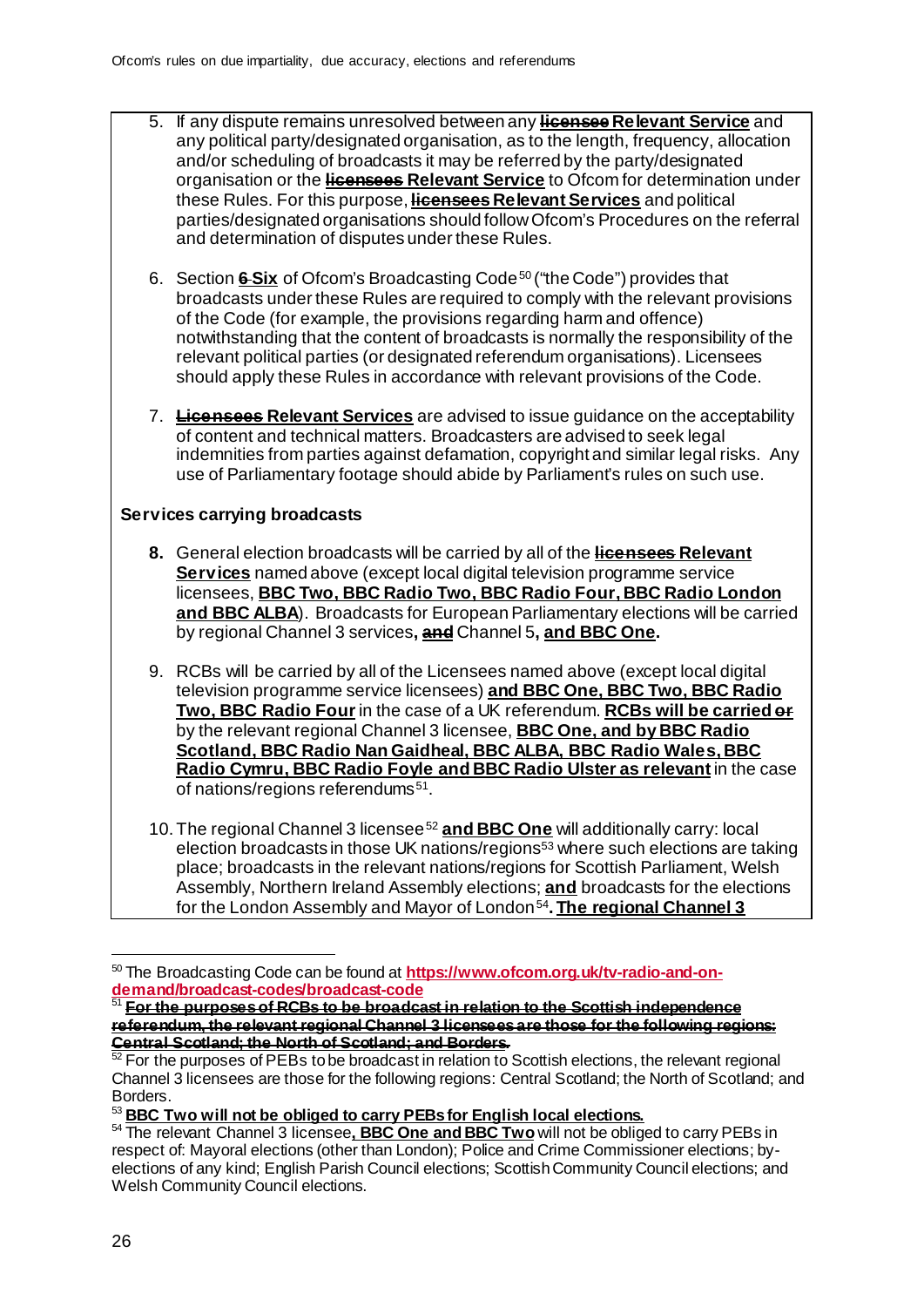**licensee and BBC One will carry; and** PPBs **for the "larger parties"** in **each nation of** the United Kingdom on a seasonal basis (as set out in Rule 2**1**).

#### **11. BBC One, BBC Radio Scotland, BBC Radio Nan Gaidheal, BBC Radio Wales, BBC Radio Cymru, BBC Radio Foyle and BBC Radio Ulster will carry broadcasts in the relevant nations/regions for Scottish Parliament, Welsh Assembly and Northern Ireland Assembly elections.**

12. Local digital television programme service licensees will carry: local election broadcasts in those UK nations/regions where such elections are taking place. The local digital television programme service licensee for London **and BBC Radio London** will also carry broadcasts for the elections for the London Assembly and Mayor of London<sup>[55](#page-29-0)</sup>.

### **Political parties / Designated Referendum Organisations**

13.PEBs and PPBs may only be allocated to political parties registered by the Electoral Commission. RCBs may only be allocated to organisations as designated by the Electoral Commission.

#### **12. The "larger parties" for each nation in the United Kingdom are defined in the Ofcom list of Larger Parties[56](#page-29-1).**

### **Allocation of broadcasts**

*PEBs*

- 14. Before a General Election, and in the case of other elections where appropriate, each **largerregistered** party **(referred to in Rule 12)** should be offered **(subject to Rules 15 and 16) at least two one or more** PEBs, the length of a series offered to a particular party being determined by the Licensee. This includes the SNP and Plaid Cymru on Channel 4 and Channel 5. In every case, the number of PEBs should be determined having regard to the circumstances of a particular election, the nation in which it is held, and the individual party's past electoral support and/or current support in that nation (see Rule 16).
- 15.**Other R**egistered parties should qualify for a PEB if they are contesting one sixth or more of the seats up for election in the case of first-past-the-post, multiconstituency elections such as a General Election. For proportional representation systems of election (such as the European Parliamentary Elections), the minimum qualifying requirement for the allocation of one PEB should be set, reasonably and fairly for each election, according to criteria which have regard to the particular system of voting, the number of seats available for election, the number of constituencies/regions, and the number of candidates nominated by the party.
- 16.**Licensees Relevant Services** should consider making additional allocations of PEBs to **other** registered parties (which satisfy the criteria at Rule 1**5**) if evidence of their past electoral support and/or current support at a particular election or in a

<span id="page-29-0"></span><sup>&</sup>lt;sup>55</sup> Local digital television programme service licensees will not be obliged to carry PEBs in respect of: General Elections; European Parliamentary Elections; Scottish Parliament, Welsh Assembly and Northern Ireland Assembly elections; Mayoral elections (other than London); Police and Crime Commissioner elections; by-elections of any kind; English Parish Council elections; Scottish Community Council elections; and Welsh Community Council elections.

<span id="page-29-1"></span><sup>56</sup> **Se[e http://stakeholders.ofcom.org.uk/binaries/broadcast/guidance/larger-parties.pdf](http://stakeholders.ofcom.org.uk/binaries/broadcast/guidance/larger-parties.pdf)**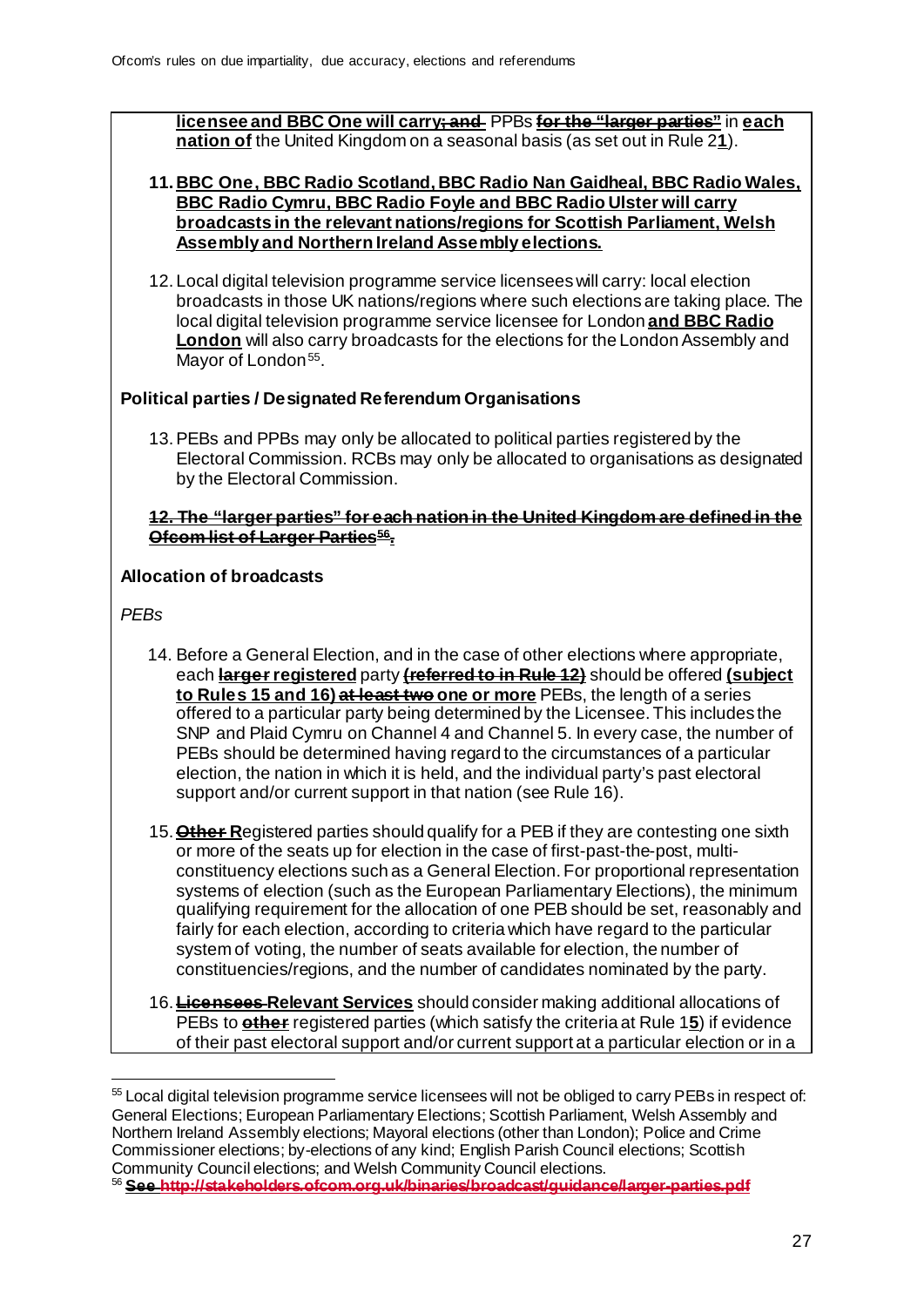relevant nation/electoral area means it would be appropriate to do so. **In this regard, Licensees should consider whether other registered parties should qualify for a series of PEBs and/or peak-time scheduling as larger parties do.**

- 17. In determining allocations of PEBs at elections, the four nations of the UK should be considered separately.
- 18. In accordance with Rules **8** to 1**2** above, parties which qualify for at least one PEB in one of the nations of England, Scotland, Wales or Northern Ireland will be offered PEBs on the Channel 3 licensee **and relevant BBC Service(s)** in the appropriate regions of those nations.
- 19. Parties which qualify for a PEB in all three nations of England, Scotland and Wales will additionally be offered a PEB on Channel 4 (at General Elections), Channel 5 (at General Elections and European Elections) and the UK-wide analogue radio services (at General Elections) (provided these broadcasters are carrying the relevant series of broadcasts; see Rules **8** to 1**2** above). The purpose of a PEB must not be to promote any particular outcome of a referendum.
- 20.Where a local digital television programme service licensee is required to broadcast a PEB as a result of Rule 1**2**, local digital television programme service licensees will carry the same PEB as broadcast by the relevant Channel 3 licensee.

### *PPBs / RCBs*

- **21. In each nation of the UK**, **parties will be offered one or more PPBs over a 12 month period if:**
	- **a party holds one seat or more in that nation in any relevant parliament or assembl[y57](#page-30-0); and**
	- **evidence of their past electoral support and/or current support at a particular election or in that nation means it would be appropriate to do so.**
- 22.**Larger P**arties in Great Britain **(subject to Rule 21)** will be offered one PPB in each of the following three periods: Autumn; Winter; and Spring. **Larger P**arties in Northern Ireland **(subject to Rule 21)** will be offered one or two PPBs in the period 1 September to 30 March (excluding December). No PPBs should be broadcast during election or referendum periods.
- 23.Each designated referendum organisation will be allocated a series of RCBs before each referendum. The allocation should be equal for each referendum organisation.

#### **Length of broadcasts**

- <span id="page-30-0"></span> 57 **Relevant parliaments and assemblies:**
	- **The House of Commons;**
	- **The Scottish Parliament;**
	- **The National Assembly for Wales;**
	- **The Northern Ireland Assembly; and**
	- **The European Parliament.**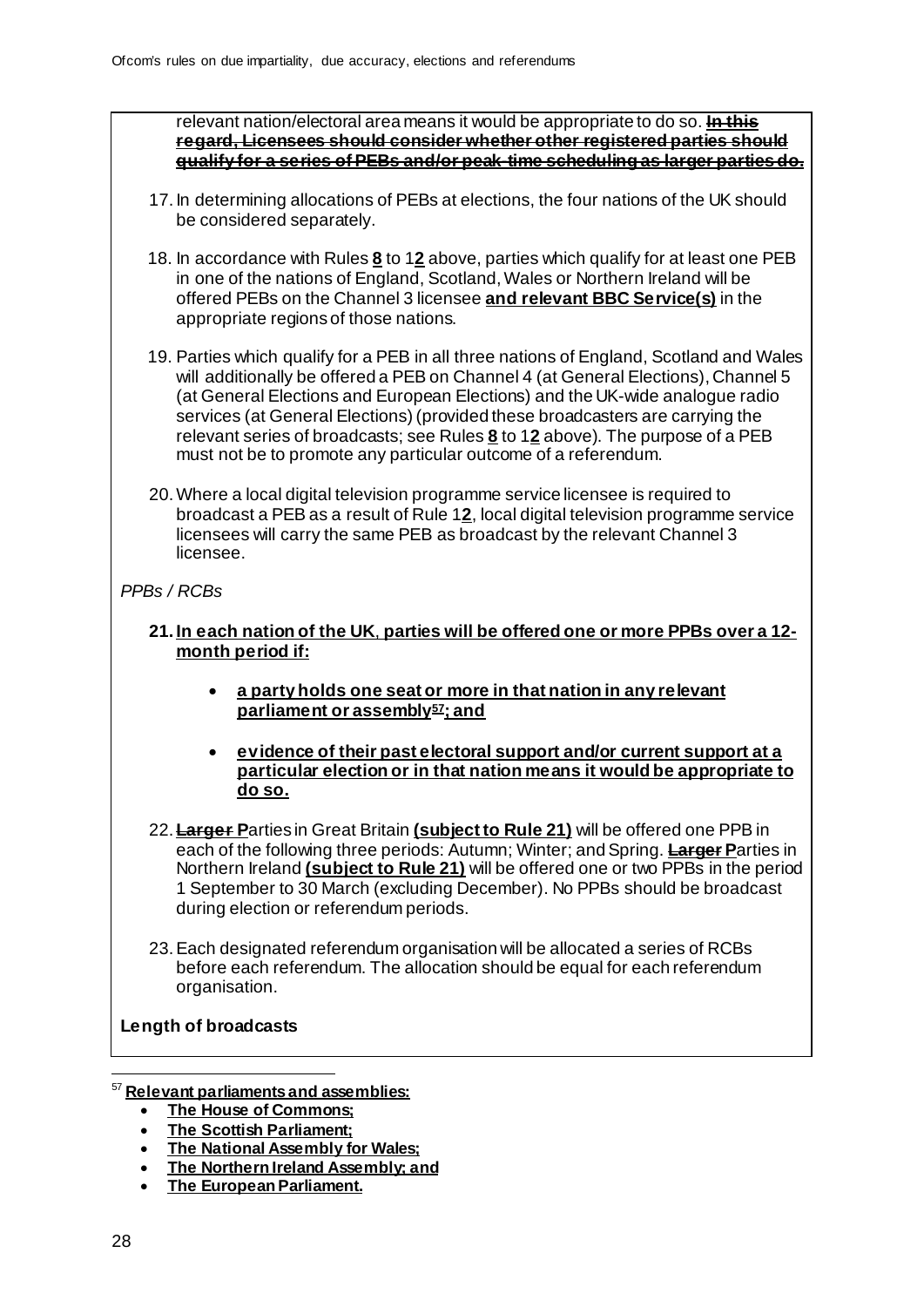24.Parties and designated organisations may choose a length of 2'40", 3'40" or 4'40" on TV. For radio, parties and designated organisations may choose any length up to 2'30".

### **Scheduling of broadcasts**

- 25.PEBs, **PPBs and RCBs** on television **on behalf of 'larger parties' throughout Great Britain** must be carried **in peak time (6.00pm to 10.30pm), , as must PEBs on Channel 3 in the relevant nations on behalf of the SNP, Plaid Cymru and the larger Northern Ireland parties. RCBs on behalf of designated organisations must also be scheduled in peak time. Other broadcasts should normally be carried in the period between** 5.30pm **and** to 11.30pm.
- 26. **UK RCBs and PEBs for larger parties before a General Election must be carried on UK-wide analogue radio services between 5.00pm and 9.00pm. Other broadcasts must be transmitted PEBs and RCBs on radio must be carried** between 6.00am and 10.00pm.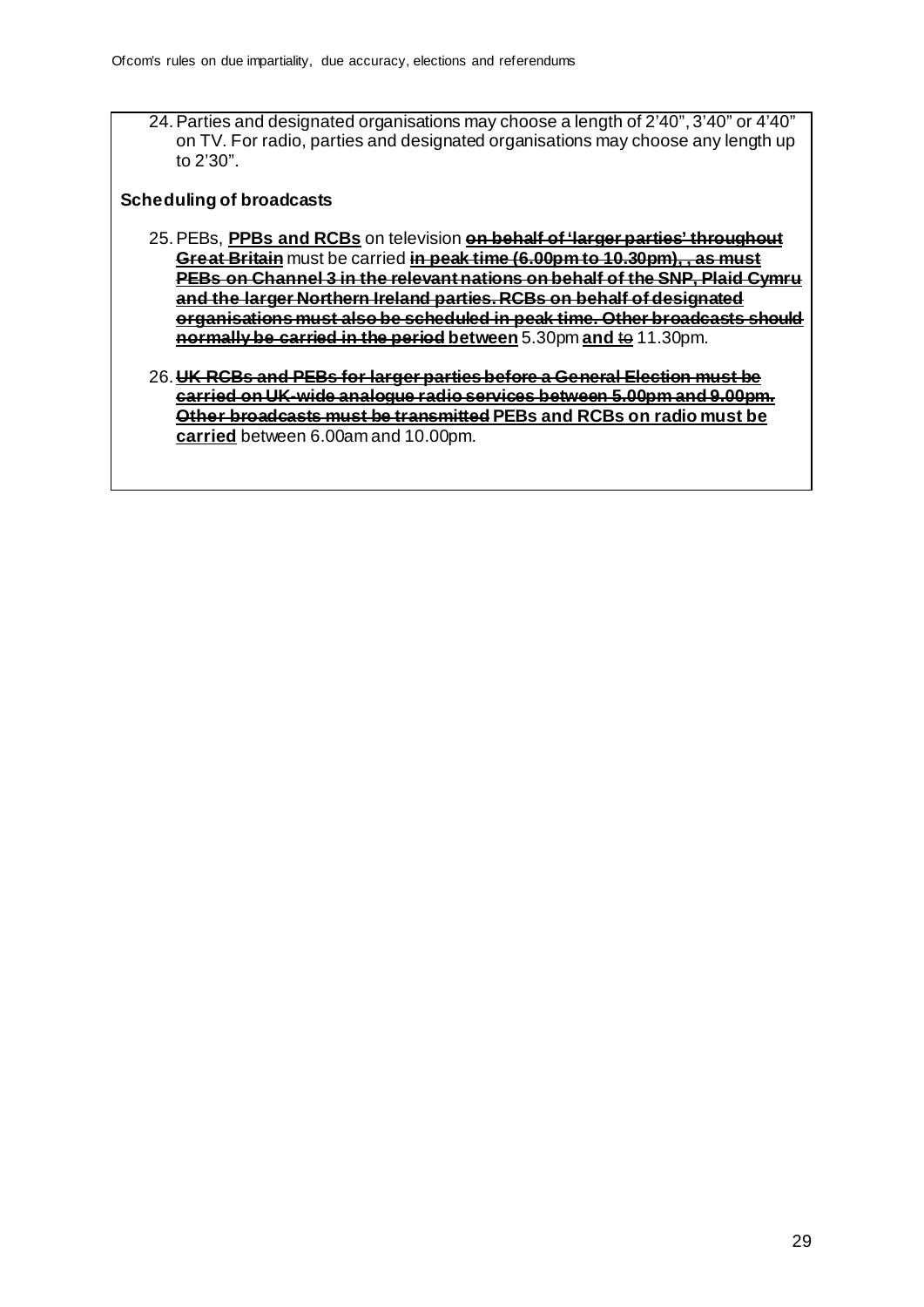## **Annex 5**

# <span id="page-32-0"></span>5 Proposed amendments to Section Five and Section Six of the Code

- A5.1 This is the first of a series of consultation documents that Ofcom is publishing as it prepares for its new responsibilities of regulating the BBC. Ofcom will shortly be consulting on proposed amendments to the rest of the Code, including to the introductory sections "Legislative Background to the Code" and "How to Use the Code".
- A5.2 In relation to the BBC, those introductory sections will explain that the Code applies to radio and television content (other than the World Service), and to BBC UK Public On Demand Programme Services ("BBC ODPS"), unless expressly stated otherwise. They will provide that "broadcaster" includes the BBC as provider of BBC ODPS; and "broadcast" and "broadcasting" include making programmes available on BBC ODPS. In applying the Code to BBC ODPS, the on-demand nature of the service should be taken into account.

**(Proposed amendments are shown in bold and underlined)**

# **Section Five: Due Impartiality and Due Accuracy and Undue Prominence of Views and Opinions**

(Relevant legislation includes, in particular, sections 319(2)(c) and (d), 319(8) and section 320 of the Communications Act 2003, **the BBC Charter and Agreement** and Article 10 of the European Convention on Human Rights.)

**This section of the Code does not apply to BBC services funded by the licence fee, which are regulated on these matters by the BBC Trust.**

## **Principles**

**To ensure that news, in whatever form, is reported with due accuracy and presented with due impartiality.**

**To ensure that the special impartiality requirements of the Act are complied with.**

## **Rules**

## **Meaning of "due impartiality":**

"Due" is an important qualification to the concept of impartiality. Impartiality itself means not favouring one side over another. "Due" means adequate or appropriate to the subject and nature of the programme. So "due impartiality" does not mean an equal division of time has to be given to every view, or that every argument and every facet of every argument has to be represented. The approach to due impartiality may vary according to the nature of the subject, the type of programme and channel, the likely expectation of the audience as to content, and the extent to which the content and approach is signalled to the audience. Context, as defined in Section Two: Harm and Offence of the Code, is important.

**Due impartiality and due accuracy in news** 

5.1 News, in whatever form, must be reported with due accuracy and presented with due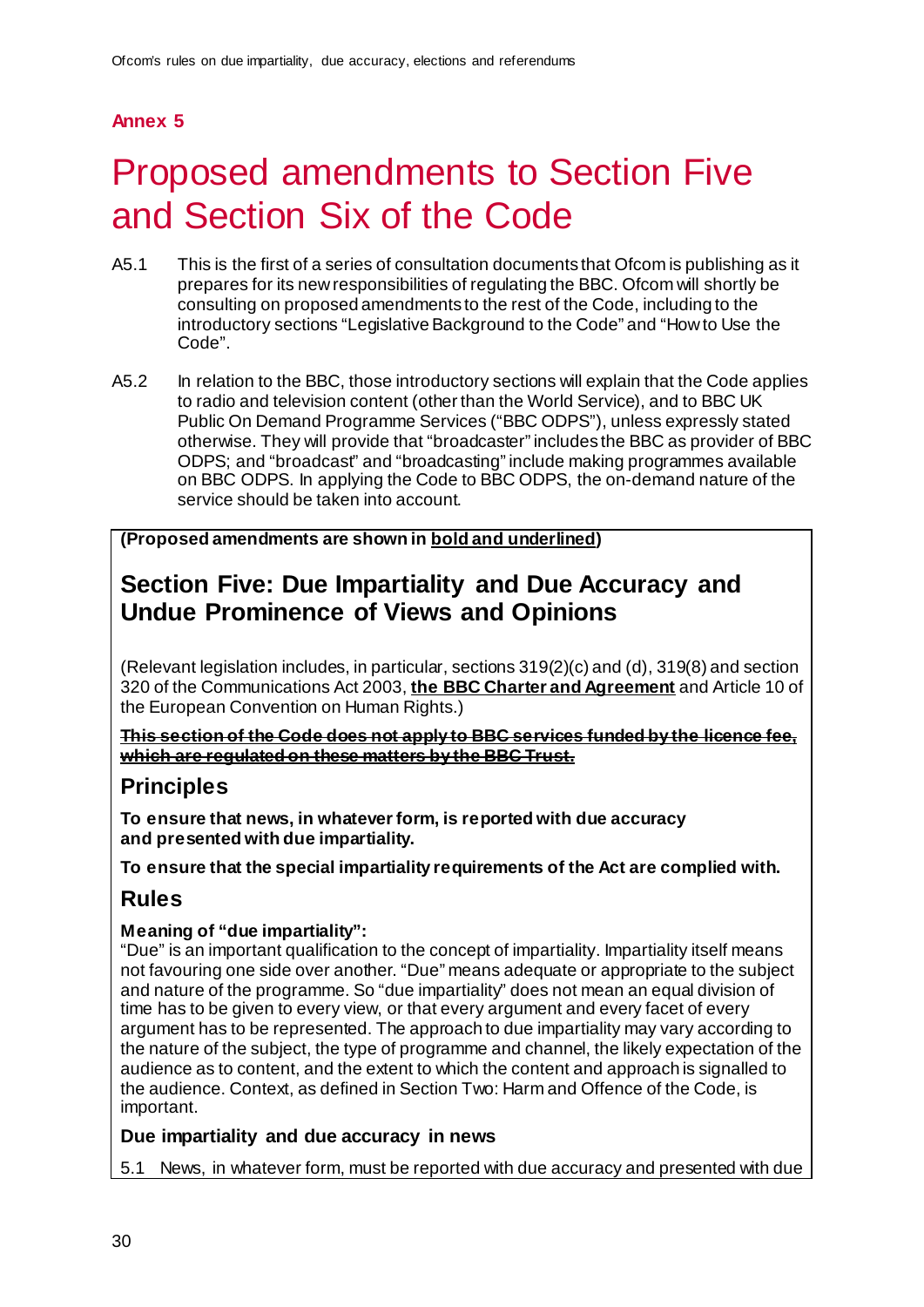impartiality.

- 5.2 Significant mistakes in news should normally be acknowledged and corrected on air quickly **(or, in the case of BBC ODPS, corrected quickly)**. Corrections should be appropriately scheduled **(or, in the case of BBC ODPS, appropriately signaled to viewers)**.
- 5.3 No politician may be used as a newsreader, interviewer or reporter in any news programmes unless, exceptionally, it is editorially justified. In that case, the political allegiance of that person must be made clear to the audience.

## **Special impartiality requirements: news and other programmes**

*Matters of political or industrial controversy and matters relating to current public policy*

### **Meaning of "matters of political or industrial controversy and matters relating to current public policy":**

Matters of political or industrial controversy are political or industrial issues on which politicians, industry and/or the media are in debate. Matters relating to current public policy need not be the subject of debate but relate to a policy under discussion or already decided by a local, regional or national government or by bodies mandated by those public bodies to make policy on their behalf, for example non-governmental organisations, relevant European institutions, etc.

*The exclusion of views or opinions*

(Rule 5.4 applies to television and radio services **(**except restricted services**) and to BBC ODPS**.

5.4 Programmes in the services (listed above) must exclude all expressions of the views and opinions of the person providing the service on matters of political and industrial controversy and matters relating to current public policy (unless that person is speaking in a legislative forum or in a court of law). Views and opinions relating to the provision of programme services are also excluded from this requirement.

*The preservation of due impartiality* 

(Rules 5.5 to 5.12 apply to television programme services, teletext services, national radio and national digital sound programme services, **all BBC radio services and BBC ODPS**.)

5.5 Due impartiality on matters of political or industrial controversy and matters relating to current public policy must be preserved on the part of any person providing a service (listed above). This may be achieved within a programme or over a series of programmes taken as a whole.

## **Meaning of "series of programmes taken as a whole":**

This means more than one programme in the same service, editorially linked, dealing with the same or related issues within an appropriate period and aimed at a like audience. A series can include, for example, a strand, or two programmes (such as a drama and a debate about the drama) or a 'cluster' or 'season' of programmes on the same subject.

- 5.6 The broadcast of editorially linked programmes dealing with the same subject matter (as part of a series in which the broadcaster aims to achieve due impartiality) should normally be made clear to the audience on air<sup>58</sup>.
- 5.7 Views and facts must not be misrepresented. Views must also be presented with due

<span id="page-33-0"></span> <sup>58</sup> **For BBC ODPS this should be made clear to the audience by appropriate signalling to the audience.**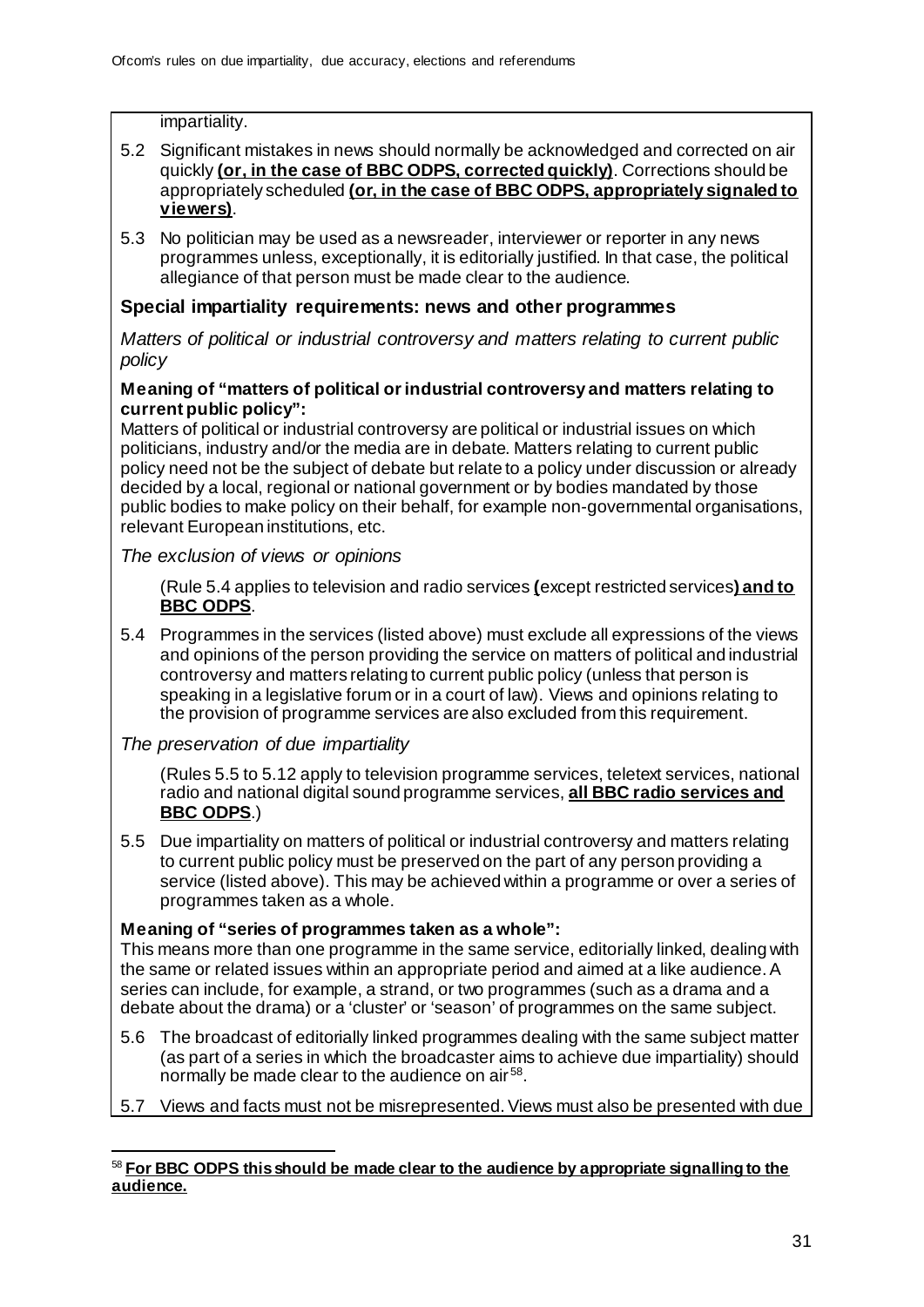weight over appropriate timeframes.

- 5.8 Any personal interest of a reporter or presenter, which would call into question the due impartiality of the programme, must be made clear to the audience.
- 5.9 Presenters and reporters (with the exception of news presenters and reporters in news programmes), presenters of "personal view" or "authored" programmes or items, and chairs of discussion programmes may express their own views on matters of political or industrial controversy or matters relating to current public policy. However, alternative viewpoints must be adequately represented either in the programme, or in a series of programmes taken as a whole. Additionally, presenters must not use the advantage of regular appearances to promote their views in a way that compromises the requirement for due impartiality. Presenter phone-ins must encourage and must not exclude alternative views.
- 5.10A personal view or authored programme or item must be clearly signalled to the audience at the outset. This is a minimum requirement and may not be sufficient in all circumstances. (Personality phone-in hosts on radio are exempted from this provision unless their personal view status is unclear.)

## **Meaning of "personal view" and "authored":**

"Personal view" programmes are programmes presenting a particular view or perspective. Personal view programmes can range from the outright expression of highly partial views, for example by a person who is a member of a lobby group and is campaigning on the subject, to the considered "authored" opinion of a journalist, commentator or academic, with professional expertise or a specialism in an area which enables her or him to express opinions which are not necessarily mainstream.

### *Matters of major political or industrial controversy and major matters relating to current public policy*

5.11 In addition to the rules above, due impartiality must be preserved on matters of major political and industrial controversy and major matters relating to current public policy by the person providing a service (listed above) in each programme or in clearly linked and timely programmes.

#### **Meaning of "matters of major political or industrial controversy and major matters relating to current public policy":**

These will vary according to events but are generally matters of political or industrial controversy or matters of current public policy which are of national, and often international, importance, or are of similar significance within a smaller broadcast area.

5.12In dealing with matters of major political and industrial controversy and major matters relating to current public policy an appropriately wide range of significant views must be included and given due weight in each programme or in clearly linked and timely programmes. Views and facts must not be misrepresented.

*The prevention of undue prominence of views and opinions on matters of political or industrial controversy and matters relating to current public policy* 

(Rule 5.13 applies to local radio services (including community radio services), local digital sound programme services (including community digital sound programme services) and radio licensable content services. **For the avoidance of doubt, it does not apply to any BBC services.**)

5.13 Broadcasters should not give undue prominence to the views and opinions of particular persons or bodies on matters of political or industrial controversy and matters relating to current public policy in all the programmes included in any service (listed above) taken as a whole.

#### **Meaning of "undue prominence of views and opinions":**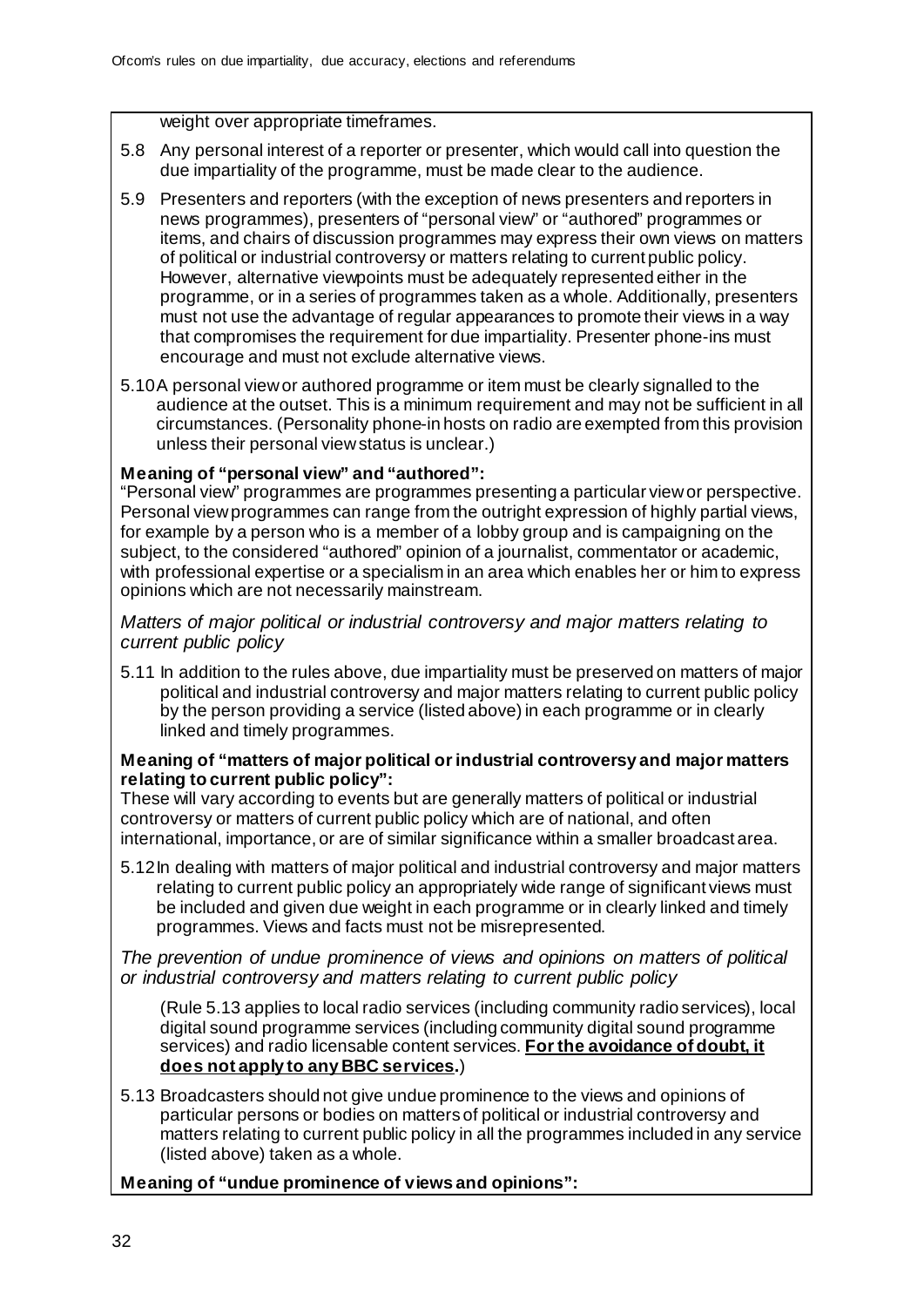Undue prominence is a significant imbalance of views aired within coverage of matters of political or industrial controversy or matters relating to current public policy.

#### **Meaning of "programmes included in any service…Taken as a whole":** Programmes included in any service taken as a whole means all programming on a service dealing with the same or related issues within an appropriate period.

# **Section Six: Elections and Referendums**

(Relevant legislation includes, in particular, sections 319(2)(c) and 320 of the Communications Act 2003, **the BBC Charter and Agreement** and Article 10 of the European Convention on Human Rights. Broadcasters should also have regard to relevant sections of the Representation of the People Act 1983 (as amended) ("RPA") – see in particular sections 66A, 92 and 93 (which is amended by section 144 of the Political Parties, Elections and Referendums Act 2000).)

#### **This section of the Code does not apply to BBC services funded by the licence fee, which are regulated on these matters by the BBC Trust.**

Rules made under section 333 of the Communications Act 2003 (regarding party election broadcasts, party political broadcasts and referendum campaign broadcasts)**, and** paragraph 18 of Schedule 12 **and the BBC Agreement** are contained in *Ofcom Rules on Party Political and Referendum Broadcasts* on the Ofcom website. However, such broadcasts are also required to comply with the relevant provisions of this Code, for example the provisions regarding harm and offence – notwithstanding that the content is normally the responsibility of the relevant political parties.

# **Principle**

**To ensure that the special impartiality requirements in the Communications Act 2003 and other legislation relating to broadcasting on elections and referendums, are applied at the time of elections and referendums.**

# **Rules**

## **Programmes at the time of elections and referendums**

6.1 The rules in Section Five, in particular the rules relating to matters of major political or industrial controversy and major matters relating to current public policy, apply to the coverage of elections and referendums.

## **Programmes at the time of elections and referendums in the UK**

The remainder of this section only applies during the actual election or referendum period which is defined below.

## **Meaning of "election":**

For the purpose of this section elections include a parliamentary general election, parliamentary by-election, local government election, mayoral election, Police and Crime Commissioner election, Scottish Parliament election, Welsh, Northern Ireland and London Assembly elections, and European parliamentary election.

## **Meaning of "referendum":**

For the purpose of this section a referendum (to which the Political Parties, Elections and Referendums Act 2000 applies) includes a UK-wide, national or regional referendum but does not extend to a local referendum.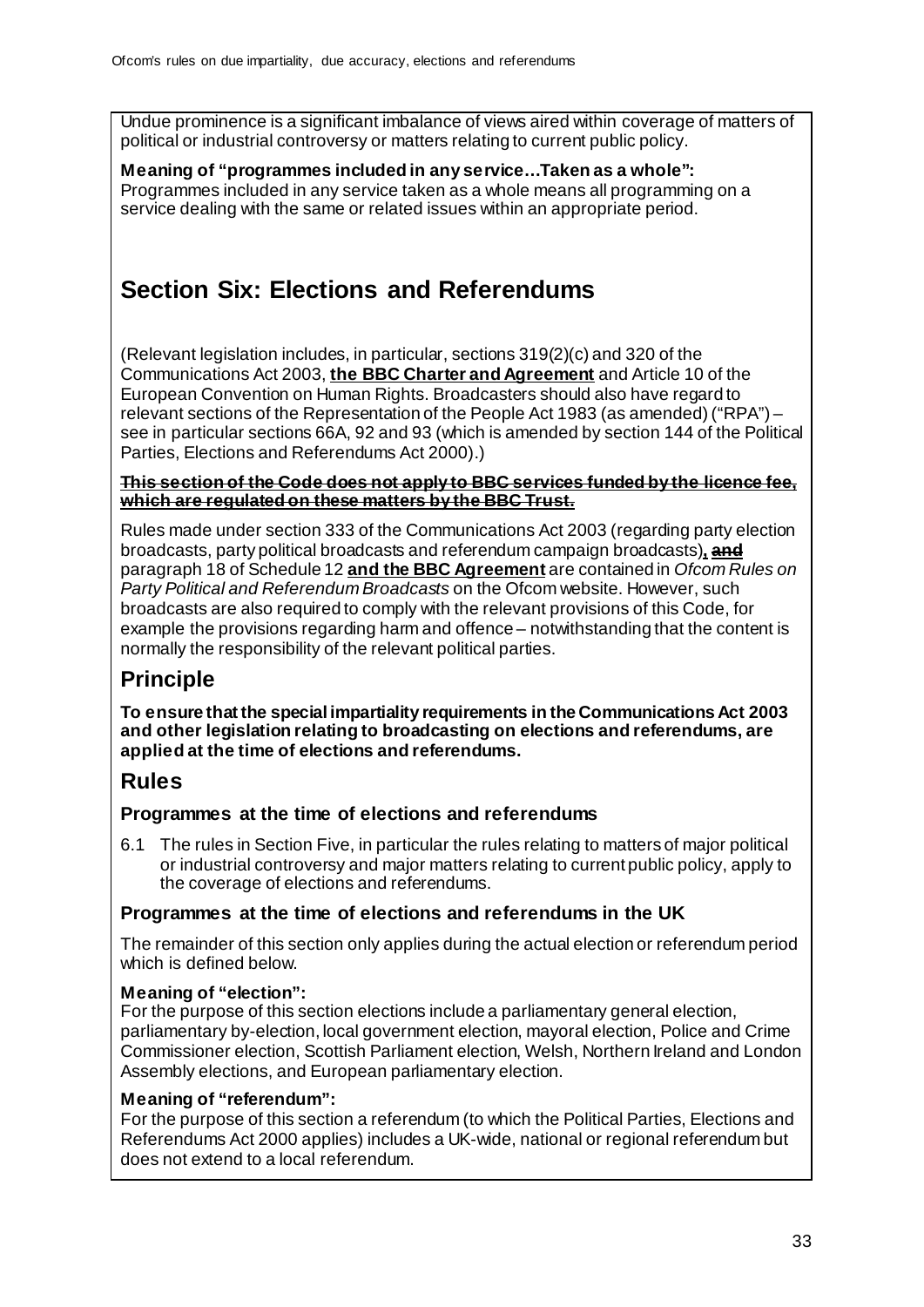6.2 Due weight must be given to the coverage of **larger** parties **and independent candidates** during the election period. **In determining the appropriate level of coverage to be given to parties and independent candidates broadcasters must take into account evidence of past electoral support and/or current support.** Broadcasters must also consider giving appropriate coverage to **other** parties and independent candidates with significant views and perspectives.

#### **Meaning of "larger party":**

#### **At present larger parties for each nation in the United Kingdom are defined in the Ofcom list of larger parties (see**

**http://stakeholders.ofcom.org.uk/binaries/broadcast/guidance/larger-parties.pdf).**

#### **Meaning of "election period":**

For a parliamentary general election, this period begins with the dissolution of Parliament. For a parliamentary by-election, this period begins with the issuing of a writ or on such earlier date as is notified in the London Gazette. For the Scottish Parliament elections and National Assembly for Wales elections, the period begins with the dissolution of the Scottish Parliament or the National Assembly for Wales as appropriate or, in the case of a by-election, with the date of the occurrence of a vacancy. For the Northern Ireland Assembly, the London Assembly and for local government elections, it is the last date for publication of notices of the election. For European parliamentary elections, it is the last date for publication of the notice of election, which is 25 days before the election. In all cases the period ends with the close of the poll.

#### **Meaning of "candidate":**

Candidate has the meaning given to it in section 93 of the Representation of the People Act 1983 (as amended) and means a candidate standing nominated at the election or included in a list of candidates submitted in connection with it.

6.3 Due weight must be given to designated organisations in coverage during the referendum period. Broadcasters must also consider giving appropriate coverage to other permitted participants with significant views and perspectives.

#### **Meaning of "designated organisation" and "permitted participants":**

Designated organisations and permitted participants are those that are designated by the Electoral Commission.

#### **Meaning of "referendum period":**

For referendums different periods may apply. A referendum held under the Northern Ireland Act 1998 (as amended) begins when the draft of an Order is laid before Parliament for approval by each House. In the case of a referendum held under other Acts, the time at which a referendum period commences is given in the individual Acts. In the case of an Order before Parliament, the time will be given in that Order. In all cases the period ends with the close of the poll.

- 6.4 Discussion and analysis of election and referendum issues must finish when the poll opens. (This refers to the opening of actual polling stations. This rule does not apply to any poll conducted entirely by post.) **BBC ODPS are not required to remove archive content for the period when the polls are open.**
- 6.5 Broadcasters may not publish the results of any opinion poll on polling day itself until the election or referendum poll closes. (For European Parliamentary elections, this applies until all polls throughout the European Union have closed.)
- 6.6 Candidates in UK elections, and representatives of permitted participants in UK referendums, must not act as news presenters, interviewers or presenters of any type of programme during the election period. **BBC ODPS are not required to remove archive content for the election or referendum period.**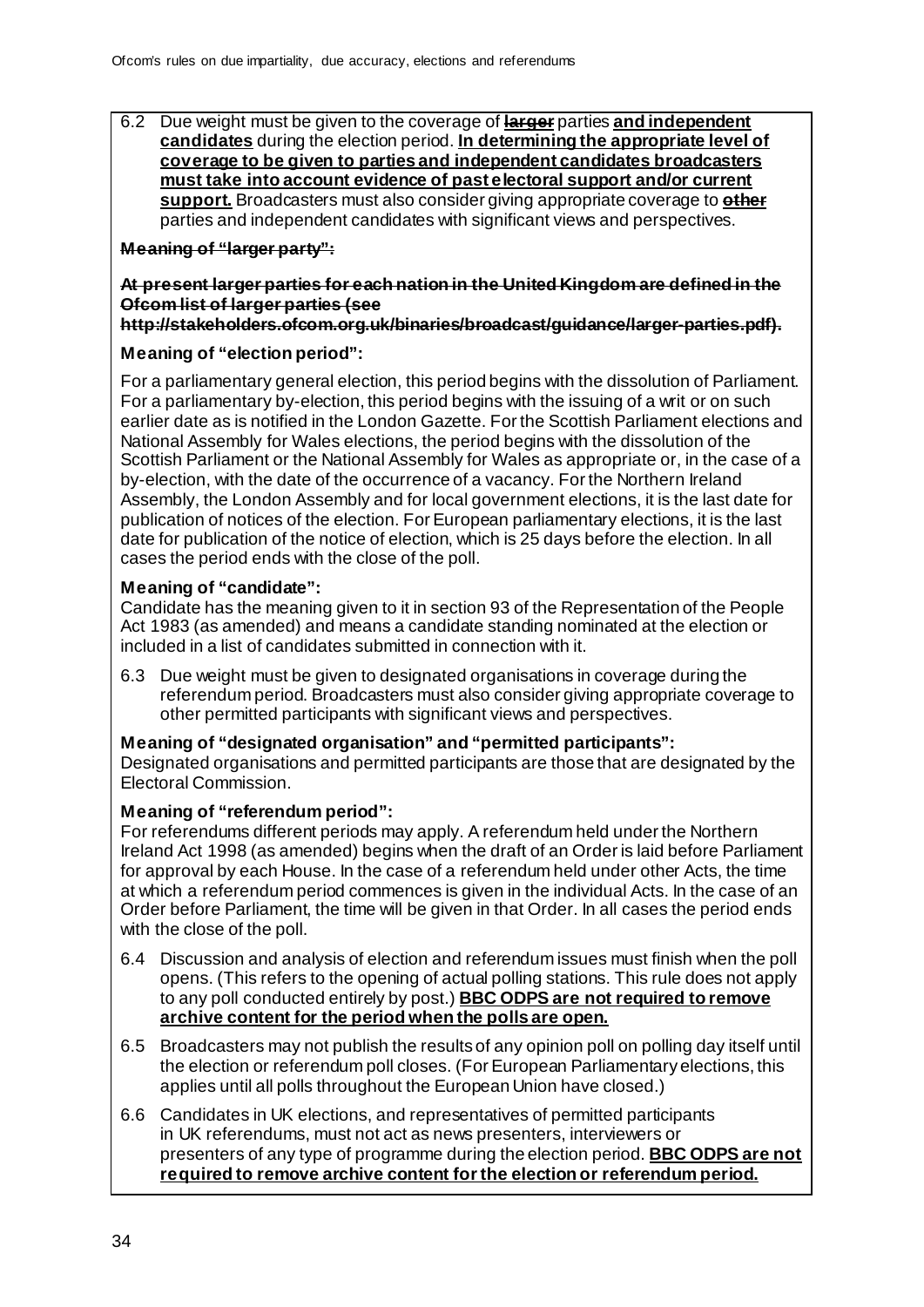6.7 Appearances by candidates (in UK elections) or representatives (of permitted participants in UK referendums) in non-political programmes that were planned or scheduled before the election or referendum period may continue, but no new appearances should be arranged and broadcast during the period. **BBC ODPS are not required to remove archive content for the election or referendum period.**

### **Constituency coverage and electoral area coverage in elections**

(Rules 6.8 to 6.1**2** will only apply to S4C **and/or the BBC** if **S4C the relevant broadcaster** has adopted them under the RPA as its Code of Practice.)

6.8 Due impartiality must be strictly maintained in a constituency report or discussion and in an electoral area report or discussion.

### **Meaning of "electoral area":**

Electoral area (for example electoral division, borough ward or other area) is the local government equivalent to the parliamentary term "constituency".

- 6.9 If a candidate takes part in an item about his/her particular constituency, or electoral area, then **candidates of each of the larger parties broadcasters** must **be** offer**ed** the opportunity to take part in such items **to all candidates within the constituency or electoral area representing parties with previous significant electoral support or where there is evidence of significant current support. This also applies to independent candidates.** (However, if a candidate refuses or is unable to participate, the item may nevertheless go ahead.)
- **6.10 In addition to Rule 6.9, broadcasters must offer the opportunity to take part in constituency or electoral area reports and discussions, to all candidates within the constituency or electoral area representing parties with previous significant electoral support or where there is evidence of significant current support. This also applies to independent candidates. (However, if a candidate refuses or is unable to participate, the item may nevertheless go ahead.)**
- 6.1**0** Any constituency or electoral area report or discussion after the close of nominations must include a list of all candidates standing, giving first names, surnames and the name of the party they represent or, if they are standing independently, the fact that they are an independent candidate. This must be conveyed in sound and/or vision. Where a constituency report on a radio service is repeated on several occasions in the same day, the full list need only be broadcast on one occasion. If, in subsequent repeats on that day, the constituency report does not give the full list of candidates, the audience should be directed to an appropriate website or other information source listing all candidates and giving the information set out above.
- 6.1**1** Where a candidate is taking part in a programme on any matter, after the election has been called, s/he must not be given the opportunity to make constituency points, or electoral area points about the constituency or electoral area in which s/he is standing, when no other candidates will be given a similar opportunity.
- 6.1**2** If coverage is given to wider election regions, for example in elections to the Scottish Parliament, Welsh Assembly, Northern Ireland Assembly, London Assembly or European Parliament, then Rules 6.8 to 6.12 apply in offering participation to candidates. In these instances, all parties who have a candidate in the appropriate region should be listed in sound and/or vision, but it is not necessary to list candidates individually. However, any independent candidate who is not standing on a party list must be named. Where a report on a radio service is repeated on several occasions in the same day, the full list need only be broadcast on one occasion. If, in subsequent repeats on that day, the constituency report does not give the full list of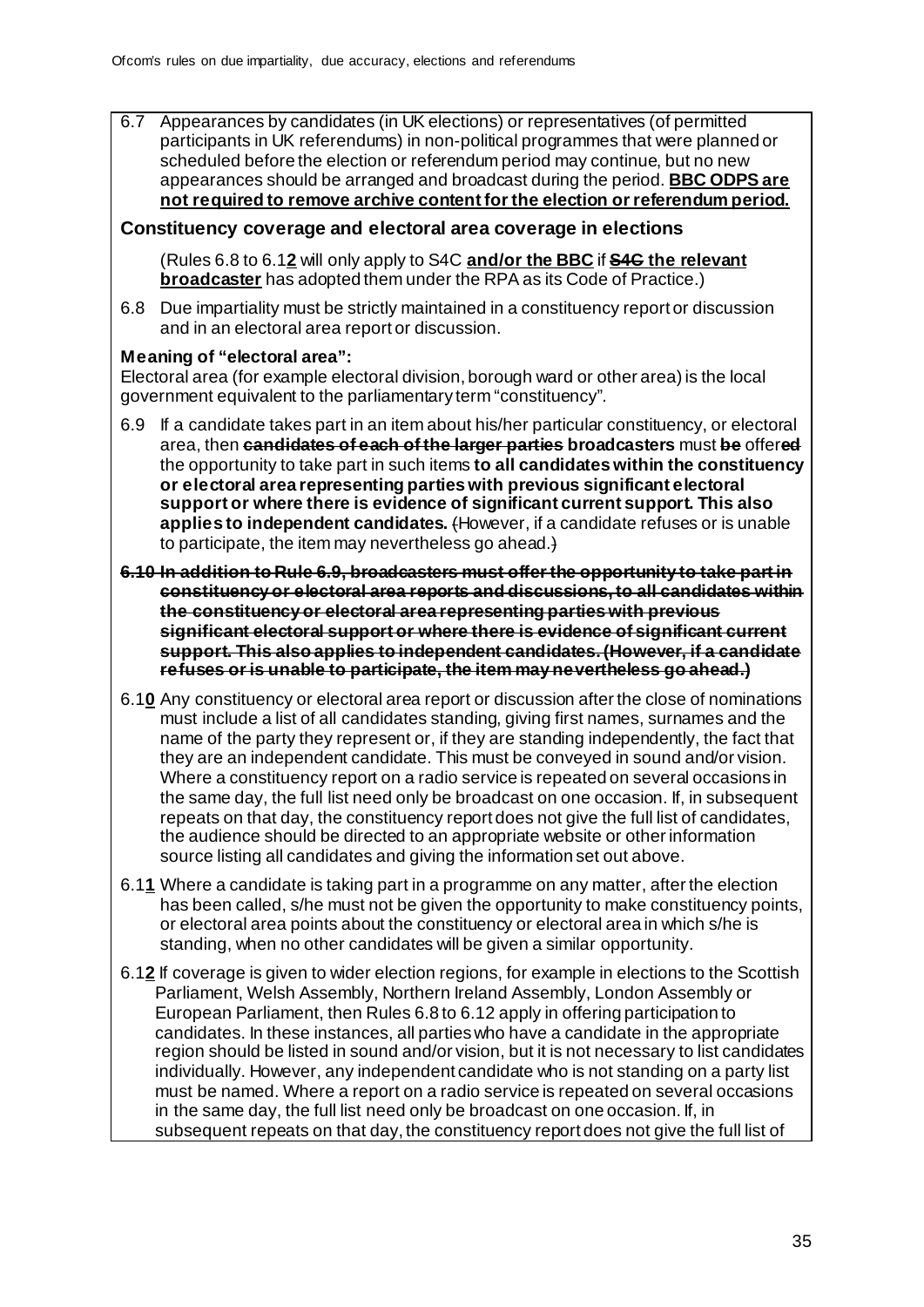candidates, the audience should be directed to an appropriate website or other information source listing all candidates and giving the information set out above.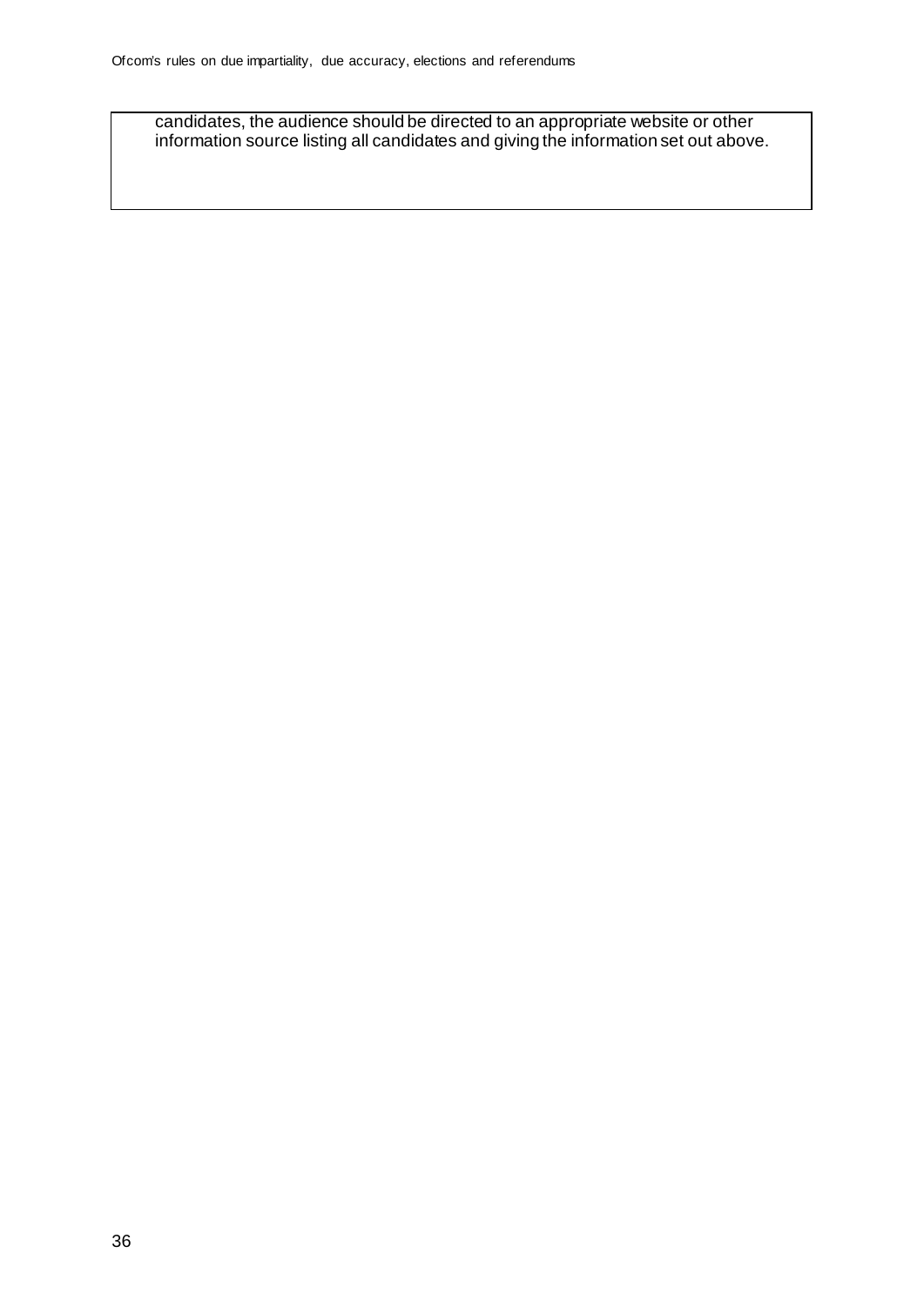## **Annex 6**

# <span id="page-39-0"></span>Statutory background

- A6.1 Under section 3(1) of the Communications Act ("the Act"), it is the principal duty of Ofcom, in carrying out its functions to:
	- a) "further the interests of citizens in relation to communications matters"; and
	- b) "further the interests of consumers in relevant markets, where appropriate by promoting competition".
- A6.2 Further, section 3(2)(e) of the Act requires that, in particular and among other things, in carrying out its functions Ofcom must secure the application, "in the case of all television and radio services, of standards that provide adequate protection to members of the public from the inclusion of offensive and harmful material in such services".
- A6.3 As part of its duties and functions in relation to broadcasting, under section 319 of the Act Ofcom is required to draw up a code for television and radio services, setting standards as appear to it best calculated to secure a number of standards objectives for the content of programmes. The standards Ofcom has set are contained in the Ofcom Broadcasting Code ("the Code").
- A6.4 Two of the standards objectives set out in section 319 of the Act are that:
	- a) "news included in television and radio services is presented with due impartiality and that the impartiality requirements of section 320 are complied with" (section 319(2)(c)); and
	- b) "news included in television and radio services is reported with due accuracy" (section 319(2)(d)).
- A6.5 The "impartiality requirements" set out in section 320 of the Act, and referred to in paragraph A6.2(a), in summary require:
	- a) the exclusion of "all expressions of the views or opinions of the person providing the service" on matters of political or industrial controversy and matters relating to current public policy (section 320(1)(a));
	- b) the preservation of due impartiality on matters of political or industrial controversy and matters relating to current public policy (section 320(1)(b)); and
	- c) the prevention, in the case of non-national radio services of the "giving of undue prominence in the programmes included in the service to the views and opinions of particular persons or bodies" on matters of political or industrial controversy and matters relating to current public policy (section  $320(1)(c)$ ).
- A6.6 Section 320 of the Act also states that due impartiality can be satisfied in relation to "a series of programmes taken as a whole" and also that Ofcom's Code must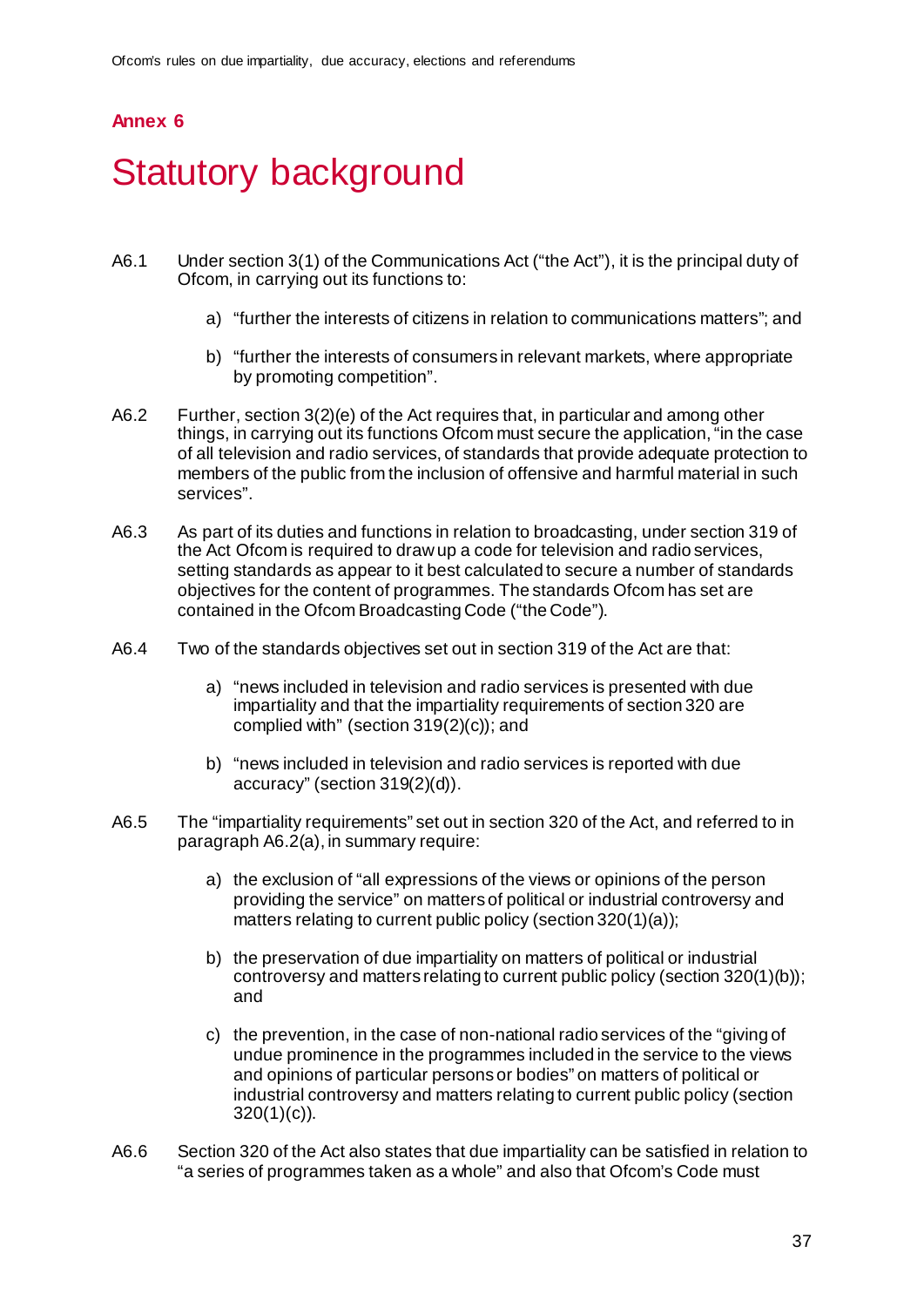include rules which take account of the need to ensure due impartiality is preserved on "matters of major political or industrial controversy, and…major matters relating to current public policy" .

- A6.7 The various requirements relating to due impartiality and due accuracy set out in paragraphs A6.2 to A6.4 above are reflected in Section Five of the Code.
- A6.8 In addition, under section 93 of the Representation of the People Act 1983 ("the RPA"), Ofcom is required to adopt and secure that Ofcom-licensed broadcasters observe a code of practice with respect to the participation of candidates at a parliamentary or local government election in broadcast items about the constituency or electoral area in question.
- A6.9 In other words, we are required to put in place rules with which the broadcasters must comply when they broadcast items which feature candidates, for example, discussing or raising issues about the constituencies or electoral areas they are contesting. This obligation is reflected in a number of statutory instruments with respect to broadcast items covering elections to the Scottish Parliament, the Welsh Assembly, the Northern Ireland Assembly, the European Parliament and the post of Police and Crime Commissioner<sup>59</sup>. In each case, before drawing up such a code of practice, we must have regard to any views expressed by the Electoral Commission. We have discharged this duty by means of rules in Sections Five and Six of the Code, and in particular by imposing Rules 6.8 to 6.13 on constituency coverage and electoral area coverage in elections, and associated Guidance.
- A6.10 In addition, section 333 of the Act provides that the regulatory regime for every licensed public service television channel, national radio service and local television service is to include conditions requiring the inclusion in that channel or service of party political broadcasts (including party election broadcasts ("PEBs")) and referendum campaign broadcasts ("RCBs"), and conditions requiring the adherence to rules made by Ofcom with respect to those broadcasts. We have discharged this duty by including the necessary conditions in the relevant television and radio broadcast licences and by Ofcom's rules on Party Political and Referendum Broadcasts ("the PPRB Rules") [60.](#page-40-1)

#### **BBC Charter Renewal**

- A6.11 Under section 198 of the Act, it is a function of Ofcom, to the extent that provision for them to do so is contained in the BBC Charter and Agreement, the Act and Part 5 of the Broadcasting Act 1996 to regulate the provision of the BBC's services. [61](#page-40-2)
- A6.12 The Royal Charter is the constitutional basis for the BBC. It sets out the public purposes of the BBC, guarantees its independence, and provides a framework for

<span id="page-40-1"></span><sup>60</sup> See [https://www.ofcom.org.uk/\\_\\_data/assets/pdf\\_file/0015/36114/pprb\\_rules\\_march\\_2016.pdf](https://www.ofcom.org.uk/__data/assets/pdf_file/0015/36114/pprb_rules_march_2016.pdf)

<span id="page-40-0"></span> <sup>59</sup> See SI 2007/236 National Assembly for Wales (Representation of the People) Order 2007 regulation 67; SI 2010/2999 Scottish Parliament (Elections etc) Order 2010 regulation 64; SI 2004/1267 European Parliamentary Elections (Northern Ireland) Regulations 2004 regulation 60; SI 2004/293 European Parliamentary Elections Regulations 2004 regulation 65; Northern Ireland Assembly (Elections) (Amendment) Order 2009 regulation 3.

<span id="page-40-2"></span><sup>&</sup>lt;sup>61</sup> The Government has, in the Digital Economy Bill currently before Parliament, proposed amendments to section 198. In particular, it has proposed that, rather than referring to the provision of the BBC's services, section 198(1) will state that it is a function of Ofcom 'to regulate the BBC'.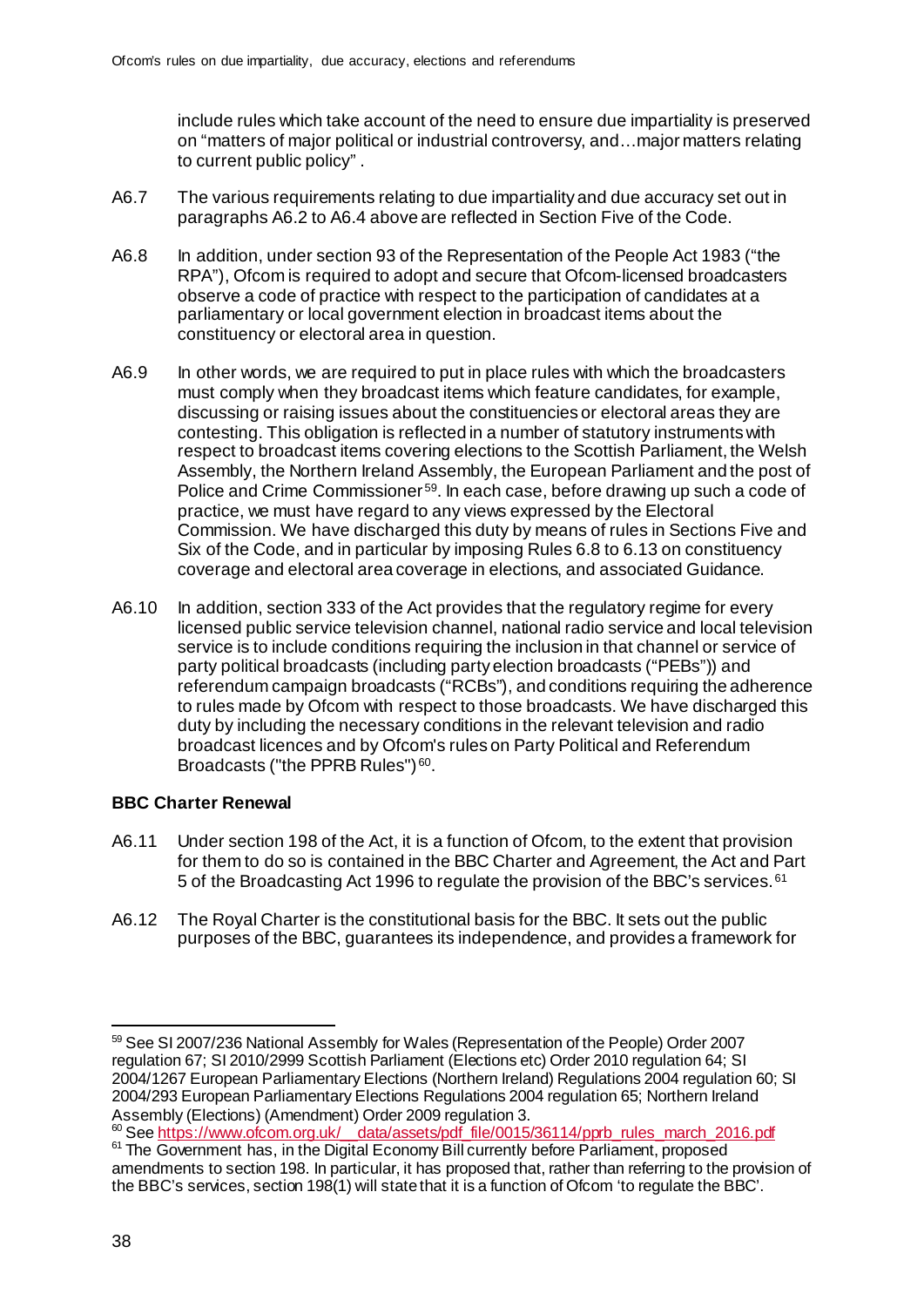its funding, governance and regulation. The current Royal Charter<sup>[62](#page-41-0)</sup> was granted in 2006 and is due to expire at the end of 2016.

- A6.13 The Agreement between the Secretary of State and the BBC sits alongside the Charter. It provides detail on many of the topics outlined in the Charter. The current Agreement<sup>[63](#page-41-1)</sup> was also made in 2006.
- A6.14 Under the current Charter and Agreement, regulatory oversight of the BBC's output is shared by the BBC Trust and Ofcom. There is an overlap of responsibilities in most areas of content standards, such as: protecting the under-eighteens; harm and offence; and crime. However, the enforcement of content standards in the areas of due impartiality and due accuracy; and elections and referendums are the responsibility solely of the BBC Trust.

#### **The new draft Charter and Framework Agreement**

- A6.15 A new draft Charter and Framework Agreement were published by the UK Government on 15 September 2016[64.](#page-41-2) The Charter and Agreement will be finalised in Autumn 2016, and it is expected that they will come into effect on 3 April 2017. For the period to 3 April 2017, transitional arrangements will apply. It is envisaged that Sections Five (due impartiality) and Six (elections and referendums) of the revised Broadcasting Code, and Ofcom's rules on party political and referendum broadcasts, will apply to the BBC from 22 March 2017.
- A6.16 The new Charter and Agreement will introduce full external regulation of the BBC by Ofcom. This means that Ofcom will be required to regulate all areas of content standards for the BBC to ensure it meets requirements.
- A6.17 By virtue of article 46(7) of the draft Royal Charter, it is proposed that Ofcom "must" secure the observance of standards in the content in the relevant UK Public Services which must be in accordance with the Standards and Fairness Codes". UK Public Services are the BBC licence-fee funded services (other than the World Service). This does not affect BBC commercial services licensed by Ofcom which are already subject to its content standards regulation.
- A6.18 The general requirement to comply with content standards set by Ofcom is set out in Schedule 3, paragraph 3 of the draft Agreement which states

#### *"3. Content Standards*

*(1) In providing the UK Public Broadcasting Services, the BBC must observe the standards set under section 319 of the Communications Act 2003 (Ofcom's 'Standards Code'). For the purposes of the requirements in the Standards Code which give effect to section 320 of that Act (special impartiality requirements), the UK Public Services which are radio services will be treated as national radio services.*

*(2) In providing the UK Public On Demand Programme Services, the BBC must observe the Standards Code so far as Ofcom determine the standards are relevant to the provision of those on-demand programme services".*

<span id="page-41-0"></span><sup>&</sup>lt;sup>62</sup> See [https://downloads.bbc.co.uk/bbctrust/assets/files/pdf/about/how\\_we\\_govern/charter.pdf](https://downloads.bbc.co.uk/bbctrust/assets/files/pdf/about/how_we_govern/charter.pdf)

<span id="page-41-1"></span><sup>&</sup>lt;sup>63</sup> See [http://downloads.bbc.co.uk/bbctrust/assets/files/pdf/about/how\\_we\\_govern/agreement.pdf](http://downloads.bbc.co.uk/bbctrust/assets/files/pdf/about/how_we_govern/agreement.pdf)

<span id="page-41-2"></span><sup>&</sup>lt;sup>64</sup> See<https://www.gov.uk/government/publications/draft-bbc-charter-and-draft-framework-agreement>